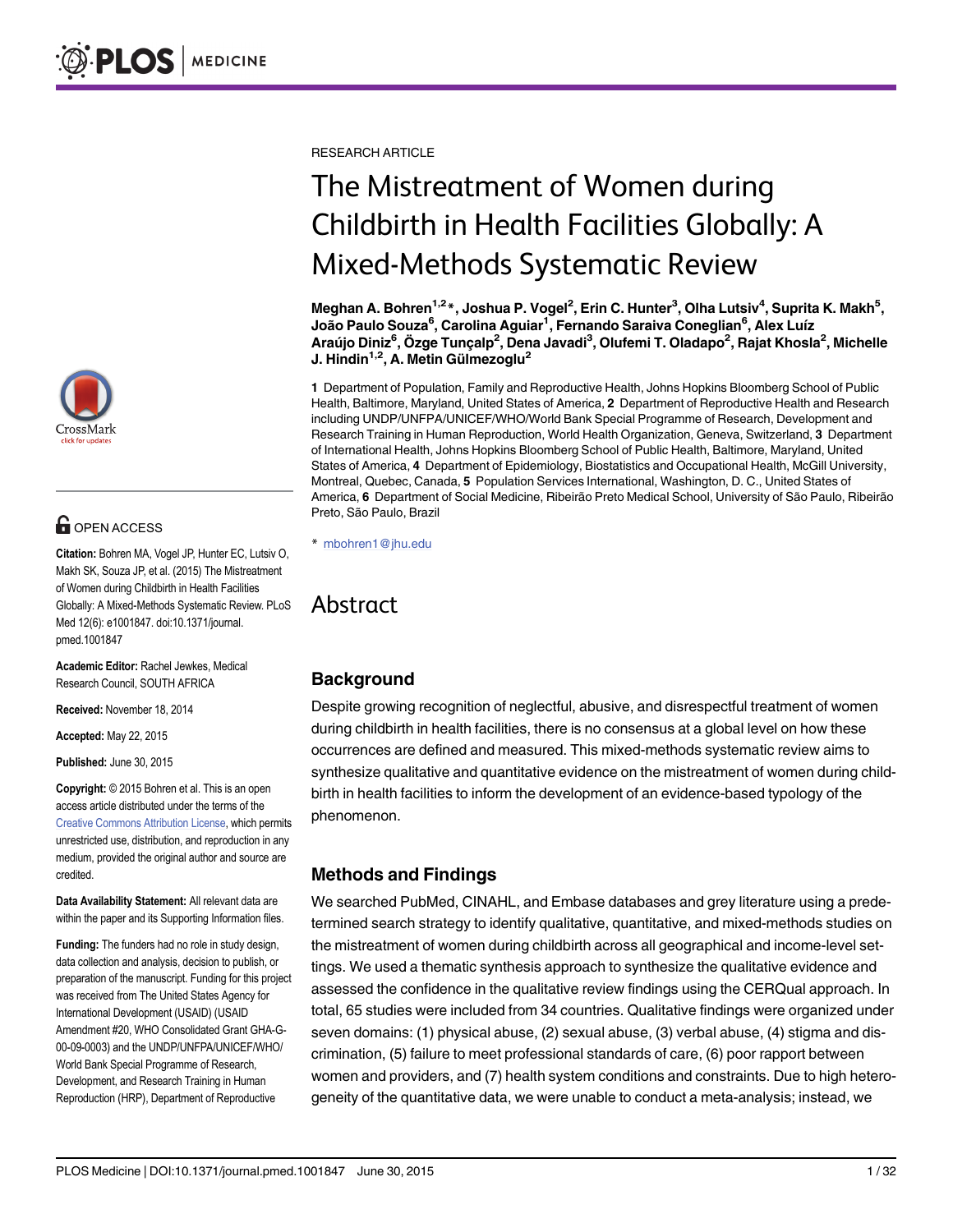<span id="page-1-0"></span>Health and Research, World Health Organization. This article represents the views of the named authors only.

Competing Interests: The authors have declared that no competing interests exist.

present descriptions of study characteristics, outcome measures, and results. Additional themes identified in the quantitative studies are integrated into the typology.

### **Conclusions**

This systematic review presents a comprehensive, evidence-based typology of the mistreatment of women during childbirth in health facilities, and demonstrates that mistreatment can occur at the level of interaction between the woman and provider, as well as through systemic failures at the health facility and health system levels. We propose this typology be adopted to describe the phenomenon and be used to develop measurement tools and inform future research, programs, and interventions.

# Introduction

An estimated 289,000 maternal deaths occurred in 2010, of which 99% occurred in low- and middle-income countries [[1](#page-24-0)]. While maternal mortality has declined globally by 45% since 1990, progress towards Millennium Development Goal 5, a 75% reduction in the maternal mortality ratio between 1990 and 2015, has been slow, and many low- and middle-income countries will not reach this target  $[2]$  $[2]$ . Ensuring universal access to safe, acceptable, good quality sexual and reproductive health care, particularly contraceptive access and maternal health care, can dramatically reduce the global burden of maternal morbidity and mortality. A key component of the strategy to reduce maternal morbidity and mortality has been to increase rates of skilled birth attendance and facility-based childbirth. While global skilled birth attendance rates rose by 12% in developing regions over the past two decades, almost one-third of women in these regions still deliver without a skilled birth attendant [[3\]](#page-24-0). Increasing the proportion of women delivering in a health facility is challenging, as it requires comprehensive efforts to overcome sociocultural, economic, geographical, and infrastructural obstacles to reaching facility-based care  $[4]$  $[4]$ . Furthermore, it requires efforts to improve both the coverage and quality of care provided to women at health facilities, including women's rights to dignified and respectful care [[5\]](#page-24-0).

A recent qualitative evidence synthesis  $[4]$  and several recent studies  $[6-11]$  $[6-11]$  $[6-11]$  and reports [\[12,13\]](#page-24-0) clearly indicate that many women globally experience poor treatment during childbirth, including abusive, neglectful, or disrespectful care. Every woman has the right to dignified, respectful sexual and reproductive health care, including during childbirth  $[14-16]$  $[14-16]$  $[14-16]$  $[14-16]$ , as highlighted by the Universal Rights of Childbearing Women charter [[16\]](#page-24-0). Therefore, mistreatment during childbirth can represent a violation of women's fundamental human rights [[17](#page-24-0)– [20\]](#page-24-0) and can serve as a powerful disincentive for women to seek care in facilities for their subsequent deliveries [\[4,6,10,21](#page-24-0)]. In September 2014, a World Health Organization statement called for greater research, action, advocacy and dialogue on this important public health issue, in order to ensure safe, timely, respectful care during childbirth for all women  $[5]$  $[5]$ . Likewise, respectful care is a key component of both the mother-baby friendly birthing facilities initiative [\[22](#page-25-0)] and the WHO vision for quality of care for childbearing women and newborns [[23\]](#page-25-0).

In a 2010 landscape analysis, Bowser and Hill described seven categories of disrespectful and abusive care during childbirth—physical abuse, non-consented clinical care, non-confidential care, non-dignified care, discrimination, abandonment, and detention in health facilities [\[12\]](#page-24-0)—which have been a building block of recent work on this topic [[24](#page-25-0)–[27\]](#page-25-0). Freedman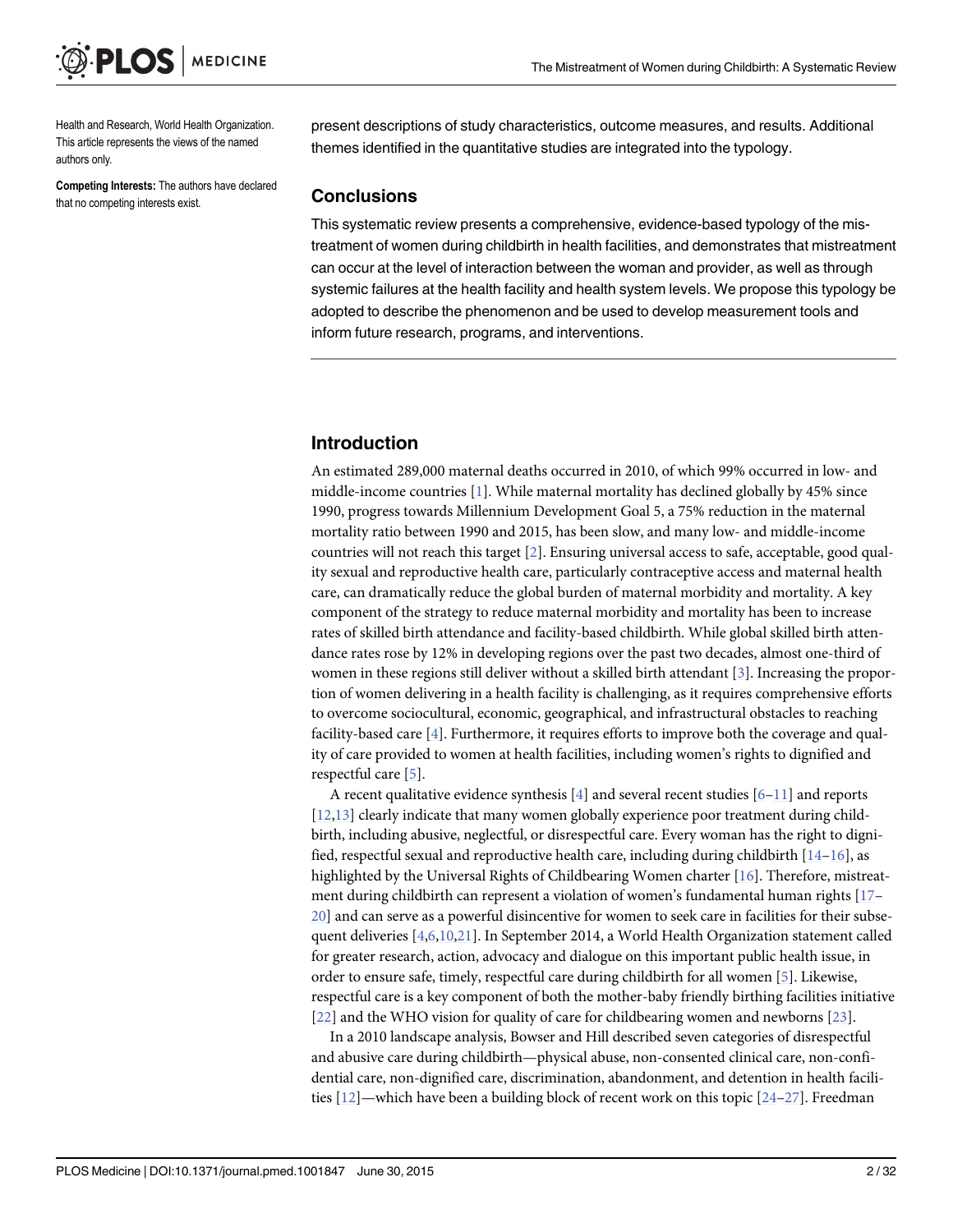<span id="page-2-0"></span>and colleagues built on the Bowser and Hill categories to propose a definition of disrespectful and abusive care during childbirth (e.g., to articulate criteria for determining when an interaction or condition should be considered abusive or disrespectful) and a conceptual model illustrating how this definition can vary across individual, structural, and policy levels [[28](#page-25-0),[29](#page-25-0)]. Freedman and Kruk defined disrespect and abuse during childbirth as "interactions or facility conditions that local consensus deems to be humiliating or undignified, and those interactions or conditions that are experienced as or intended to be humiliating or undignified" [[28](#page-25-0)].

The Bowser and Hill classification has some limitations. The authors integrated findings from a literature review and key stakeholder interviews to develop the seven categories; however, it appears that systematic searching and synthesis methodologies were not employed. Furthermore, three recent measurement studies based on the Bowser and Hill categories have used different operational definitions and study designs  $[25-27]$  $[25-27]$  $[25-27]$  $[25-27]$ . These variations may have contributed to the substantial differences in estimates of prevalence, preventing meaningful metaanalysis. The lack of standardized, comprehensive, and agreed typology, identification criteria, and operational definitions of the mistreatment of women during facility-based childbirth thus complicates further research in this important area.

Developing an evidence-based typology is therefore a critical step, in order to inform the development and application of measurement tools and to permit the development and evaluation of interventions to reduce mistreatment and promote respectful maternity care. Such efforts are necessary to improve the quality of maternity care, increase demand for facilitybased childbirth, and, more broadly, protect women's fundamental human rights. This systematic review aims to contribute to the development of a global evidence-based typology of the mistreatment of women during childbirth in health facilities.

# Methods

### Search Strategy

The published literature was systematically searched in PubMed ([S2 Table\)](#page-23-0), CINAHL [\(S3](#page-23-0) [Table](#page-23-0)), and Embase ([S4 Table\)](#page-23-0) using controlled vocabulary and free-text terms combining two main components: (a) maternal health, perinatal health, or childbirth and (b) mistreatment of women. Searches were conducted on 4 September 2013, and updated on 3 September 2014 and 11 February 2015, with no date or language restrictions. The WHO Global Health Library, Cochrane Library, Database of Abstracts of Reviews of Effects (DARE), Google Scholar, Centre for Reviews and Dissemination (CRD) Database, OpenGrey, and EThOS (British Library) were searched for grey literature and unpublished reports, and researchers in relevant fields were contacted for assistance in identifying studies. Reference lists of all included studies were handsearched to identify additional studies.

# Study Selection

Each title and abstract was screened for inclusion by two independent reviewers using a standardized form (M. A. B., E. C. H., O. L., S. K., J. P. V.). Each full text article was reviewed by two independent reviewers using standardized inclusion criteria: (a) presents primary data analysis; (b) uses a qualitative method of data collection and analysis (qualitative studies); (c) discusses poor treatment of women during childbirth; (d) discusses childbirth occurring in health facilities; and (e) is published in English, French, Spanish, or Portuguese language (M. A. B., E. C. H., O. L., S. K., F. S., A. L. A. D., J. P. V., J. P. S.). Discrepancies during title and abstract and full text screening were resolved by discussion with a third reviewer until consensus was reached.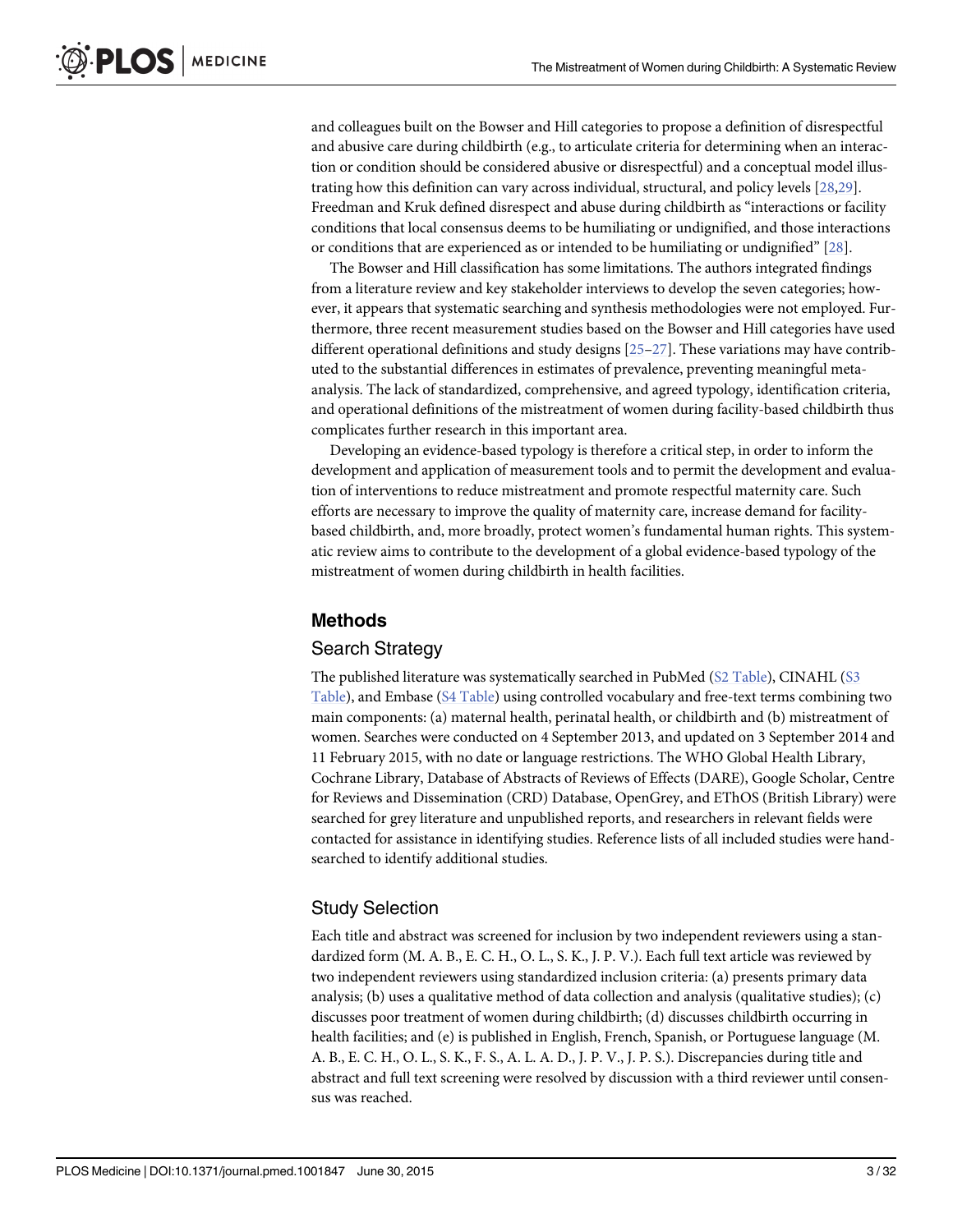# <span id="page-3-0"></span>Quality Assessment

The quality of the qualitative studies was assessed using an adaptation of the Critical Appraisal Skills Programme (CASP) quality-assessment tool (<http://www.casp-uk.net>), and assessment included the following domains: aims, methodology, design, recruitment, data collection, data analysis, reflexivity, ethical considerations, findings, and research contribution (M. A. B., E. C. H., O. L., C. A., J. P. V.). The quality of the quantitative studies was assessed using an adaptation of the STROBE (Strengthening the Reporting of Observational Studies in Epidemiology) statement (M. A. B., J. P. V.) [ $30$ ], and assessment included the following domains: eligibility criteria, method of variable assessment, participant characteristics, reporting of summary measures/outcome events, and discussion of sources of bias and/or imprecision. The overall quality assessment of "high," "medium," or "low" was based on independent evaluation by two reviewers, with discussion until consensus was reached in the case of discrepancies. No studies were excluded as a result of the quality assessment; rather, the methodological rigor of each contributing study contributed to the confidence assessments of each review finding.

# Data Extraction

Data were extracted using a standardized form including the following domains: study setting, sample characteristics, objectives, design, data collection and analysis methods, and conclusions (M. A. B., E. C. H., O. L., S. K., F. S., A. L. A. D., J. P. S., J. P. V.). Themes, findings, and participant quotations were extracted from qualitative studies. Data source, outcome measures, and results were extracted from quantitative studies.

# Synthesis

Quantitative. We planned to present prevalence estimates of the mistreatment of women. However, meta-analysis was not possible due to high heterogeneity in the quantitative studies, including inconsistent identification criteria and operational definitions. Therefore, descriptions of study characteristics, outcome measures, and key findings are presented (M. A. B., O. L., J. P. V.).

Qualitative. A thematic synthesis approach was used to analyze and synthesize the qualitative data  $[31]$  $[31]$  $[31]$ . A spreadsheet was created of all qualitative data extracted from the studies' findings sections, and thematic analysis methods were used to conduct initial open coding on each relevant text unit (M. A. B., E. C. H., J. P. V.) [\[32\]](#page-25-0). Based on the initial coding, 14 broad themes were developed, and all text units were iteratively classified into one of the broad themes. Each theme was further analyzed to inductively develop the axial coding scheme and to disaggregate core themes [[33,34](#page-25-0)]. Axial codes were then systematically applied by hand-sorting the text units into first-, second-, and third-order themes (M. A. B., E. C. H., J. P. V.). Firstorder themes represent text units grouped together based on common descriptive themes. Second-order themes represent first-order themes grouped together based on higher-level analytic themes. Third-order themes represent overarching high-level analytic themes comprising the first- and second-level themes [\[35\]](#page-25-0).

Each qualitative review finding was assessed using the CERQual (Confidence in the Evidence from Reviews of Qualitative Research) approach. CERQual is a method to transparently assess and describe how much confidence to place in findings from systematic reviews of qualitative evidence [\[36,37\]](#page-25-0). Our "confidence" is an assessment of the extent to which a review finding is a reasonable representation of the phenomenon of interest, such that the phenomenon of interest is unlikely to be substantially different from the research finding [[36](#page-25-0),[37](#page-25-0)]. The CERQual approach is under development and currently includes four elements: (1) methodological limitations of the individual studies, (2) relevance to the review question, (3) coherence, and (4)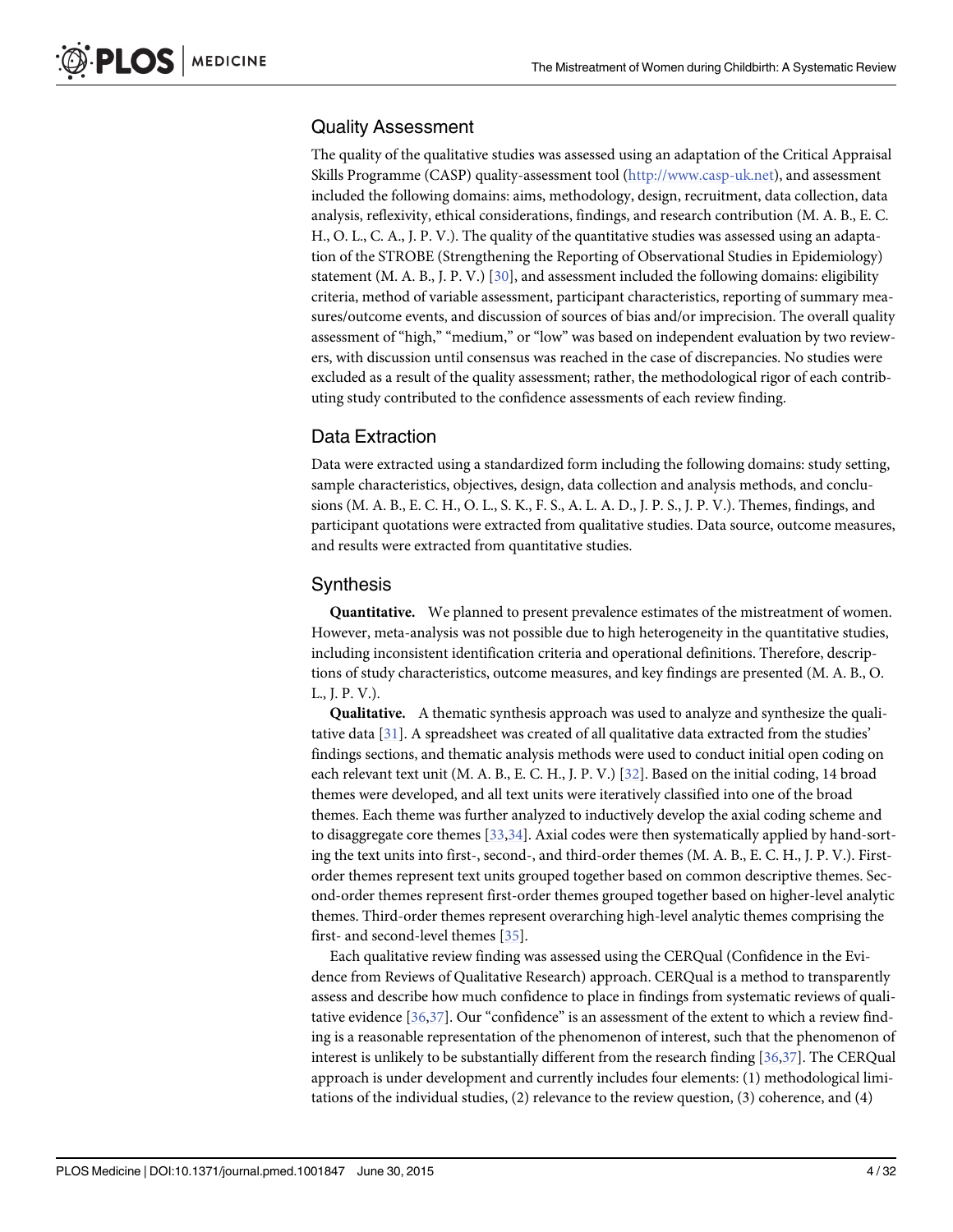<span id="page-4-0"></span>adequacy of data, which we operationalized in the following manner (M. A. B., J. P. V.)  $[4,36 [4,36 [4,36-$ [42\]](#page-25-0). The methodological limitations of the individual studies contributing to each review finding were assessed using the modified CASP tool. The relevance to the review question of the individual studies contributing to a review finding was assessed based on the extent to which the review finding was applicable to the context (perspective, population, phenomenon of interest, setting) specified in the review question. The coherence of each review finding was assessed by exploring to what extent clear patterns could be identified across the data contributed by each study, or whether plausible explanations were provided if variation across studies existed  $[38]$ . The adequacy of the data that supported a review finding was assessed in terms of the thickness of data, the number of studies, the stratification of countries/regions, and the stratification of country income level of studies. We assessed each of these four components as having minor, moderate, or substantial concerns regarding the specific component. Based on an overall assessment of methodological quality, relevance, adequacy, and coherence, the confidence in the evidence for each review finding was assessed as high, moderate, or low.

# Reporting

This systematic review is reported following the ENTREQ statement guidelines to enhance transparency in reporting qualitative evidence synthesis ([S5 Table\)](#page-23-0) [[43](#page-25-0)].

# **Results**

### General Overview

The initial PubMed, CINAHL, and Embase searches yielded 5,733 articles, and the updated searches yielded an additional 1,524 articles, for a total of 7,257 articles. Full texts were retrieved for 250 potentially eligible studies. After exclusions, 65 studies were included ([Fig 1](#page-5-0)). The analysis synthesizes findings from primary research conducted across 34 countries: 11 countries in sub-Saharan Africa, five in Asia, two in Oceania, four in Europe, five in the Middle East and North Africa, two in North America, and five in Latin America. Study summaries are presented in [S6 Table.](#page-23-0)

[Table 1](#page-6-0) presents the typology of the mistreatment of women during childbirth developed from the synthesis of the qualitative and quantitative evidence. First, the qualitative evidence was synthesized into first-order descriptive themes and second- and third-order analytic themes (discussed in detail in the qualitative synthesis below). Then, these themes were compared to the quantitative findings. Most of the quantitative findings fit into the themes constructed from the qualitative synthesis. However, two themes emerged from only the quantitative synthesis, which were then integrated into the typology: sexual abuse and the performance of unconsented surgical operations. These two themes are therefore presented in Tables  $1$  and  $2$  but are not discussed in the qualitative synthesis section below.

# Quantitative Synthesis

In total, 12 studies had relevant quantitative data  $[25-27,44-52]$  $[25-27,44-52]$  $[25-27,44-52]$  $[25-27,44-52]$  $[25-27,44-52]$  $[25-27,44-52]$  $[25-27,44-52]$ . However, only three of these studies explored mistreatment of women during childbirth in health facilities as a primary objective [[25](#page-25-0)–[27](#page-25-0)]. [Table 2](#page-7-0) presents selected quantitative measures of how women are mistreated during childbirth from these three studies. All three studies operationalized the domains of disrespect and abuse during childbirth from the Bowser and Hill landscape analysis [\[12](#page-24-0)]; however, the operationalization of these domains varied substantially by study. We present detailed findings below from these three studies that directly measured the mistreatment of women.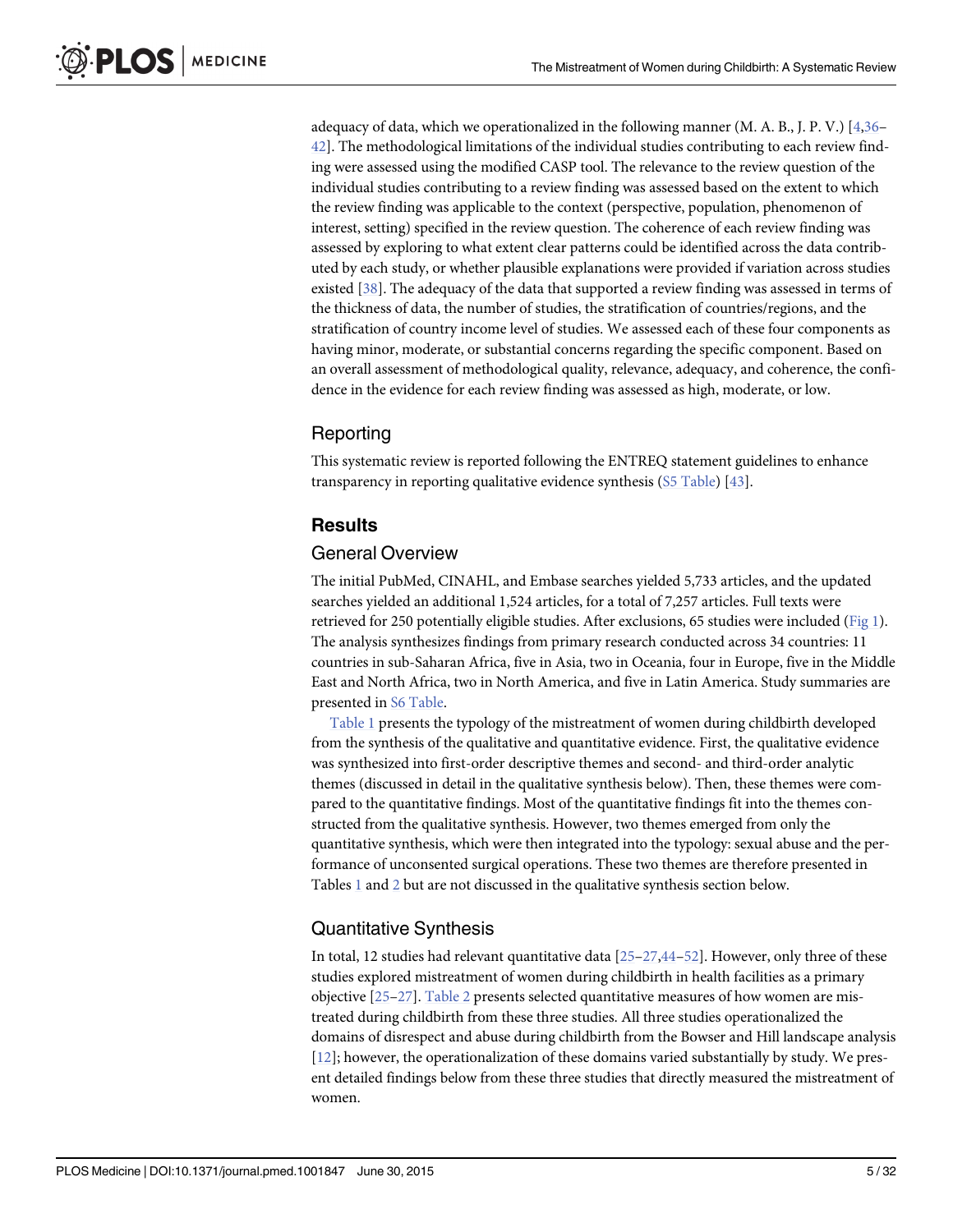<span id="page-5-0"></span>



[\* Note: The four articles excluded based on their language were in Norwegian, Polish, Greek and German.]

#### [Fig 1. F](#page-4-0)low diagram of search and study inclusion process.

doi:10.1371/journal.pmed.1001847.g001

The study by Kruk et al.  $[25]$  $[25]$  $[25]$  explored mistreatment among women in rural Tanzania and is based on women's self-reported experiences during a facility exit survey and during a follow-up survey with a sub-sample of the same women 5 to 10 wk postpartum. The proportion of women who reported experiencing any mistreatment during childbirth was 19.5% in the facility exit survey and 28.2% in the follow-up survey [\[25\]](#page-25-0). Common specific experiences included "non-dignified care" (facility exit survey: 12.9%, follow-up survey: 18.9%), "shouting or scolding" (facility exit survey: 8.7%, follow-up survey: 13.8%), "neglect" (facility exit survey: 8.5%, follow-up survey: 15.5%), and "physical abuse" (facility exit survey: 2.9%, follow-up survey: 5.1%) [\[25\]](#page-25-0).

The study by Sando et al. [[27](#page-25-0)] explored whether women living with HIV were more vulnerable to mistreatment during childbirth in Dar es Salaam, Tanzania, and is based on interviews with women at 3 to 6 h postpartum and direct observations of labor. The proportion of women who reported experiencing any form of mistreatment was 12.2% in HIV-positive women and 15.0% in HIV-negative women: women living with HIV were no more or less likely to report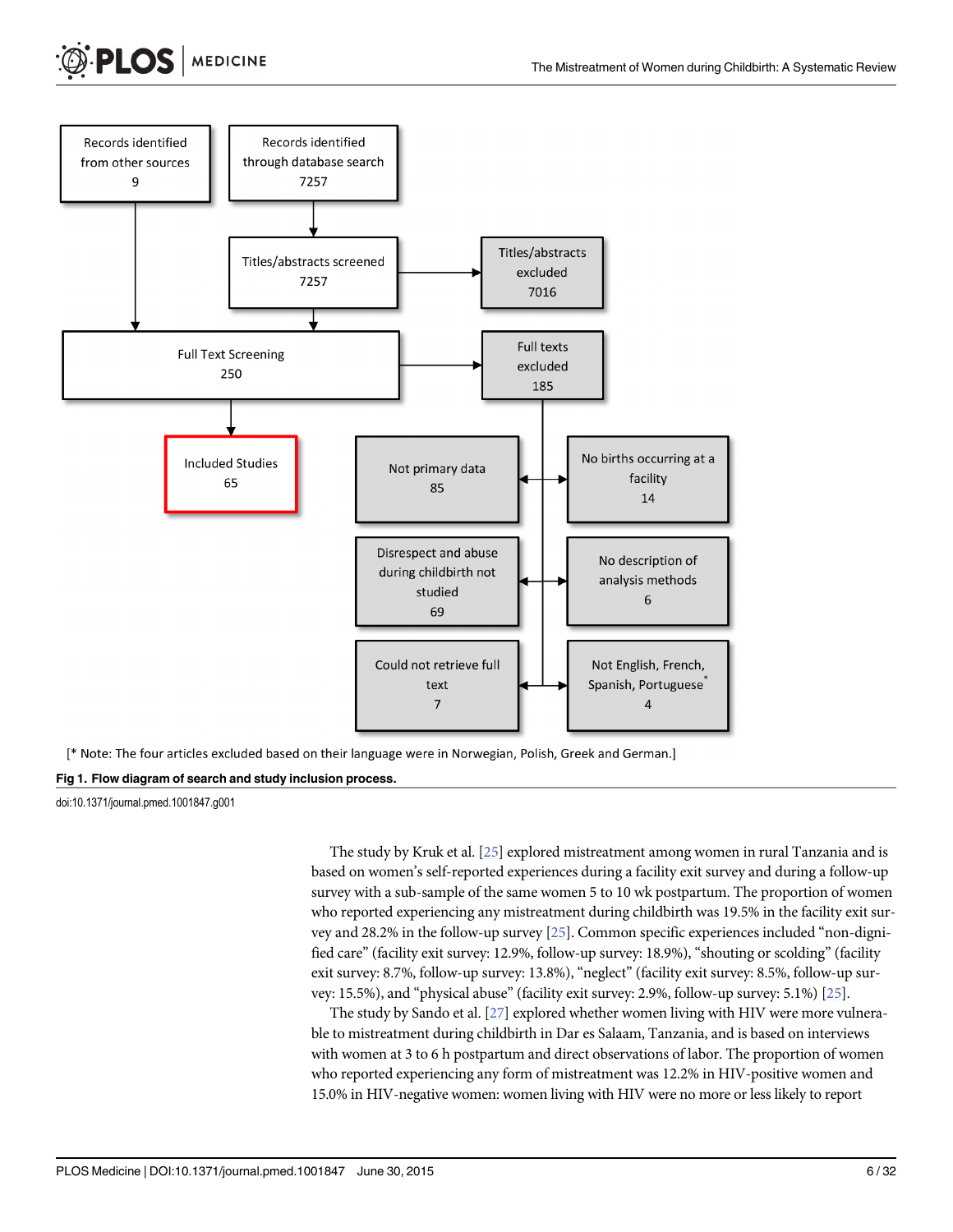#### <span id="page-6-0"></span>[Table 1.](#page-4-0) Typology of the mistreatment of women during childbirth.

| <b>Third-Order Themes</b>                   | <b>Second-Order Themes</b>                   | <b>First-Order Themes</b>                                           |  |  |  |
|---------------------------------------------|----------------------------------------------|---------------------------------------------------------------------|--|--|--|
| <b>Physical abuse</b>                       | Use of force                                 | Women beaten, slapped, kicked, or pinched during<br>delivery        |  |  |  |
|                                             | Physical restraint                           | Women physically restrained to the bed or gagged<br>during delivery |  |  |  |
| <b>Sexual abuse</b>                         | Sexual abuse                                 | Sexual abuse or rape                                                |  |  |  |
| <b>Verbal abuse</b>                         | Harsh language                               | Harsh or rude language                                              |  |  |  |
|                                             |                                              | Judgmental or accusatory comments                                   |  |  |  |
|                                             | Threats and blaming                          | Threats of withholding treatment or poor outcomes                   |  |  |  |
|                                             |                                              | Blaming for poor outcomes                                           |  |  |  |
| <b>Stigma and discrimination</b>            | Discrimination based on sociodemographic     | Discrimination based on ethnicity/race/religion                     |  |  |  |
|                                             | characteristics                              | Discrimination based on age                                         |  |  |  |
|                                             |                                              | Discrimination based on socioeconomic status                        |  |  |  |
|                                             | Discrimination based on medical conditions   | Discrimination based on HIV status                                  |  |  |  |
| Failure to meet professional standards      | Lack of informed consent and confidentiality | Lack of informed consent process                                    |  |  |  |
| of care                                     |                                              | Breaches of confidentiality                                         |  |  |  |
|                                             | Physical examinations and procedures         | Painful vaginal exams                                               |  |  |  |
|                                             |                                              | Refusal to provide pain relief                                      |  |  |  |
|                                             |                                              | Performance of unconsented surgical operations                      |  |  |  |
|                                             | Neglect and abandonment                      | Neglect, abandonment, or long delays                                |  |  |  |
|                                             |                                              | Skilled attendant absent at time of delivery                        |  |  |  |
| Poor rapport between women and<br>providers | Ineffective communication                    | Poor communication                                                  |  |  |  |
|                                             |                                              | Dismissal of women's concerns                                       |  |  |  |
|                                             |                                              | Language and interpretation issues                                  |  |  |  |
|                                             |                                              | Poor staff attitudes                                                |  |  |  |
|                                             | Lack of supportive care                      | Lack of supportive care from health workers                         |  |  |  |
|                                             |                                              | Denial or lack of birth companions                                  |  |  |  |
|                                             | Loss of autonomy                             | Women treated as passive participants during childbirth             |  |  |  |
|                                             |                                              | Denial of food, fluids, or mobility                                 |  |  |  |
|                                             |                                              | Lack of respect for women's preferred birth positions               |  |  |  |
|                                             |                                              | Denial of safe traditional practices                                |  |  |  |
|                                             |                                              | Objectification of women                                            |  |  |  |
|                                             |                                              | Detainment in facilities                                            |  |  |  |
| Health system conditions and                | Lack of resources                            | Physical condition of facilities                                    |  |  |  |
| constraints                                 |                                              | Staffing constraints                                                |  |  |  |
|                                             |                                              | Staffing shortages                                                  |  |  |  |
|                                             |                                              | Supply constraints                                                  |  |  |  |
|                                             |                                              | Lack of privacy                                                     |  |  |  |
|                                             | Lack of policies                             | Lack of redress                                                     |  |  |  |
|                                             | <b>Facility culture</b>                      | Bribery and extortion                                               |  |  |  |
|                                             |                                              | Unclear fee structures                                              |  |  |  |
|                                             |                                              | Unreasonable requests of women by health workers                    |  |  |  |

The typology presented in this table is an evidence-based classification system of how women are mistreated during childbirth in health facilities, based on the findings of the evidence syntheses. The first-order themes are identification criteria describing specific events or instances of mistreatment. The second- and third-order themes further classify these first-order themes into meaningful groups based on common attributes. The third-order themes are ordered from the level of interpersonal relations through the level of the health system.

doi:10.1371/journal.pmed.1001847.t001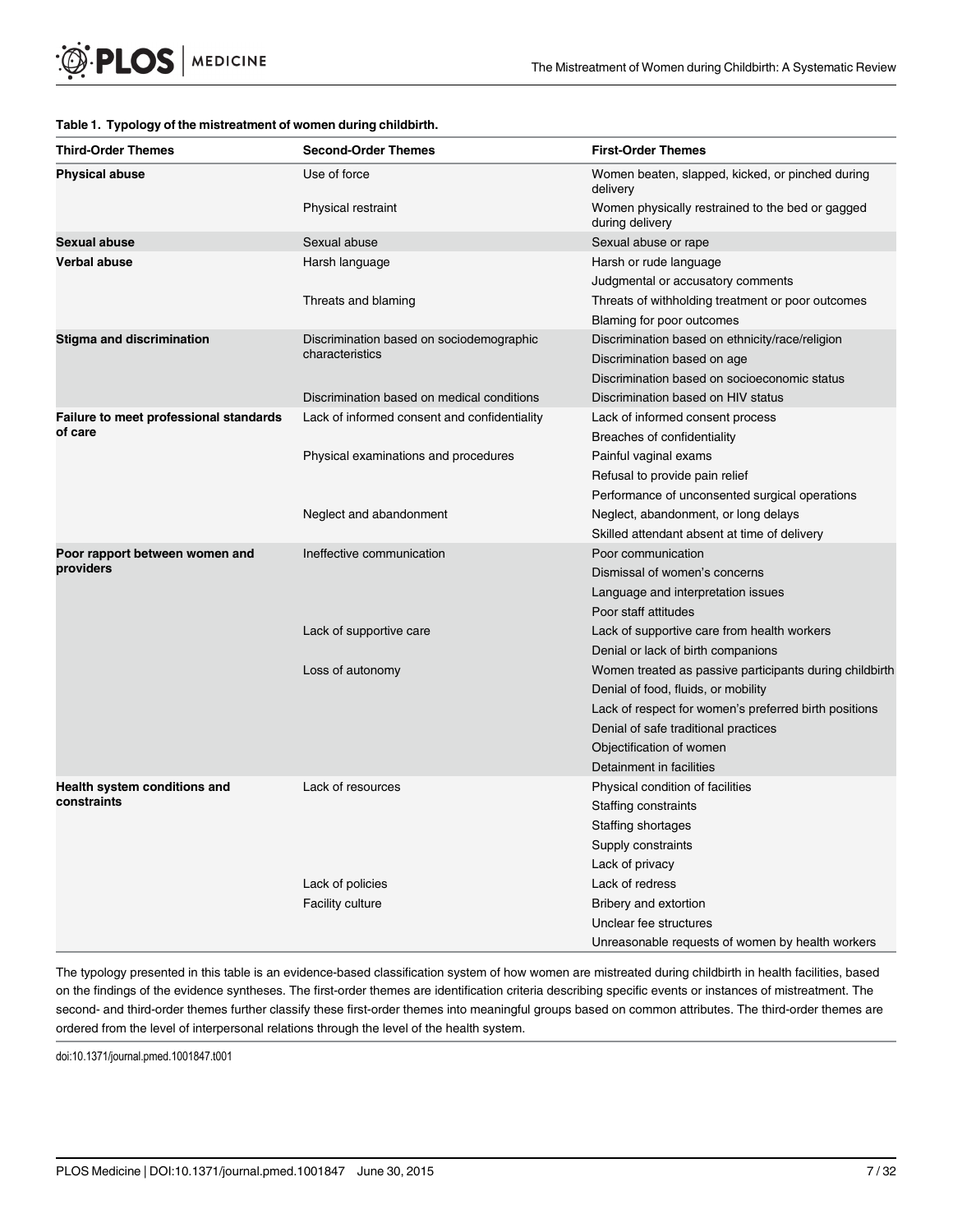#### <span id="page-7-0"></span>[Table 2.](#page-4-0) Selected measures of how women are mistreated during childbirth in health facilities from three measurement studies.

| <b>Type of Mistreatment</b>                                           | Kruk et al. [25] |                                                |                | Sando et al. [27]                                     |                          |                                                                            | Okafor et al. [26]       |                                                |                          |                                                                                                     |  |
|-----------------------------------------------------------------------|------------------|------------------------------------------------|----------------|-------------------------------------------------------|--------------------------|----------------------------------------------------------------------------|--------------------------|------------------------------------------------|--------------------------|-----------------------------------------------------------------------------------------------------|--|
|                                                                       |                  | Self-Report at<br>Exit ( $n = 1,779$<br>Women) |                | Self-Report at<br>Home Follow-Up<br>$(n = 593$ Women) |                          | Self-Report at<br>Discharge 3-6 h<br>Postpartum<br>$(n = 1,954)$<br>Women) |                          | Observation of<br>Labor ( $n = 201$<br>Labors) |                          | Self-Report<br>during<br>Immunization<br>Clinic Visit up to<br>6 wk Postpartum<br>$(n = 446$ Women) |  |
|                                                                       | n                | Percent                                        | n              | Percent                                               | n                        | Percent                                                                    | n                        | Percent                                        | n                        | Percent                                                                                             |  |
| Any experience of mistreatment                                        | 343              | 19.48%                                         | 167            | 28.21%                                                | 289                      | 14.79%                                                                     |                          |                                                | 437                      | 98.00%                                                                                              |  |
| <b>Physical abuse</b>                                                 |                  |                                                |                |                                                       |                          |                                                                            |                          |                                                |                          |                                                                                                     |  |
| Physical abuse                                                        | 51               | 2.90%                                          | 30             | 5.08%                                                 | 89                       | 4.55%                                                                      |                          | $\overline{\phantom{0}}$                       | 159                      | 35.70%                                                                                              |  |
| Physical abuse (slapping, pinching, etc.)                             | 47               | 2.68%                                          | 30             | 5.10%                                                 |                          |                                                                            |                          |                                                | $\overline{\phantom{0}}$ |                                                                                                     |  |
| Beaten, slapped, or pinched                                           | 34               | 1.94%                                          | 20             | 3.39%                                                 |                          |                                                                            |                          |                                                | 32                       | 7.20%                                                                                               |  |
| Restrained or tied down during labor                                  |                  |                                                |                |                                                       |                          |                                                                            |                          |                                                | 77                       | 17.30%                                                                                              |  |
| Sexual abuse                                                          |                  |                                                |                |                                                       |                          |                                                                            |                          |                                                |                          |                                                                                                     |  |
| Rape                                                                  | $\overline{4}$   | 0.23%                                          | $\pmb{0}$      | 0.00%                                                 |                          |                                                                            |                          |                                                |                          |                                                                                                     |  |
| Sexually abused by health worker                                      | 3                | 0.17%                                          | $\overline{c}$ | 0.34%                                                 |                          |                                                                            |                          |                                                | 9                        | 2.00%                                                                                               |  |
| Verbal abuse                                                          |                  |                                                |                |                                                       |                          |                                                                            |                          |                                                |                          |                                                                                                     |  |
| Shouting/scolding/called stupid*                                      | 153              | 8.71%                                          | 78             | 13.18%                                                |                          |                                                                            |                          |                                                | 19                       | 4.30%                                                                                               |  |
| Threatening or negative comments                                      | 93               | 5.28%                                          | 68             | 11.54%                                                |                          |                                                                            |                          |                                                | $\overline{\phantom{0}}$ |                                                                                                     |  |
| Threat of withholding treatment                                       | 73               | 4.16%                                          | 35             | 6.01%                                                 | $\overline{\phantom{m}}$ |                                                                            | $\qquad \qquad -$        | $\qquad \qquad -$                              | $\qquad \qquad -$        | —                                                                                                   |  |
| <b>Stigma and discrimination</b>                                      |                  |                                                |                |                                                       |                          |                                                                            |                          |                                                |                          |                                                                                                     |  |
| Discrimination based on specific patient attributes                   |                  |                                                |                |                                                       |                          |                                                                            | $\overline{\phantom{0}}$ |                                                | 89                       | 20.00%                                                                                              |  |
| Lack of informed consent and confidentiality                          |                  |                                                |                |                                                       |                          |                                                                            |                          |                                                |                          |                                                                                                     |  |
| Non-consented care                                                    | $\mathbf{1}$     | 0.06%                                          | $\mathbf{1}$   | 0.17%                                                 | 5                        | 0.26%                                                                      | $\overline{\phantom{0}}$ | —                                              | 243                      | 54.50%                                                                                              |  |
| Woman not asked for consent for vaginal examination in antenatal ward |                  |                                                |                |                                                       |                          |                                                                            | 164                      | 81.59%                                         | $\qquad \qquad -$        |                                                                                                     |  |
| Shaving of pubic hair without consent                                 |                  |                                                |                |                                                       |                          |                                                                            |                          |                                                | 34                       | 7.60%                                                                                               |  |
| Disclosure of HIV status without consent                              |                  |                                                |                |                                                       |                          |                                                                            |                          |                                                | 8                        | 1.80%                                                                                               |  |
| Physical examinations and procedures                                  |                  |                                                |                |                                                       |                          |                                                                            |                          |                                                |                          |                                                                                                     |  |
| Non-consent for tubal ligation, sterilization, or hysterectomy*       | $\mathbf{1}$     | 0.06%                                          | $\mathbf 0$    | 0.00%                                                 |                          |                                                                            |                          |                                                | 23                       | 5.20%                                                                                               |  |
| Episiotomy without consent                                            |                  |                                                |                |                                                       | $\overline{\phantom{0}}$ |                                                                            |                          |                                                | 114                      | 25.60%                                                                                              |  |
| <b>Neglect and abandonment</b>                                        |                  |                                                |                |                                                       |                          |                                                                            |                          |                                                |                          |                                                                                                     |  |
| Neglect/abandonment*                                                  | 150              | 8.53%                                          | 92             | 15.54%                                                |                          |                                                                            |                          |                                                | 130                      | 29.10%                                                                                              |  |
| Delivery without attendant                                            | 68               | 3.91%                                          | 31             | 5.31%                                                 |                          |                                                                            |                          |                                                | —                        |                                                                                                     |  |
| Lack of supportive care                                               |                  |                                                |                |                                                       |                          |                                                                            |                          |                                                |                          |                                                                                                     |  |
| Denied companionship by the husband or relatives                      |                  |                                                |                |                                                       |                          |                                                                            |                          |                                                | 63                       | 14.10%                                                                                              |  |
| Loss of autonomy                                                      |                  |                                                |                |                                                       |                          |                                                                            |                          |                                                |                          |                                                                                                     |  |
| Detention in the health facility                                      |                  |                                                |                |                                                       | ÷                        |                                                                            | 184                      | 91.54%                                         | 98                       | 22.00%                                                                                              |  |
| Detention in facility for failure to pay*                             |                  |                                                |                |                                                       | 153                      | 7.83%                                                                      |                          |                                                | 76                       | 17.00%                                                                                              |  |
| <b>Lack of resources</b>                                              |                  |                                                |                |                                                       |                          |                                                                            |                          |                                                |                          |                                                                                                     |  |
| Bed in postnatal ward was not clean                                   |                  |                                                |                |                                                       |                          |                                                                            | 126                      | 62.69%                                         | $\overline{\phantom{0}}$ |                                                                                                     |  |
| Lack of privacy                                                       |                  |                                                |                |                                                       |                          |                                                                            |                          |                                                |                          |                                                                                                     |  |
| Non-confidential care                                                 | 77               | 4.39%                                          | 36             | 6.16%                                                 | 34                       | 1.74%                                                                      | $\qquad \qquad -$        |                                                | 116                      | 26.00%                                                                                              |  |
| Lack of physical privacy/provision of care without privacy*           | 77               | 4.39%                                          | 36             | 6.16%                                                 | 37                       | 1.89%                                                                      | 131                      | 65.17%                                         | 28                       | 6.30%                                                                                               |  |
| <b>Facility culture</b>                                               |                  |                                                |                |                                                       |                          |                                                                            |                          |                                                |                          |                                                                                                     |  |
| Request for bribe or inappropriate demands for payment*               | 31               | 1.78%                                          | 18             | 3.07%                                                 | 3                        | 0.15%                                                                      |                          |                                                |                          |                                                                                                     |  |

This table presents selected measures of how women are mistreated during childbirth in health facilities from three measurement studies conducted in Tanzania and Nigeria [[25](#page-25-0)-[27\]](#page-25-0). These selected measures are reported by study and data collection method and are reorganized according to the domains of the mistreatment of women during childbirth presented in the typology in [Table 1.](#page-6-0) Due to similarities in some terminology across studies, some measures have been aggregated for ease of reporting and interpretation (\*); however, it is unclear whether the operationalization of the measure was consistent across studies. Sando et al. [[27](#page-25-0)] stratified findings by HIV status and data collection method; this table presents aggregated measures by data collection method for all women. [S1 Table](#page-23-0) presents all relevant quantitative findings from the 12 included quantitative and mixed-methods studies.

doi:10.1371/journal.pmed.1001847.t002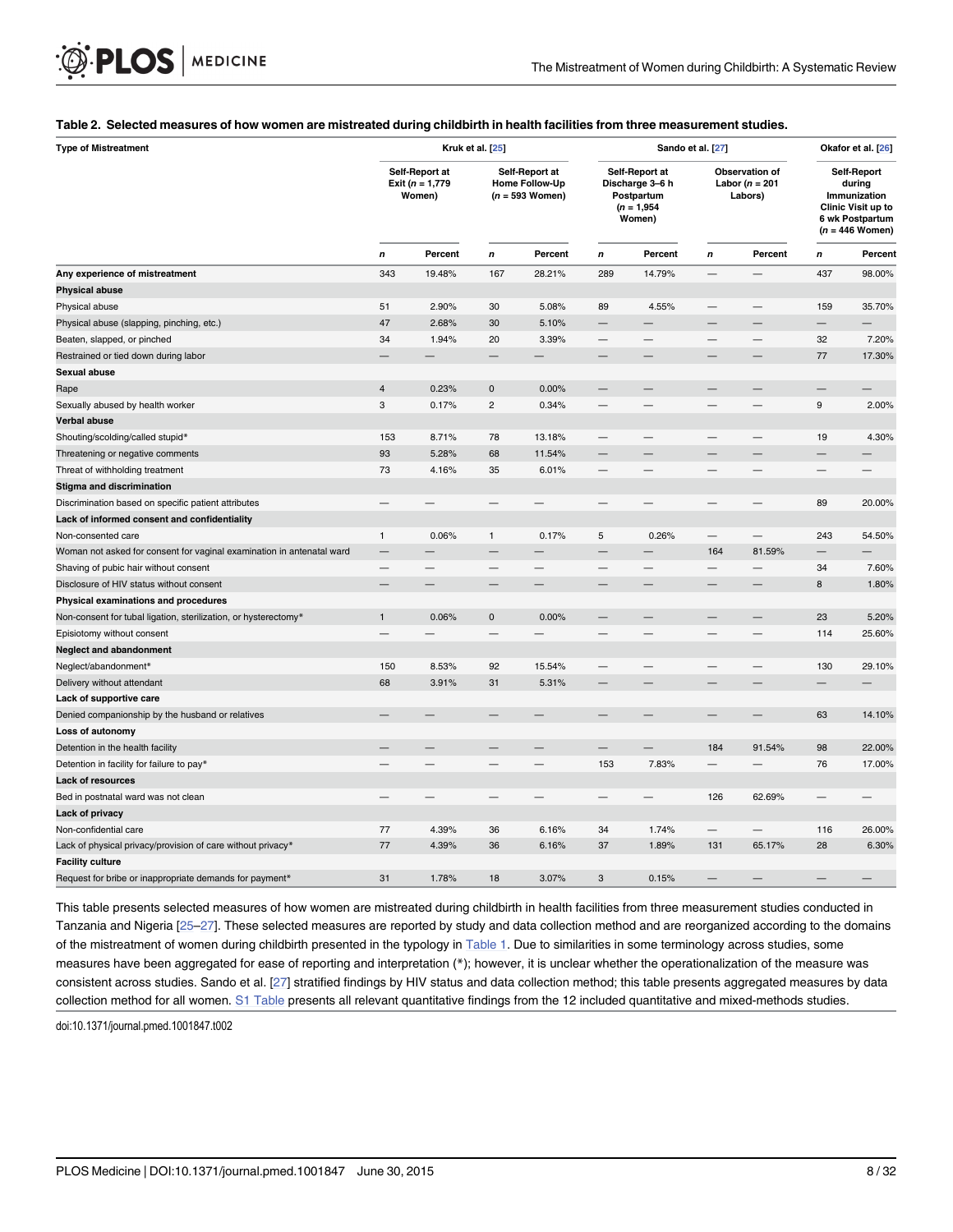<span id="page-8-0"></span>mistreatment ( $p < 0.37$ ) [\[27\]](#page-25-0). The direct observations of labor recorded the following types of mistreatment: "partitions did not provide privacy" to women during childbirth (HIV-positive women: 94.4%, HIV-negative women: 91.3%) and "women were not asked for consent during vaginal examination" (HIV-positive women: 100.0%, HIV-negative women: 79.8%); "women's legs tied" during delivery was rarely noted (HIV-positive women: 0.0%, HIV-negative women: 3.3%) [\[27](#page-25-0)].

The study by Okafor et al. [\[26\]](#page-25-0) explored mistreatment in a teaching hospital in southeastern Nigeria, and is based on interviews conducted with a convenience sample of women accessing newborn services at an immunization clinic. Almost all of the women reported at least one kind of mistreatment during childbirth (98.0%) [\[26\]](#page-25-0). Women commonly reported physical abuse during childbirth (35.7%), including being "restrained or tied down during labor" (17.3%) and being "beaten, slapped, or pinched" (7.2%); being "sexually abused by the health worker" was reported by 2.0% of the women.

The other nine studies with relevant quantitative data were indirectly relevant to this review, were limited in scope, and varied in their operational definition of the mistreatment of women [\[44](#page-26-0)–[52\]](#page-26-0). However, these studies reported on indicators that can be classified under the domains of mistreatment of women during childbirth, as defined by the qualitative evidence synthesis. For example, a pilot randomized controlled trial in South Africa reported that 84.5% of women were not allowed companions during childbirth and 4.3% of women were slapped or struck [\[44\]](#page-26-0). A cross-sectional study from Brazil showed that companions were often not allowed in the labor ward (41.8%) or delivery ward (98.6%) and that 9.0% of women were shouted at or slapped during delivery [[50](#page-26-0)]. [S1 Table](#page-23-0) presents the quantitative measures of mistreatment of women during childbirth from all 12 studies with quantitative data.

# Qualitative Synthesis

The majority of the studies included in this review used qualitative methods only, or a mixedmethods approach where only the qualitative data were relevant [\[6](#page-24-0)–[11,13,21,](#page-24-0)[27](#page-25-0),[53](#page-26-0)–[97\]](#page-28-0). Most studies detailed the experiences of women, but some studies also explored the experiences of health care providers, medical administrators, or policy-makers. [Table 3](#page-9-0) presents the summary of qualitative findings and confidence assessments. Many themes were homogenous across geographical regions and country income levels; regional and income-level sub-analyses are presented where appropriate. Below we highlight key findings across themes constructed from the qualitative evidence synthesis.

# Physical Abuse

Physical abuse during childbirth [[9](#page-24-0),[10,13,21,](#page-24-0)[61,67](#page-26-0),[68,73,75,77](#page-27-0), [80](#page-27-0),[84,86,87,](#page-27-0)[91,97](#page-28-0)] was perpetrated by nurses [[10](#page-24-0),[13](#page-24-0)[,67](#page-26-0)[,80,84,86](#page-27-0)], midwives [[61](#page-26-0)[,73,75,77](#page-27-0),[87](#page-27-0)[,91](#page-28-0)], and doctors [\[84](#page-27-0)[,91\]](#page-28-0). Women sometimes reported specific acts of violence, but often referred to these experiences more generally, describing beatings, aggression, physical abuse, a "rough touch," and the use of extreme force  $[9,10,13,21,61,73,80,84,87]$  $[9,10,13,21,61,73,80,84,87]$  $[9,10,13,21,61,73,80,84,87]$  $[9,10,13,21,61,73,80,84,87]$  $[9,10,13,21,61,73,80,84,87]$  $[9,10,13,21,61,73,80,84,87]$  $[9,10,13,21,61,73,80,84,87]$  $[9,10,13,21,61,73,80,84,87]$ . Hitting and slapping, with an open hand or an instrument, were the most commonly reported specific acts of physical violence [\[10,13,](#page-24-0)[67,](#page-26-0)[75](#page-27-0),[77,87](#page-27-0)[,91\]](#page-28-0). Women also reported being pinched, particularly on the thighs [\[13,](#page-24-0)[86\]](#page-27-0) and kicked [[10](#page-24-0)]. Some women were physically restrained during labor with bed restraints [[97\]](#page-28-0) and mouth gags [[86\]](#page-27-0).

# Verbal Abuse

Verbal abuse of women by health providers during childbirth was commonly reported across all regions and country income levels [\[6,7,9,10,13,](#page-24-0)[48](#page-26-0),[51](#page-26-0)– [55,58,59,61](#page-26-0),[63,64,67,](#page-26-0) [68,70,73,75,77,](#page-27-0) [80,81](#page-27-0),[83](#page-27-0), [85,87,88,](#page-27-0)[90,91,93](#page-28-0)]. Verbal abuse included the use of harsh or rude language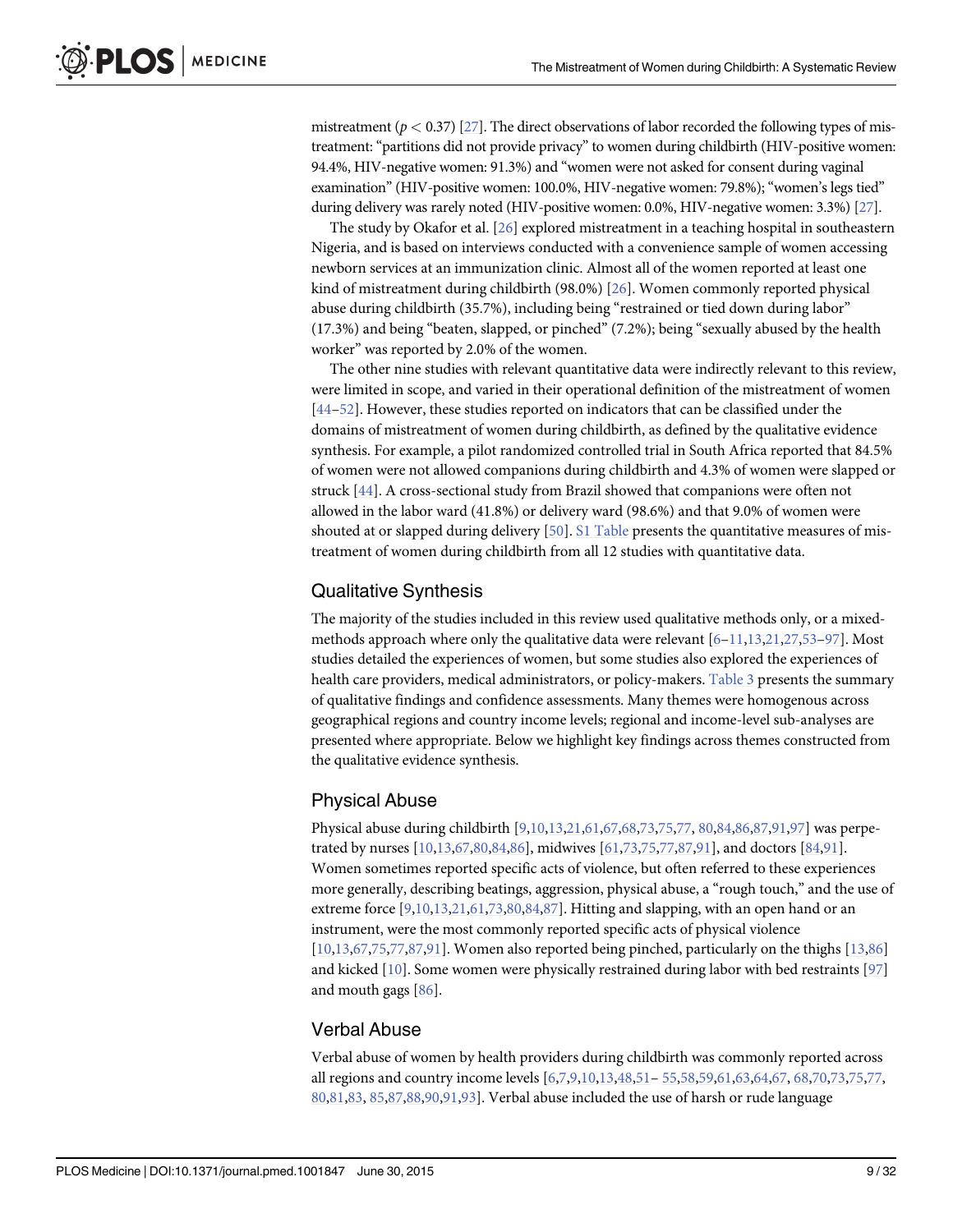#### <span id="page-9-0"></span>[Table 3.](#page-8-0) Summary of qualitative findings.

| <b>Contributing Studies</b>                                                                                                                                                            | Confidence in<br>the Evidence | <b>Explanation of Confidence in the</b><br><b>Evidence Assessment</b>                                                                                                                            |
|----------------------------------------------------------------------------------------------------------------------------------------------------------------------------------------|-------------------------------|--------------------------------------------------------------------------------------------------------------------------------------------------------------------------------------------------|
|                                                                                                                                                                                        |                               |                                                                                                                                                                                                  |
| [6,9,10,13,21,61,67]<br>68,73,75,77,80,84,86,<br>87,91,96,97                                                                                                                           | High                          | 18 studies with minor to significant<br>methodological limitations. Thick data from<br>11 countries across all geographical regions,<br>but predominantly sub-Saharan Africa. High<br>coherence. |
| <b>Physical restraint:</b> Women in Tanzania and Brazil reported physical restraint [86,97]                                                                                            | Low                           | 2 studies with minor to significant<br>methodological limitations. Limited, thin data<br>from 2 countries (Tanzania and Brazil).<br>Extent of coherence unclear due to limited<br>data.          |
|                                                                                                                                                                                        |                               |                                                                                                                                                                                                  |
| $[6,7,9,10,13,48,51-$<br>55, 58, 59, 61, 63, 64, 67,<br>68,70,73,75,77,80,81,<br>perceptions of their facility-based childbirth experiences were often shaped by 83,85,87,88,90,91,93] | High                          | 31 studies with minor to significant<br>methodological limitations. Thick data from<br>18 countries across all geographical regions,<br>but predominantly sub-Saharan Africa. High<br>coherence. |
| [10, 13, 55, 58, 59, 73, 77]<br>80,87,91                                                                                                                                               | Moderate                      | 10 studies with minor to significant<br>methodological limitations. Fairly thick data<br>from 8 countries, predominantly low-income<br>countries. High coherence.                                |
| [13,58,59,63,68,77]                                                                                                                                                                    | Moderate                      | 6 studies with minor to significant<br>methodological limitations. Adequate data<br>from 5 countries, predominantly middle- and<br>high-income countries. High coherence.                        |
|                                                                                                                                                                                        |                               |                                                                                                                                                                                                  |
| [8, 13, 49, 52, 53, 58, 62,<br>63,67,72,78,80,95                                                                                                                                       | High                          | 13 studies with minor to significant<br>methodological limitations. Thick data from<br>10 countries across all geographical regions<br>and country income levels. High coherence.                |
| <b>Discrimination based on age:</b> Women believed that they were discriminated [9,55,63,67,77,80,88]                                                                                  | Moderate                      | 7 studies with minor to significant<br>methodological limitations. Fairly thick data<br>from 5 countries, but particularly in South<br>Africa. High coherence.                                   |
| <u>8–10,58,62,67,75,76,79,</u><br>90,91,93                                                                                                                                             | High                          | 12 studies with minor to significant<br>methodological limitations. Thick data from<br>13 countries (1 multi-country study), but<br>predominantly in sub-Saharan Africa. High<br>coherence.      |
|                                                                                                                                                                                        |                               |                                                                                                                                                                                                  |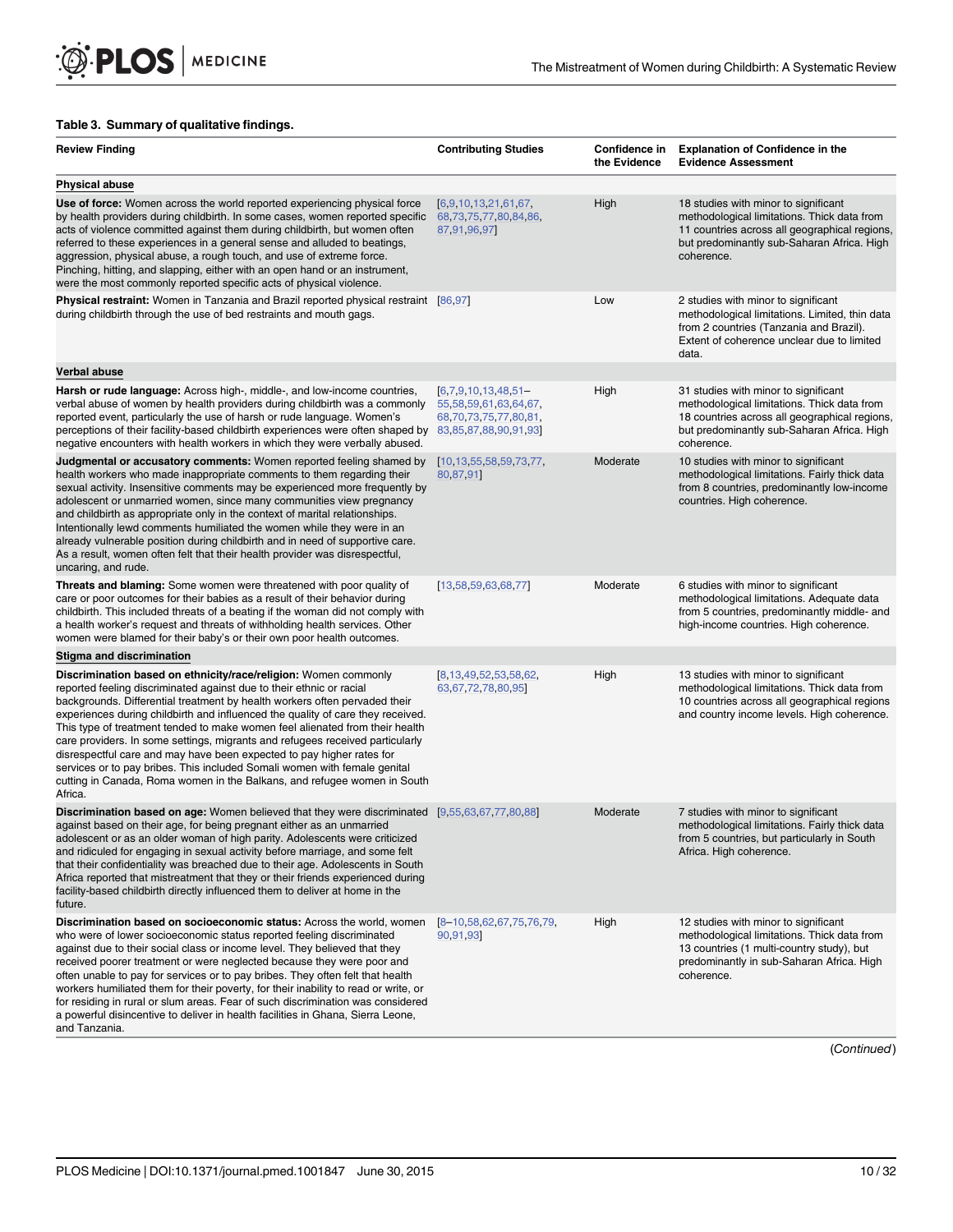<span id="page-10-0"></span>

| <b>Review Finding</b>                                                                                                                                                                                                                                                                                                                                                                                                                                                                                                                                                                                                                                                                                                                                                                                                                                                                                                                                                                                                                                                        | <b>Contributing Studies</b><br>Confidence in<br>the Evidence                            |          | <b>Explanation of Confidence in the</b><br><b>Evidence Assessment</b>                                                                                                                                                                                                                                                                         |  |
|------------------------------------------------------------------------------------------------------------------------------------------------------------------------------------------------------------------------------------------------------------------------------------------------------------------------------------------------------------------------------------------------------------------------------------------------------------------------------------------------------------------------------------------------------------------------------------------------------------------------------------------------------------------------------------------------------------------------------------------------------------------------------------------------------------------------------------------------------------------------------------------------------------------------------------------------------------------------------------------------------------------------------------------------------------------------------|-----------------------------------------------------------------------------------------|----------|-----------------------------------------------------------------------------------------------------------------------------------------------------------------------------------------------------------------------------------------------------------------------------------------------------------------------------------------------|--|
| Discrimination based on medical conditions: Some women in Kenya and<br>South Africa believed that their positive HIV status contributed to the provision<br>of substandard care, including delays in receiving essential interventions,<br>avoidance of patient contact, and fewer vaginal examinations. However,<br>some health workers in Kenya stated that there was no discrimination against<br>or segregation of HIV-positive women in the labor ward, although they<br>reported being "anxious" if they suspected a woman was HIV-positive and<br>might have handled such women with "extra care."                                                                                                                                                                                                                                                                                                                                                                                                                                                                    | [11, 13, 27]                                                                            | Low      | 3 studies with minor to significant<br>methodological limitations. Adequate data<br>from 3 countries (South Africa, Kenya, and<br>Tanzania). Reasonable level of coherence;<br>the finding may have higher confidence in<br>settings with similar HIV epidemics or where<br>there may be discrimination based on other<br>medical conditions. |  |
| Failure to meet professional standards of care                                                                                                                                                                                                                                                                                                                                                                                                                                                                                                                                                                                                                                                                                                                                                                                                                                                                                                                                                                                                                               |                                                                                         |          |                                                                                                                                                                                                                                                                                                                                               |  |
| Painful vaginal exams: Some women reported frequent and painful vaginal<br>examinations during labor. They viewed the number of vaginal examinations<br>they received during labor as excessive and dehumanizing. In some cases,<br>vaginal examinations were conducted in non-private settings and women may<br>not have consented to the procedure, or the procedure may not have been<br>communicated to them.                                                                                                                                                                                                                                                                                                                                                                                                                                                                                                                                                                                                                                                            | [54, 58, 74, 80, 83, 86, 89, 95]                                                        | Moderate | 8 studies with minor to significant<br>methodological limitations. Fairly thick data<br>from 5 countries across multiple<br>geographical regions and country income<br>levels. High coherence.                                                                                                                                                |  |
| <b>Refusal to provide pain relief:</b> Across multiple settings, women described<br>health workers' refusal to provide pain relief or pain medication not being<br>available for them during labor. Surgical procedures, such as episiotomy,<br>were sometimes carried out without any pain relief. In lower-resource settings,<br>this was often due to stock outs or lack of sufficient patient payment. In<br>higher-resource settings, women reported that they were not offered pain<br>relief or were denied pain relief requested.                                                                                                                                                                                                                                                                                                                                                                                                                                                                                                                                    | [13,21,58,68,75,77,80,<br>81,90,92,93                                                   | High     | 11 studies with minor to moderate<br>methodological limitations. Thick data from 9<br>countries across multiple geographical<br>regions and country income levels. High<br>coherence.                                                                                                                                                         |  |
| <b>Lack of informed consent process:</b> Women complained that they were not<br>always asked to provide consent for medical procedures such as cesarean<br>section. When women were asked to provide consent prior to a procedure,<br>they were not always adequately informed of the risks and benefits of the<br>procedure and felt that the health worker went through the motions of<br>obtaining consent. Some women in Kenya also avoided or feared facility-<br>based delivery due to anxiety about being tested for HIV without their<br>consent.                                                                                                                                                                                                                                                                                                                                                                                                                                                                                                                    | [11, 13, 92]                                                                            | Moderate | 3 studies with minor to moderate<br>methodological limitations. Fairly thick data<br>from 3 countries (Kenya, South Africa, and<br>United Kingdom). High coherence.                                                                                                                                                                           |  |
| <b>Breaches of confidentiality:</b> Some women complained that the health<br>workers did not maintain doctor-patient confidentiality and disclosed private<br>information either to their male partners or to other patients. For some HIV-<br>positive women in Kenya, the lack of trust in the confidentiality of treatment at<br>health facilities was so great that they chose to deliver at home, where their<br>HIV status would not be disclosed to other community members or health<br>workers.                                                                                                                                                                                                                                                                                                                                                                                                                                                                                                                                                                     | [11, 13, 27, 55, 59]                                                                    | Moderate | 5 studies with minor to significant<br>methodological limitations. Fairly thick data<br>from 5 countries, particularly in sub-Saharan<br>Africa. High coherence.                                                                                                                                                                              |  |
| Neglect, abandonment, or long delays: Women frequently referred to long<br>delays in receiving care and inattentive health workers who neglected women<br>during labor and delivery. Women commonly reported feeling alone, ignored,<br>or abandoned during their stay at the facility, and felt as if their request for<br>help or attention from health workers was an imposition. Many women<br>reported long wait times before seeing a health worker or before receiving an<br>intervention. Long wait times may have been exacerbated when women did<br>not book prior to delivery, as their information may not have been in the<br>system, and they perceived that health workers punished women who did not<br>book ahead with longer wait times. These experiences of neglect and<br>abandonment by health workers in facilities were direct barriers to seeking<br>future deliveries in facilities in Ghana, Bolivia, and Tanzania, as some women<br>prioritized the need for supportive childbirth care, which they could receive<br>from traditional providers. | $[6 - 10, 13, 21, 48, 51, 59, 62 -$<br>64,66-68,70,71,75-<br>78,80,81,84,86-88,92-95,97 | High     | 33 studies with minor to significant<br>methodological limitations. Thick data from<br>21 countries across all geographical and<br>country income levels. High coherence.                                                                                                                                                                     |  |
| Skilled attendant absent at time of delivery: Some women reported that<br>health worker shortages and negligence directly increased the physical risks<br>women faced during delivery. In some extreme cases of neglect, women<br>delivered at facilities without the presence of skilled birth attendants, who<br>were preoccupied with other tasks.                                                                                                                                                                                                                                                                                                                                                                                                                                                                                                                                                                                                                                                                                                                        | 9, 13, 21, 48, 59, 67, 77, 81, 84, 86,<br>87,93                                         | High     | 12 studies with minor to significant<br>methodological limitations. Thick data from 8<br>countries, particularly in the Middle East and<br>sub-Saharan Africa. High coherence.                                                                                                                                                                |  |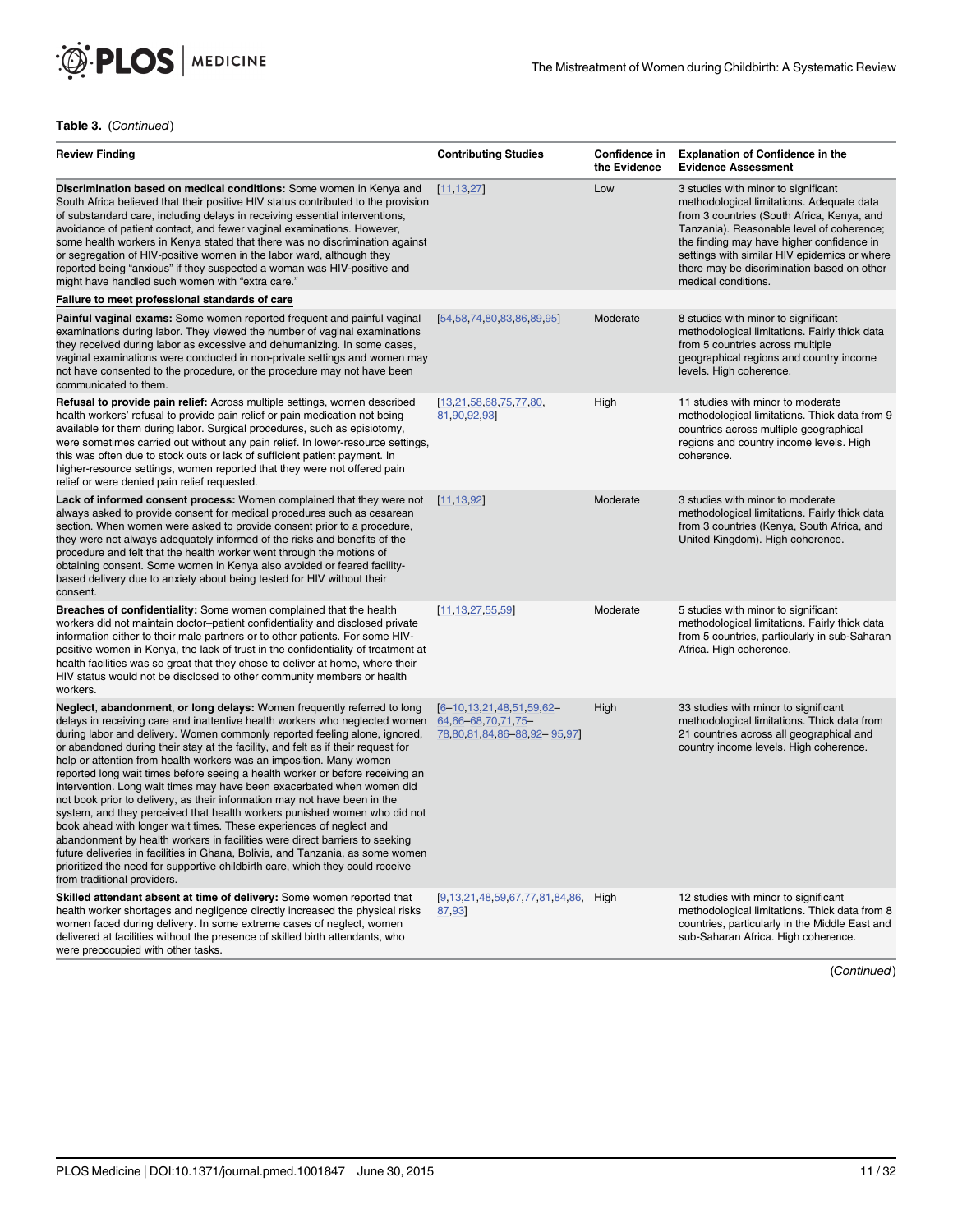<span id="page-11-0"></span>

| <b>Review Finding</b>                                                                                                                                                                                                                                                                                                                                                                                                                                                                                                                                                                                                                                                                                                                                                                                                                                                                                                                                                                                                                                                                                                                                                                                                                                                                                                                           | <b>Contributing Studies</b>                                                                  | Confidence in<br>the Evidence | <b>Explanation of Confidence in the</b><br><b>Evidence Assessment</b>                                                                                                                                                                                                                                               |
|-------------------------------------------------------------------------------------------------------------------------------------------------------------------------------------------------------------------------------------------------------------------------------------------------------------------------------------------------------------------------------------------------------------------------------------------------------------------------------------------------------------------------------------------------------------------------------------------------------------------------------------------------------------------------------------------------------------------------------------------------------------------------------------------------------------------------------------------------------------------------------------------------------------------------------------------------------------------------------------------------------------------------------------------------------------------------------------------------------------------------------------------------------------------------------------------------------------------------------------------------------------------------------------------------------------------------------------------------|----------------------------------------------------------------------------------------------|-------------------------------|---------------------------------------------------------------------------------------------------------------------------------------------------------------------------------------------------------------------------------------------------------------------------------------------------------------------|
| Poor rapport between women and providers                                                                                                                                                                                                                                                                                                                                                                                                                                                                                                                                                                                                                                                                                                                                                                                                                                                                                                                                                                                                                                                                                                                                                                                                                                                                                                        |                                                                                              |                               |                                                                                                                                                                                                                                                                                                                     |
| Poor communication: Women commonly referred to communication issues<br>between health workers and themselves that left women feeling "in the dark"<br>about their childbirth care. Many women felt dissatisfied with the information<br>and explanations provided to them by health workers regarding their care and<br>believed that the health workers were more interested in having them comply<br>with their demands than in allowing the women to ask questions to clarify the<br>proposed procedures. These experiences made women feel distanced from<br>health workers, fearful of procedures, and like they were not active<br>participants in their childbirth experience. Some women in the United<br>Kingdom, Dominican Republic, and Brazil reported believing that health<br>workers intentionally avoided exchanging information with patients and<br>described health workers as unresponsive to patient needs.                                                                                                                                                                                                                                                                                                                                                                                                                | [6,8,11,13,21,48,50]<br>52,53,57,58,60,62,64,<br>66,67,70,73,75,78,84,<br>86,88,92-94,96,97] | High                          | 28 studies with minor to significant<br>methodological limitations. Thick data from<br>22 countries across all geographical regions.<br>High coherence.                                                                                                                                                             |
| <b>Language and interpretation issues:</b> Women often suffered from language<br>and interpretation barriers when attempting to communicate with health<br>workers, and this was particularly a burden for migrant and refugee women in<br>high-income settings.                                                                                                                                                                                                                                                                                                                                                                                                                                                                                                                                                                                                                                                                                                                                                                                                                                                                                                                                                                                                                                                                                | [8, 13, 52, 58, 62, 78]                                                                      | Moderate                      | 6 studies with minor to moderate<br>methodological limitations. Fairly thick data<br>from 6 middle- and high-income countries.<br>High coherence.                                                                                                                                                                   |
| <b>Lack of supportive care from health workers:</b> Women commonly reported<br>a lack of supportive care during childbirth in facilities, including the perception<br>that the care provided by health workers was mechanical and lacked comfort<br>and courtesy. During their deliveries, women often felt that they did not<br>receive the time and attention from health workers to make them feel<br>supported and adequately cared for. Women felt that staff were insensitive to<br>their needs, which made women feel unconfident, anxious, and alone. Many<br>women believed that delivering in a health facility would ensure positive<br>health outcomes for themselves and their babies. However, while they often<br>felt that they received technically sound care, their experiences at the facility<br>were marred by feelings of being emotionally unsupported. Women felt that<br>they were provided with systemized, mechanistic care that focused solely on<br>technical outcomes rather than supportive care that incorporated sensitive<br>communication and a comforting touch. Women from Sierra Leone, Uganda,<br>and rural China stated that when expectations of a supportive environment<br>during a facility-based childbirth were not met, they may be less inclined to<br>deliver at a facility in future births. | $[6,7,9,21,48-50,52]$<br>57,58,60,61,63,65,66,71-<br>73,75,78,81,82,88,90,92,93              | High                          | 26 studies with minor to significant<br>methodological limitations. Thick data from<br>21 countries across all geographical regions,<br>but predominantly in sub-Saharan Africa.<br>High coherence, but lack of supportive care<br>in lower-income settings may impact future<br>childbirth care-seeking behaviors. |
| <b>Denial or lack of birth companions:</b> Women desired the supportive<br>attention and presence of a birth companion, who may be a family member,<br>husband, or a friend. However, women across the world were often prohibited<br>from having a companion of their choice during delivery. Although not always<br>clearly explained to clients, it was often official hospital policy to ban birth<br>companions, as they were deemed unnecessary by the administration. The<br>lack of companionship left women feeling disempowered, frightened, and<br>alone during childbirth as they yearned for the comfort provided by familiar<br>faces.                                                                                                                                                                                                                                                                                                                                                                                                                                                                                                                                                                                                                                                                                            | [6,9,21,48]<br>50,54,66,72,75,78,90]                                                         | Moderate                      | 12 studies with minor to significant<br>methodological limitations. Fairly thick data<br>from 9 countries across many regions, but<br>predominantly middle-income settings. High<br>coherence.                                                                                                                      |
| Lack of respect for women's preferred birth positions: Some women<br>preferred to deliver in positions other than the supine position, such as by<br>squatting or kneeling, and resented that health workers forced them to deliver<br>in undesirable or humiliating positions. Women felt that adopting an<br>undesirable birth position at the demand of the health worker made them<br>passive participants in their childbirth process. Restricting the childbirth<br>position to lying down acted as a barrier for some women to access facility-<br>based deliveries in Bangladesh. Health workers in Bangladesh, Cuba, and<br>Uganda explained that they had not been trained to deliver women in<br>positions other than lying down and felt uncomfortable letting a woman<br>choose her own birth position.                                                                                                                                                                                                                                                                                                                                                                                                                                                                                                                            | [6,9,21,53,70,72,82,89]                                                                      | Moderate                      | 8 studies with minor to significant<br>methodological limitations. Adequate data<br>from 7 countries, predominantly middle-<br>income countries. Reasonable level of<br>coherence.                                                                                                                                  |
| Denial of safe traditional practices: Some women in Ghana and the United<br>Kingdom referred to the denial of safe traditional religious or cultural practices<br>related to childbirth. Maintaining these traditional practices, such as retaining<br>the placenta for burial, were important to women, and the denial of these<br>practices may be an important barrier to seeking facility-based delivery or<br>experiencing quality supportive care.                                                                                                                                                                                                                                                                                                                                                                                                                                                                                                                                                                                                                                                                                                                                                                                                                                                                                        | [10, 78]                                                                                     | Low                           | 2 studies with minor to moderate<br>methodological limitations. Fairly thin data<br>from 2 counties (United Kingdom and<br>Ghana). Extent of coherence unclear due to<br>limited data, but findings were similar across<br>the studies.                                                                             |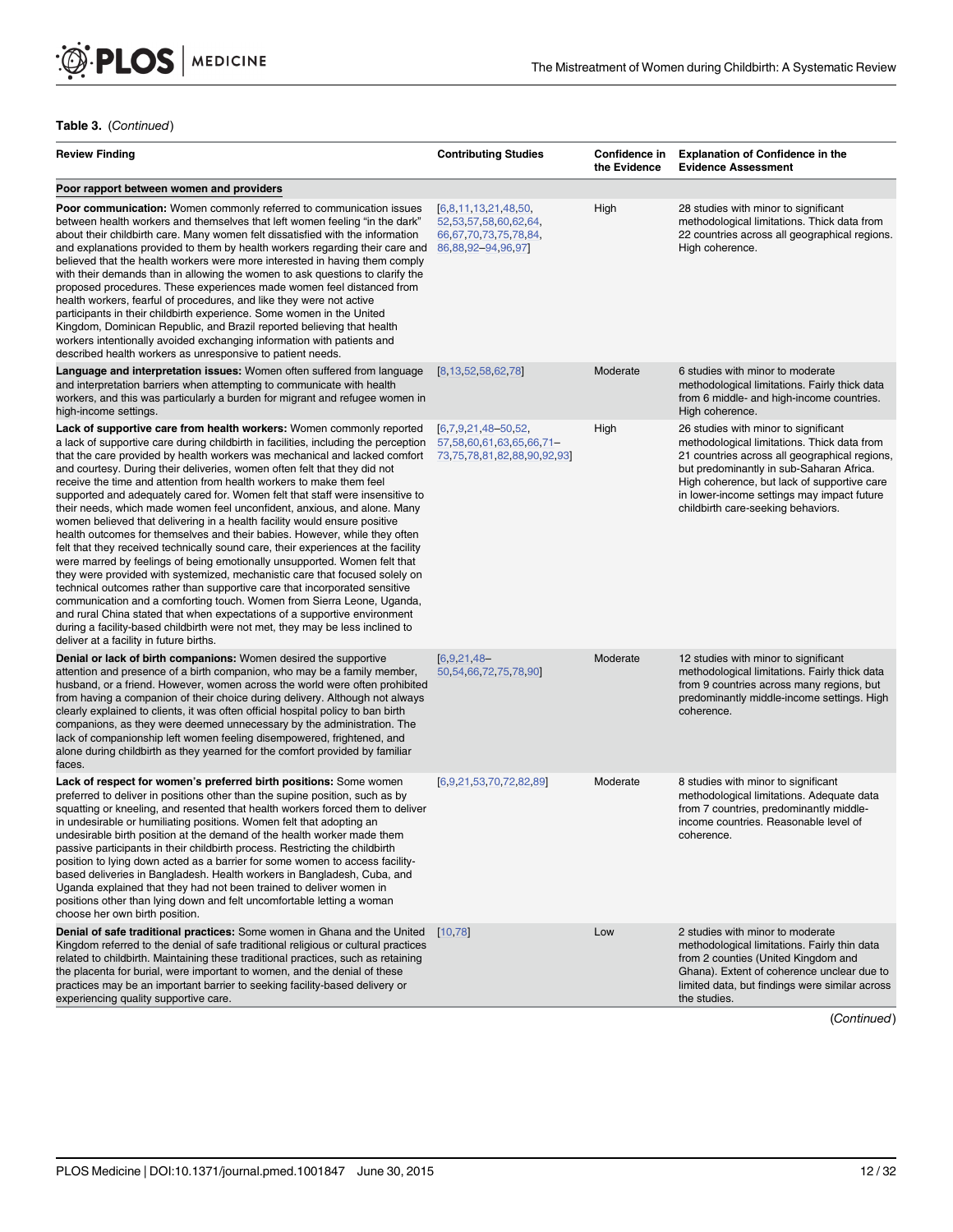| <b>Review Finding</b>                                                                                                                                                                                                                                                                                                                                                                                                                                                                                                                                                                                                                                                                                                                                                                                                                                                                                                                                                               | <b>Contributing Studies</b>              | Confidence in<br>the Evidence | <b>Explanation of Confidence in the</b><br><b>Evidence Assessment</b>                                                                                                                                                                                    |
|-------------------------------------------------------------------------------------------------------------------------------------------------------------------------------------------------------------------------------------------------------------------------------------------------------------------------------------------------------------------------------------------------------------------------------------------------------------------------------------------------------------------------------------------------------------------------------------------------------------------------------------------------------------------------------------------------------------------------------------------------------------------------------------------------------------------------------------------------------------------------------------------------------------------------------------------------------------------------------------|------------------------------------------|-------------------------------|----------------------------------------------------------------------------------------------------------------------------------------------------------------------------------------------------------------------------------------------------------|
| <b>Objectification of women:</b> In several settings, women reported feeling<br>stripped of their dignity during childbirth due to the health workers'<br>objectification of their bodies. They resented being forced to be on all fours<br>and exposing their bodies to numerous health workers, sometimes including<br>large groups of students.                                                                                                                                                                                                                                                                                                                                                                                                                                                                                                                                                                                                                                  | [13, 21, 48, 57, 84]                     | Moderate                      | 5 studies with minor to significant<br>methodological limitations. Adequate data<br>from 8 countries (1 multi-country study), but<br>only in middle- and high-income settings.<br>Reasonable level of coherence for middle-<br>and high-income settings. |
| <b>Detainment in facilities:</b> Studies from Benin and Sierra Leone suggest that<br>either the mother or baby may be detained in the health facility, unable to<br>leave until they pay the hospital bills.                                                                                                                                                                                                                                                                                                                                                                                                                                                                                                                                                                                                                                                                                                                                                                        | [73, 90]                                 | Low                           | 2 studies with moderate methodological<br>limitations. Fairly thin data from 2 countries<br>(Benin and Sierra Leone). Extent of<br>coherence unclear due to limited data, but<br>findings were similar across the studies.                               |
| Health systems conditions and constraints                                                                                                                                                                                                                                                                                                                                                                                                                                                                                                                                                                                                                                                                                                                                                                                                                                                                                                                                           |                                          |                               |                                                                                                                                                                                                                                                          |
| <b>Physical condition of facilities:</b> Both women and health workers described<br>the physical conditions of health facilities that contributed to the mistreatment<br>of women. Antenatal and delivery wards were described as "dirty," "noisy,"<br>"disorderly," or "overcrowded," or with needles, biomedical waste, or dirt<br>strewn on the floor.                                                                                                                                                                                                                                                                                                                                                                                                                                                                                                                                                                                                                           | [27, 53, 59, 67, 70, 84, 95, 96]         | Moderate                      | 8 studies with minor to significant<br>methodological limitations. Fairly thick data<br>from 8 low- and middle-income countries.<br>High coherence.                                                                                                      |
| Staffing shortages: Both women and health workers illustrated how staffing<br>shortages affected the quality of care provided. Staffing shortages were of<br>particular concern in low- and middle-income countries and often led to longer<br>wait times for women and their families, as well as neglectful or poor-quality<br>care. Women and health workers both purported that staffing shortages not<br>only affected direct provision of care but also contributed to the health<br>workers' negative attitudes or lack of motivation. In low- and middle-income<br>countries, providers of all cadres were described as "overworked," "too busy,"<br>"stretched," and "underpaid" by both women and other providers.                                                                                                                                                                                                                                                        | [13,51,78,84,87,90,91,93]                | Moderate                      | 8 studies with minor to significant<br>methodological limitations. Fairly thick data<br>from 7 countries, particularly in sub-Saharan<br>Africa. High coherence.                                                                                         |
| <b>Staffing constraints:</b> In addition to the understaffing of health workers,<br>inexperienced or poorly trained health workers were often responsible for<br>inappropriate levels of care without supportive supervision. In lower-level<br>facilities, qualified physicians may be a rarity, leaving unskilled nurses to<br>attend to labor management, complications, and decisions regarding referrals.                                                                                                                                                                                                                                                                                                                                                                                                                                                                                                                                                                      | [53, 54, 84, 86, 87, 96]                 | Low                           | 6 studies with minor to significant<br>methodological limitations. Adequate data<br>from 6 countries. High coherence.                                                                                                                                    |
| Supply constraints: Health workers and male partners explained that there<br>were often inadequate medical supplies, including medication, gloves, and<br>blood, which are critical for health workers to execute their duties. In some<br>cases, this shortage led to the requirement that patients bring their own<br>supplies, such as gloves, gauze, and pads. This may have caused health<br>workers to attend first to women who brought their own supplies, or for<br>women to think that the health workers were withholding supplies from them<br>for malicious reasons. Health workers believed that the shortage of supplies,<br>particularly gloves, caused unnecessary danger and stress in the work<br>environment.                                                                                                                                                                                                                                                   | [9,27,54,61,67,70,87,93,96]              | Moderate                      | 9 studies with minor to significant<br>methodological limitations. Thick data from 7<br>low- and middle-income countries. High<br>coherence for low- and middle-income<br>settings.                                                                      |
| <b>Lack of privacy:</b> Women across many settings reported a general lack of<br>privacy in the antenatal and labor wards and specifically during vaginal and<br>abdominal exams. Women were exposed to other patients, their families, and<br>health workers due to the lack of curtains to separate them from other<br>patients, the lack of curtains on the outside windows, and doors that were left<br>open. In low- and middle-income countries, the antenatal and labor/delivery<br>wards were sometimes common or public areas, and women were sometimes<br>forced to share beds with other parturient women who may be strangers. Not<br>surprisingly, women expressed their desire to be shielded from other patients,<br>male visitors, and staff who were not attending them while they were in labor<br>and particularly during physical exams. They felt that such exposure,<br>particularly during this vulnerable time, was undignified, inhumane, and<br>shameful. | [11,21,49,53,54,58,70,74,<br>75,84,95,96 | High                          | 12 studies with minor to significant<br>methodological limitations. Thick data from<br>11 countries across all geographical and<br>income-level settings. High coherence.                                                                                |
| <b>Lack of redress:</b> Women lamented the inability to express their opinions<br>about the treatment and services rendered during childbirth. Several reasons<br>for this were posited, including women fearing unfair treatment or<br>discrimination if they complained, women being unaware of their rights as<br>patients, fear of facility closure, and a lack of a redress or accountability<br>mechanism for lodging complaints. Even in settings where health policies<br>dictated the creation of a formal complaint registration system, these systems<br>may not have been implemented at a facility level. The lack of accountability<br>and sanctioning within the health system left women feeling vulnerable and<br>powerless to seek justice for their mistreatment.                                                                                                                                                                                                | 8,9,13,67,77                             | Moderate                      | 5 studies with minor to significant<br>methodological limitations. Adequate data<br>from 4 countries (1 multi-country study), but 3<br>studies are from South Africa. Reasonable<br>level of coherence.                                                  |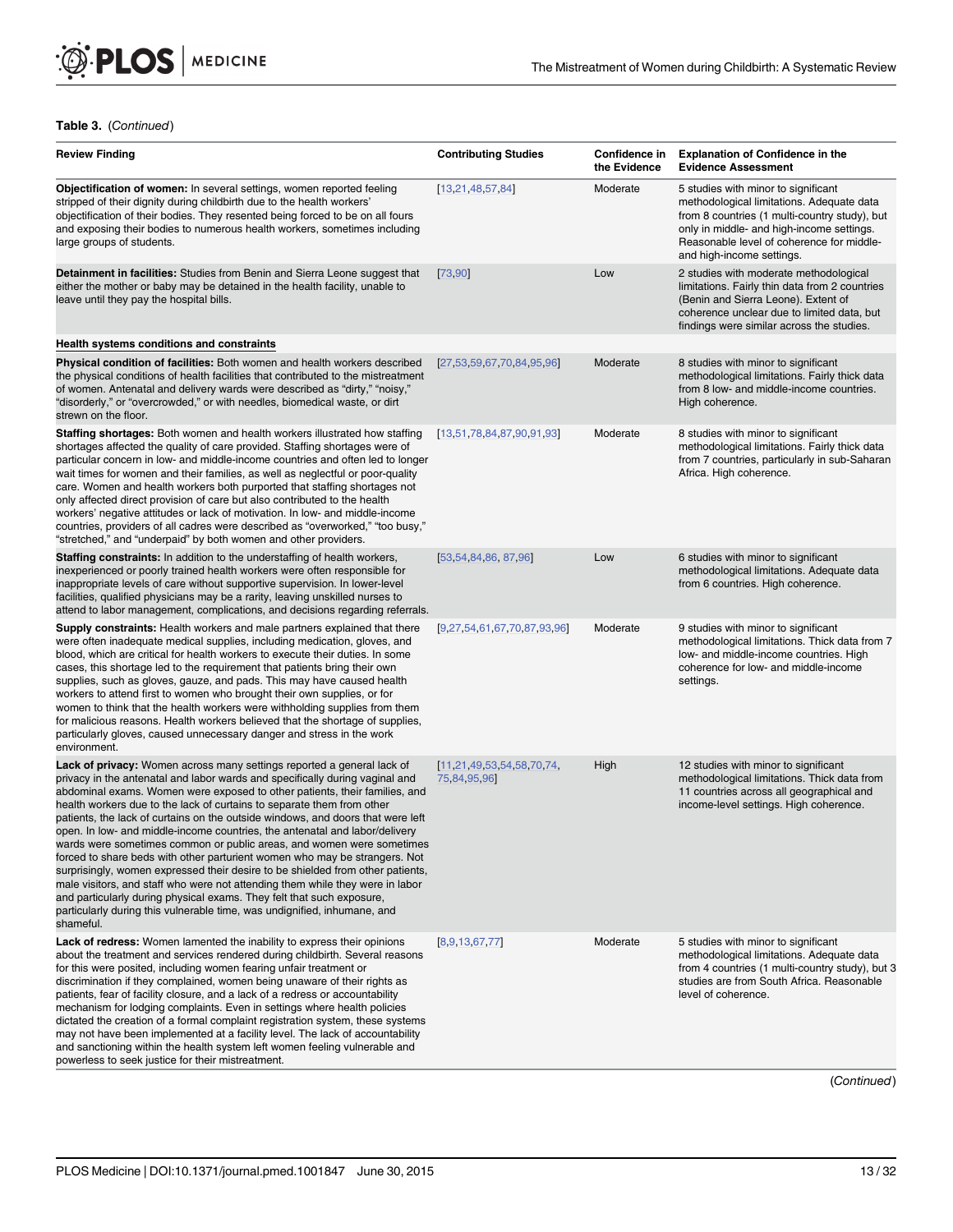<span id="page-13-0"></span>

| <b>Review Finding</b>                                                                                                                                                                                                                                                                                                                                                                                                                                                                                                                                                                                                                                                                                                                                                                                                                                                                                                                            | <b>Contributing Studies</b>                              | Confidence in<br>the Evidence | <b>Explanation of Confidence in the</b><br><b>Evidence Assessment</b>                                                                                                                                   |
|--------------------------------------------------------------------------------------------------------------------------------------------------------------------------------------------------------------------------------------------------------------------------------------------------------------------------------------------------------------------------------------------------------------------------------------------------------------------------------------------------------------------------------------------------------------------------------------------------------------------------------------------------------------------------------------------------------------------------------------------------------------------------------------------------------------------------------------------------------------------------------------------------------------------------------------------------|----------------------------------------------------------|-------------------------------|---------------------------------------------------------------------------------------------------------------------------------------------------------------------------------------------------------|
| <b>Bribery and extortion:</b> In several settings, women reported the need to pay<br>bribes to different workers throughout health facilities, including to doctors,<br>nurses, midwives, receptionists, and guards. Bribes took the form of money,<br>food, drinks, or other gifts. Women believed that paying bribes positively<br>influenced the quality of services provided to them in health facilities. For<br>instance, bribery could ensure that women received timely care, adequate<br>attention from health providers, and any necessary drugs or medications.<br>Health workers were perceived to ignore women in the maternity ward until<br>the patients paid the bribe, at which point, the health workers would become<br>attentive to their needs. One study from the Balkans explicitly stated that<br>Roma women avoided facility-based deliveries because they know that bribes<br>are required to receive sufficient care. | [8,9,13,56,71,75,76,93]                                  | Moderate                      | 8 studies with minor to significant<br>methodological limitations. Fairly thick data<br>from 8 countries, but predominantly in sub-<br>Saharan Africa. Reasonable level of<br>coherence.                |
| Unclear fee structures: Women in Tanzania reported that an unclear fee<br>structure for services and supplies rendered during childbirth led to frustration,<br>confusion, and a fear of detainment in the facility.                                                                                                                                                                                                                                                                                                                                                                                                                                                                                                                                                                                                                                                                                                                             | $\left[9\right]$                                         | Low                           | 1 study with minor methodological limitations.<br>Fairly thick data, but only from Tanzania.<br>Coherence could not be assessed as only 1<br>contributing study.                                        |
| Unreasonable requests of women by health workers: In South Africa and<br>Ghana, women were angry at health workers for making unreasonable<br>demands of them during their stay at health facilities. In particular, women<br>were forced to clean up the "mess" they made on the floor or bed immediately<br>after both vaginal deliveries and cesarean sections, when women were<br>feeling particularly weak and vulnerable. Some women were told to walk to a<br>different room, to retrieve supplies or to dispose of medical waste during the<br>second stage of labor or immediately after delivery, without a wheelchair or<br>support from birth attendants.                                                                                                                                                                                                                                                                            | [6,7,13,67,77]                                           | Moderate                      | 5 studies with minor to significant<br>methodological limitations. Fairly thick data<br>from 2 countries (South Africa and Ghana).<br>High coherence.                                                   |
| Impact on utilization of maternal health services                                                                                                                                                                                                                                                                                                                                                                                                                                                                                                                                                                                                                                                                                                                                                                                                                                                                                                |                                                          |                               |                                                                                                                                                                                                         |
| Power dynamics and systemized abuse: Health workers discussed how<br>the hierarchical authority in the health system legitimized the control that<br>health workers have over their patients and contributed to the detrimental<br>treatment of women during childbirth. These power differentials place women<br>at the bottom of the hierarchy, where their needs and concerns were often<br>ignored or deemed as unimportant by health workers. Furthermore, the lack<br>of supportive supervision for health workers from their superiors contributed to<br>feelings of demoralization and negative attitudes, thus perpetuating the<br>mistreatment of women. As a result of past negative experiences, both health<br>workers and patients may have come to expect and accept the poor<br>treatment of women as the norm.                                                                                                                  | [10, 13, 59, 77, 91]                                     | Moderate                      | 5 studies with minor to significant<br>methodological limitations. Fairly thick data<br>from 4 low- and middle-income countries.<br>High coherence.                                                     |
| Impact on future care-seeking behaviors, late attendance to facilities,<br>and desire for home birth: Experiences of mistreatment during childbirth<br>may have far reaching consequences for women and communities outside of<br>the direct patient-provider interaction. Prior experiences and perceptions of<br>mistreatment, low expectations of care provided at facilities, and poor<br>reputations of facilities in the community eroded many women's trust in the<br>health system and may impact their decision to deliver in a health facility in<br>the future, particularly in low- and middle-income countries.                                                                                                                                                                                                                                                                                                                     | $[6,8-10,13,21,52,53,61]$<br>64,71,77-79,82,85,90,94,96] | High                          | 19 studies with minor to significant<br>methodological limitations. Thick data from<br>16 countries, but particularly in low- and<br>middle-income countries and sub-Saharan<br>Africa. High coherence. |

A summary of the review findings from the qualitative synthesis are presented here, with the relevant studies contributing to each review finding. The confidence in the evidence refers to the overall CERQual assessment of the methodological limitations of included studies, relevance, adequacy, and coherence, and is rated as high, moderate, or low. The explanation of the assessment of the confidence in the evidence provides a brief assessment of each CERQual domain to support the overall CERQual assessment.

doi:10.1371/journal.pmed.1001847.t003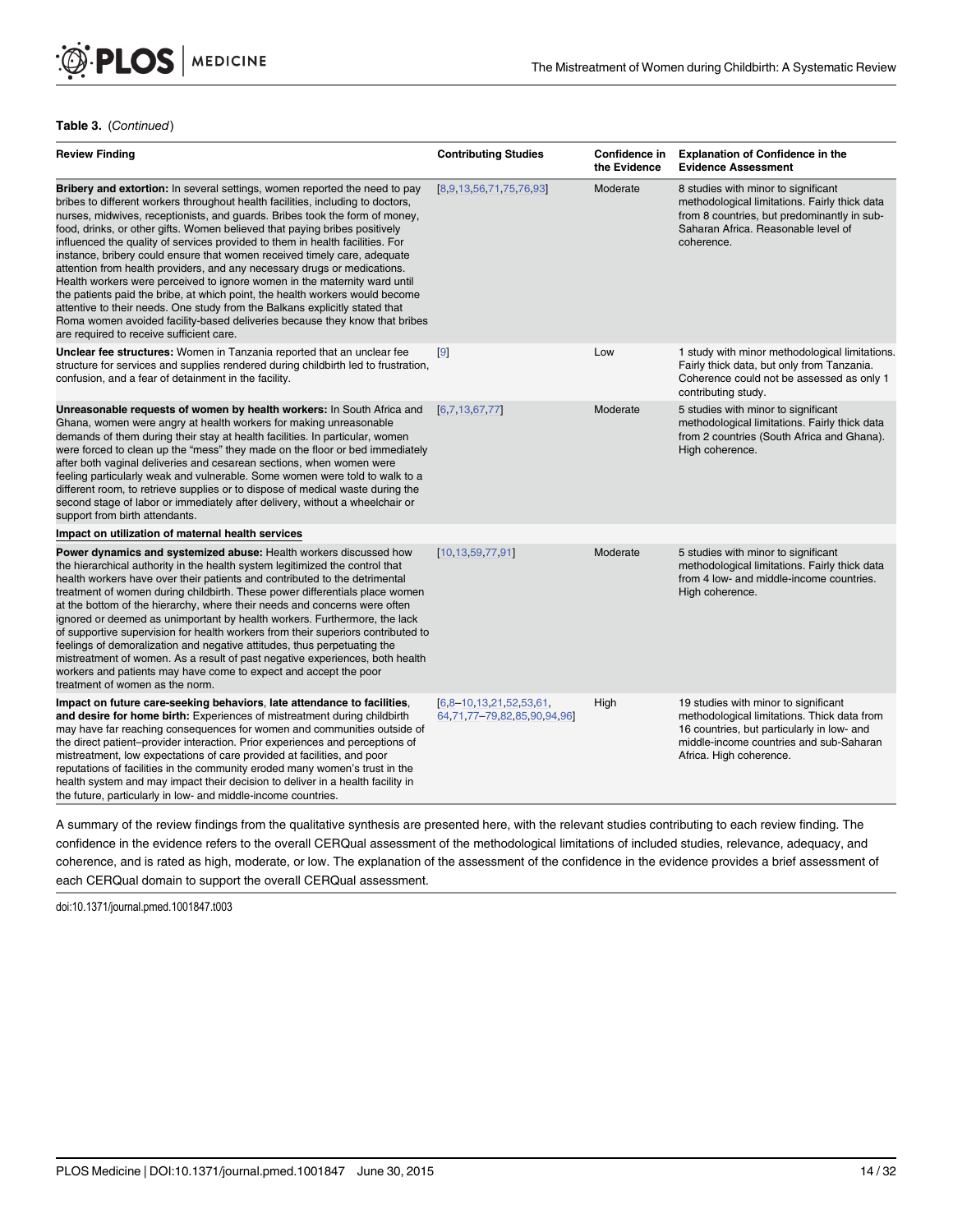[\[6,7,9,10,13,](#page-24-0)[48,51](#page-26-0)- [55,58,59,63,64](#page-26-0),[67](#page-26-0)[,73,75,](#page-27-0) [77,80](#page-27-0),[81,83,85,87,88](#page-27-0), [90](#page-28-0),[93](#page-28-0)], judgmental or accusa-tory comments [[9,13](#page-24-0),[54,55,58,59](#page-26-0),[63](#page-26-0), [68,73,77,80,87](#page-27-0)], and threats of poor outcomes or with-holding treatment [[59,63,](#page-26-0)[75,77](#page-27-0),[91](#page-28-0)]. Where the cadre of health worker perpetrating the verbal abuse was specified, nurses and midwives (with whom women have the most contact) were most commonly mentioned [[6,7,9,10,13](#page-24-0),[48,51](#page-26-0)–[53,58](#page-26-0), [59](#page-26-0),[63,67,](#page-26-0)[68,70](#page-27-0),[73,75,77,](#page-27-0) [80,81](#page-27-0),[83,87](#page-27-0)[,90,93](#page-28-0)], followed by doctors [[58](#page-26-0),[59](#page-26-0)[,81\]](#page-27-0) and administrative staff [[52,67](#page-26-0),[77](#page-27-0)]. Women who were from a lower socioeconomic status, were migrants, or were from an ethnic minority were sometimes called derogatory slurs during delivery [\[13,](#page-24-0)[52,53](#page-26-0),[58](#page-26-0)[,77,80\]](#page-27-0). Women felt shamed by health workers who made inappropriate comments to them regarding their sexual activity  $[10,13,54,55,58,59,73,77,80,87,91]$  $[10,13,54,55,58,59,73,77,80,87,91]$  $[10,13,54,55,58,59,73,77,80,87,91]$  $[10,13,54,55,58,59,73,77,80,87,91]$  $[10,13,54,55,58,59,73,77,80,87,91]$  $[10,13,54,55,58,59,73,77,80,87,91]$  $[10,13,54,55,58,59,73,77,80,87,91]$  $[10,13,54,55,58,59,73,77,80,87,91]$  $[10,13,54,55,58,59,73,77,80,87,91]$  $[10,13,54,55,58,59,73,77,80,87,91]$ , particularly adolescent or unmarried women [\[55](#page-26-0)[,77,80\]](#page-27-0). Health workers also ridiculed and admonished women for certain behaviors such as their inability to breastfeed, their failure to attend antenatal care, and the absence of their partner during childbirth [\[13](#page-24-0)[,58,63,](#page-26-0)[68](#page-27-0),[77](#page-27-0)]. In Canada, refugee women who had experienced female genital cutting reported judgmental remarks from their health providers regarding the appearance of their genitalia [[58](#page-26-0)]. Some women were threatened with poor quality of care, withholding of treatment, or poor outcomes for their babies as a result of their behavior during childbirth [\[13,](#page-24-0)[58](#page-26-0),[59,63](#page-26-0)[,68,77\]](#page-27-0), including threats of beatings if the woman was noncompliant [\[77](#page-27-0)], threats of withholding services [\[59\]](#page-26-0), and blame for their baby's or their own poor health outcomes [[75,77](#page-27-0)].

Women's childbirth experiences were negatively impacted by these abusive encounters with health workers. Box 1 provides a list of the many words women used to describe the types of verbal abuse perpetrated by health workers. Some women believed that their treatment by health workers was contingent on their ability or inability to remain silent throughout labor and delivery [\[53](#page-26-0)[,80\]](#page-27-0), or that they were poorly treated because of their disobedience in the antenatal or delivery ward, such in as pushing before instructed to do so [\[7,9,10](#page-24-0)[,53,63,](#page-26-0)[77](#page-27-0),[80,81\]](#page-27-0).

# Stigma and Discrimination

Stigma and discrimination during facility-based childbirth occurred across four main categories: (1) ethnicity/race/religion, (2) age, (3) socioeconomic status, and (4) medical conditions. Women commonly reported feeling discriminated against due to their ethnic or racial background [[8,13](#page-24-0)[,49,52,53,58](#page-26-0),[62,63,67,](#page-26-0)[72,78](#page-27-0),[80](#page-27-0)[,95\]](#page-28-0). Differential treatment by health workers influ-enced the quality of care they received and alienated them from their providers [\[13,](#page-24-0)[58](#page-26-0),[63](#page-26-0)[,78\]](#page-27-0). Women felt that some biomedical models of maternity care disrespected cultural preferences and propagated racial stereotyping [[8,](#page-24-0)[63](#page-26-0),[65,67](#page-26-0)[,78\]](#page-27-0).

Both unmarried adolescents [\[55,63](#page-26-0),[67](#page-26-0)[,77,80\]](#page-27-0) and older women of high parity [\[9](#page-24-0)[,67,](#page-26-0)[88\]](#page-27-0) reported discrimination. Adolescents were criticized and ridiculed for engaging in sexual activity before marriage [[55](#page-26-0),[77,80\]](#page-27-0), and some felt that their confidentiality was breached due to their age  $[55]$  $[55]$  $[55]$ .

Women of lower socioeconomic status believed that they received poorer treatment because they were unable to pay for services or to pay bribes  $[8-10,58,62,67,75,76,79,90,91,93]$  $[8-10,58,62,67,75,76,79,90,91,93]$  $[8-10,58,62,67,75,76,79,90,91,93]$  $[8-10,58,62,67,75,76,79,90,91,93]$  $[8-10,58,62,67,75,76,79,90,91,93]$  $[8-10,58,62,67,75,76,79,90,91,93]$  $[8-10,58,62,67,75,76,79,90,91,93]$  $[8-10,58,62,67,75,76,79,90,91,93]$  $[8-10,58,62,67,75,76,79,90,91,93]$  $[8-10,58,62,67,75,76,79,90,91,93]$  $[8-10,58,62,67,75,76,79,90,91,93]$ . They felt health workers humiliated them for their poverty, for their inability to read or write, for residing in rural or slum areas, or for being "dirty" or unkempt  $[8-10,76,79]$  $[8-10,76,79]$  $[8-10,76,79]$  $[8-10,76,79]$ . Fear of such discrimination was considered a powerful disincentive to deliver in health facilities in Ghana, Sierra Leone, and Tanzania [[10](#page-24-0)[,79](#page-27-0)[,90\]](#page-28-0). Health workers confirmed that women of lower socioeconomic status were more likely to receive poorer treatment [\[91\]](#page-28-0).

Women with HIV believed that their positive HIV status contributed to the provision of substandard care, including delays in essential interventions, avoidance of patient contact, and fewer vaginal examinations [[11,13](#page-24-0)[,27\]](#page-25-0). However, some health workers in Kenya stated that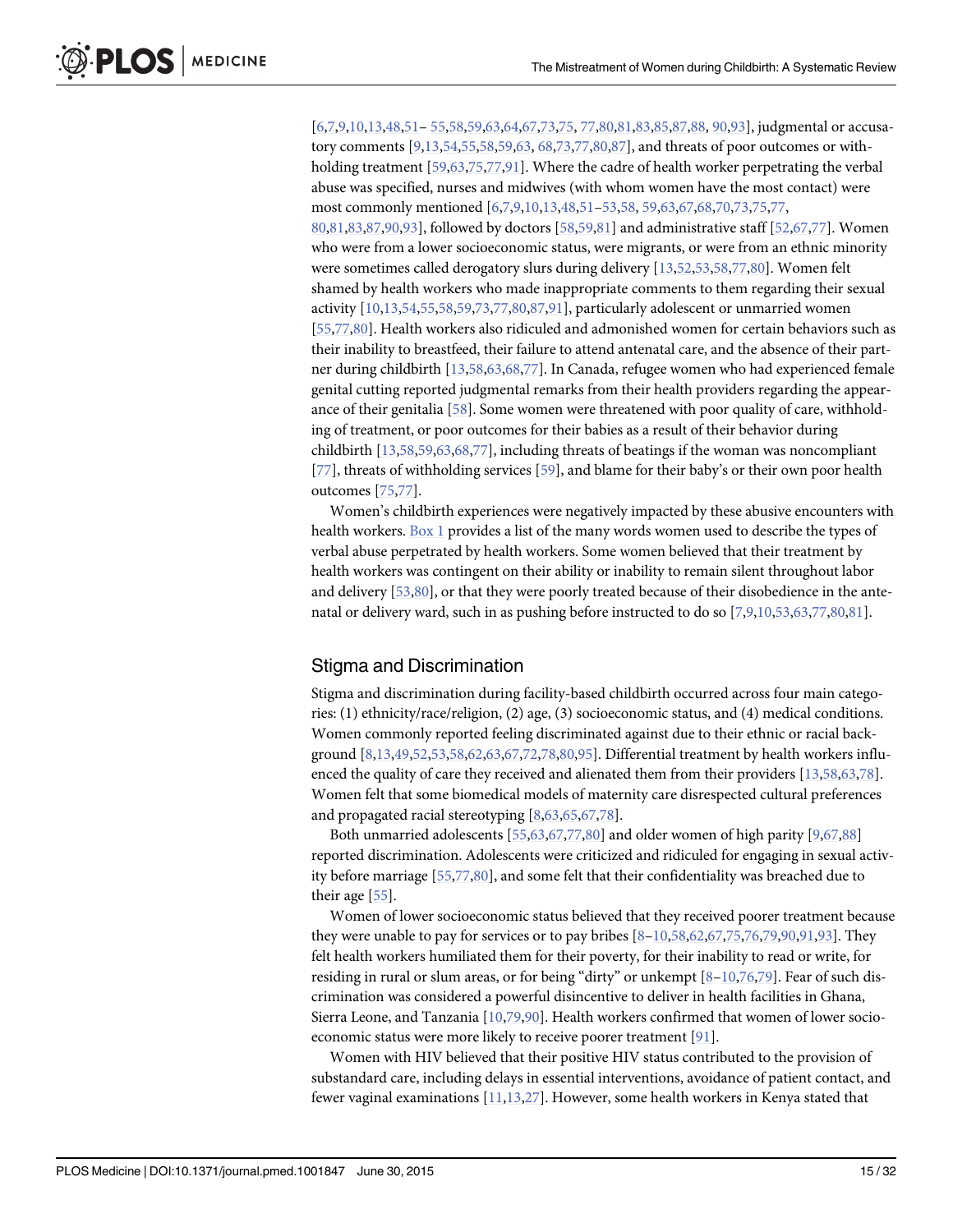# Box 1. Words Women Used to Describe Types of Verbal Abuse from Health Workers

- "rude" [[6](#page-24-0),[13](#page-24-0)[,52,53,58,63](#page-26-0),[67](#page-26-0)[,75,77,80](#page-27-0),[85](#page-27-0)[,97](#page-28-0)]
- "harsh language"  $[10,77,80]$  $[10,77,80]$  $[10,77,80]$
- "sarcasm" [\[77](#page-27-0)]
- "swear"  $[63]$
- "snap at"  $[77]$  $[77]$  $[77]$
- "mock" [[13](#page-24-0)[,51](#page-26-0)[,73\]](#page-27-0)
- "threaten" [[13](#page-24-0)[,55,63,](#page-26-0)[77\]](#page-27-0)
- "scold" [[9,](#page-24-0)[59,67](#page-26-0)[,77,80,81\]](#page-27-0)
- "scream"/"shout"/"yell" [[7,9,10](#page-24-0),[13](#page-24-0)[,48,51,52,59](#page-26-0),[63,64,](#page-26-0)[75,77](#page-27-0),[80,81,85,](#page-27-0)[91\]](#page-28-0)
- "degrade"/"belittle"/"dehumanize" [[48,59](#page-26-0)[,81](#page-27-0)]
- "intimidate" [[63](#page-26-0)[,70\]](#page-27-0)
- "raise voice" [[80](#page-27-0)]
- "ridicule" [[77,80\]](#page-27-0)
- "name-calling" [\[13,](#page-24-0)[52,53](#page-26-0),[58](#page-26-0)[,80\]](#page-27-0)
- "humiliate" [\[6](#page-24-0)[,58](#page-26-0)[,73,77,80,85](#page-27-0)]
- "insult"  $[10, 13, 51, 67]$  $[10, 13, 51, 67]$  $[10, 13, 51, 67]$  $[10, 13, 51, 67]$  $[10, 13, 51, 67]$

there was no discrimination against or segregation of HIV-positive women in the labor ward, although they reported being "anxious" if they suspected a woman was HIV-positive and might have handled such women with "extra care"  $[11,27]$  $[11,27]$ .

# Failure to Meet Professional Standards of Care

Health workers often failed to meet professional standards of care intended to address the basic needs of women during childbirth, particularly regarding (1) lack of informed consent and confidentiality, (2) improper conduct of physical examinations and medical procedures, and (3) neglect and abandonment of women.

Lack of informed consent and confidentiality. Women complained that they did not provide consent for medical procedures such as cesarean section  $[13,92]$  $[13,92]$  $[13,92]$  $[13,92]$  $[13,92]$ . When women were asked to provide consent prior to a procedure, they were not always adequately informed of the risks and benefits and felt that the health worker only went through the motions of obtaining consent [\[13](#page-24-0)]. Some women in South Africa avoided or feared facility-based delivery due to anxiety about HIV tests given without consent  $[11]$  $[11]$  $[11]$ .

Women complained that health workers did not maintain doctor–patient confidentiality and disclosed private information to male partners or other patients [\[11,13](#page-24-0),[27](#page-25-0)[,55,59\]](#page-26-0). For some HIV-positive women, the lack of trust in the confidentiality of treatment at health facilities was so great [\[27\]](#page-25-0) that they chose to deliver at home, where their HIV status would not be disclosed to other community members or health workers  $[11]$ .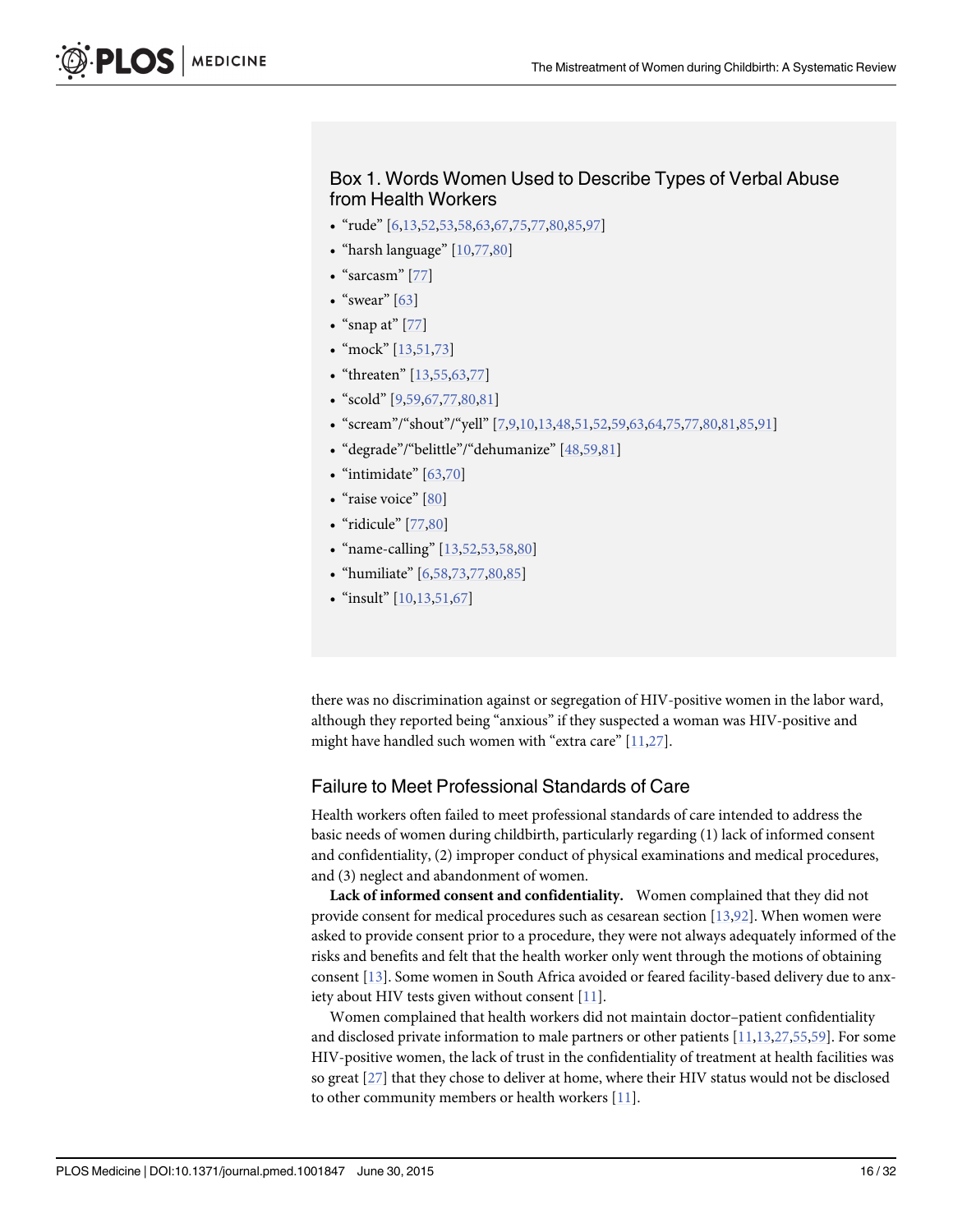Physical examinations and procedures. Many women reported frequent and painful vaginal examinations during labor [[58](#page-26-0),[74,80,83,86,89](#page-27-0),[95](#page-28-0)], which they viewed as excessive [\[58](#page-26-0)[,74,83,86](#page-27-0)] and dehumanizing [\[58,](#page-26-0)[74](#page-27-0),[83,89](#page-27-0)]. Vaginal examinations were sometimes conducted in a non-private setting  $[74]$ , and women may not have consented to examinations [\[74,89\]](#page-27-0).

Health workers sometimes withheld pain relief, or pain medication was not available for women during labor, often due to stock outs or insufficient patient payment [\[13,21,](#page-24-0)[58,](#page-26-0)[68](#page-27-0),[75,77,80,81](#page-27-0),[90,92,93\]](#page-28-0).

Neglect and abandonment. Women frequently referred to long delays in receiving care and inattentive health workers who neglected women during labor and delivery  $[6,8 [6,8-$ [10,13](#page-24-0),[21](#page-24-0)[,48,51,59](#page-26-0),[62](#page-26-0)–[64,66](#page-26-0)–[68](#page-27-0),[70,71,75](#page-27-0)–[78,80](#page-27-0),[81,84,86](#page-27-0)–[88](#page-27-0),[92](#page-28-0)–[95,97\]](#page-28-0). Women reported feeling alone, ignored, and abandoned during their stay at the facility, and felt that their request for help or attention from health workers was an imposition  $[6,8-10,48,63,64,66,71,75 [6,8-10,48,63,64,66,71,75 [6,8-10,48,63,64,66,71,75 [6,8-10,48,63,64,66,71,75 [6,8-10,48,63,64,66,71,75 [6,8-10,48,63,64,66,71,75 [6,8-10,48,63,64,66,71,75 [6,8-10,48,63,64,66,71,75-$ [78,80](#page-27-0),[81,84,86](#page-27-0)–[88](#page-27-0),[92,93,97\]](#page-28-0). Interactions with health workers were "rushed," and women felt like a "burden" or a "nuisance" or that they were "bothering" the health workers or "putting them out" [[77,78](#page-27-0)[,92\]](#page-28-0). As such, women did not feel that consideration for their well-being was a central component of their care. Many women reported long wait times before seeing a health worker or receiving an intervention  $[10,13,77,81,86,87,92,94]$  $[10,13,77,81,86,87,92,94]$  $[10,13,77,81,86,87,92,94]$  $[10,13,77,81,86,87,92,94]$  $[10,13,77,81,86,87,92,94]$  $[10,13,77,81,86,87,92,94]$  $[10,13,77,81,86,87,92,94]$ . Long wait times were exacerbated when women did not book prior to delivery, because their antenatal care information was not in the system, and some health workers "punished" women with longer wait times if they did not book ahead [\[77](#page-27-0)]. Other women waited for many hours or days before receiving referrals to higher-level health facilities [[13](#page-24-0)[,86](#page-27-0)]. In some cases, women who were in labor were refused care at a facility without an exam [\[13,](#page-24-0)[51,](#page-26-0)[77,81](#page-27-0)]. Turning women away from health facilities during labor is particularly troublesome for those who live far away from the facility or cannot afford transportation costs [[13](#page-24-0)[,51\]](#page-26-0).

Some women reported that neglect directly increased the physical risks women faced during delivery [\[13,21,](#page-24-0)[48,67](#page-26-0)[,77,81,86](#page-27-0),[87](#page-27-0)]. In some extreme cases of neglect, women delivered at facilities without the presence of skilled birth attendants, who were preoccupied with other tasks [\[6,9,13,21,](#page-24-0)[48,59](#page-26-0),[67](#page-26-0)[,77,81,84](#page-27-0),[86,87](#page-27-0)[,93\]](#page-28-0). In Tanzania, several women reported that they sent escorts to find traditional birth attendants to assist in the delivery in a facility because of neglect by the facility-based providers [[9\]](#page-24-0).

# Poor Rapport between Women and Providers

Women commonly described communication issues with health workers that left women feeling "in the dark" about their care

[\[8,11,13,21,](#page-24-0)[48](#page-26-0),[50,52,53,57,58,60,62,64,66](#page-26-0),[67](#page-26-0)[,70,73,75,78,84,86,88,](#page-27-0)[92](#page-28-0),[94,97](#page-28-0)]. Women often made general statements about poor staff attitudes, without detailing specific interactions [\[10,13,](#page-24-0)[48,53](#page-26-0),[63,64,66,](#page-26-0)[75](#page-27-0),[77,78,86,87,](#page-27-0)[91](#page-28-0),[93](#page-28-0)]. Some referred to providers as disrespectful [\[66\]](#page-26-0), unwelcoming [[63](#page-26-0)], misbehaving [\[91\]](#page-28-0), having negative attitudes [[10](#page-24-0),[13](#page-24-0)[,48,64,](#page-26-0)[78,87](#page-27-0)], unsupportive [[87,](#page-27-0)[93](#page-28-0)], judgmental [[10\]](#page-24-0), unfriendly [[10](#page-24-0),[75](#page-27-0)[,91,93\]](#page-28-0), unhelpful [[53](#page-26-0)], rude [[75\]](#page-27-0), impolite [\[75\]](#page-27-0), sarcastic [\[77\]](#page-27-0), discouraging [\[63](#page-26-0)], unprofessional [\[91\]](#page-28-0), or unkind [91].

Ineffective communication. Women were often dissatisfied with explanations from health workers regarding their care and believed health workers were more interested in their compliance than in answering questions or clarifying proposed procedures [\[6,13,21,](#page-24-0)[48,53](#page-26-0),[61,62,64,](#page-26-0)[73,86,88](#page-27-0)[,92](#page-28-0)–[94\]](#page-28-0). Health workers actively dismissed women's concerns and anxieties regarding potential complications or impending delivery [\[6,21](#page-24-0)[,48,60,62](#page-26-0),[73,78,88,](#page-27-0)[92,94](#page-28-0)]. When faced with labor complications, women believed that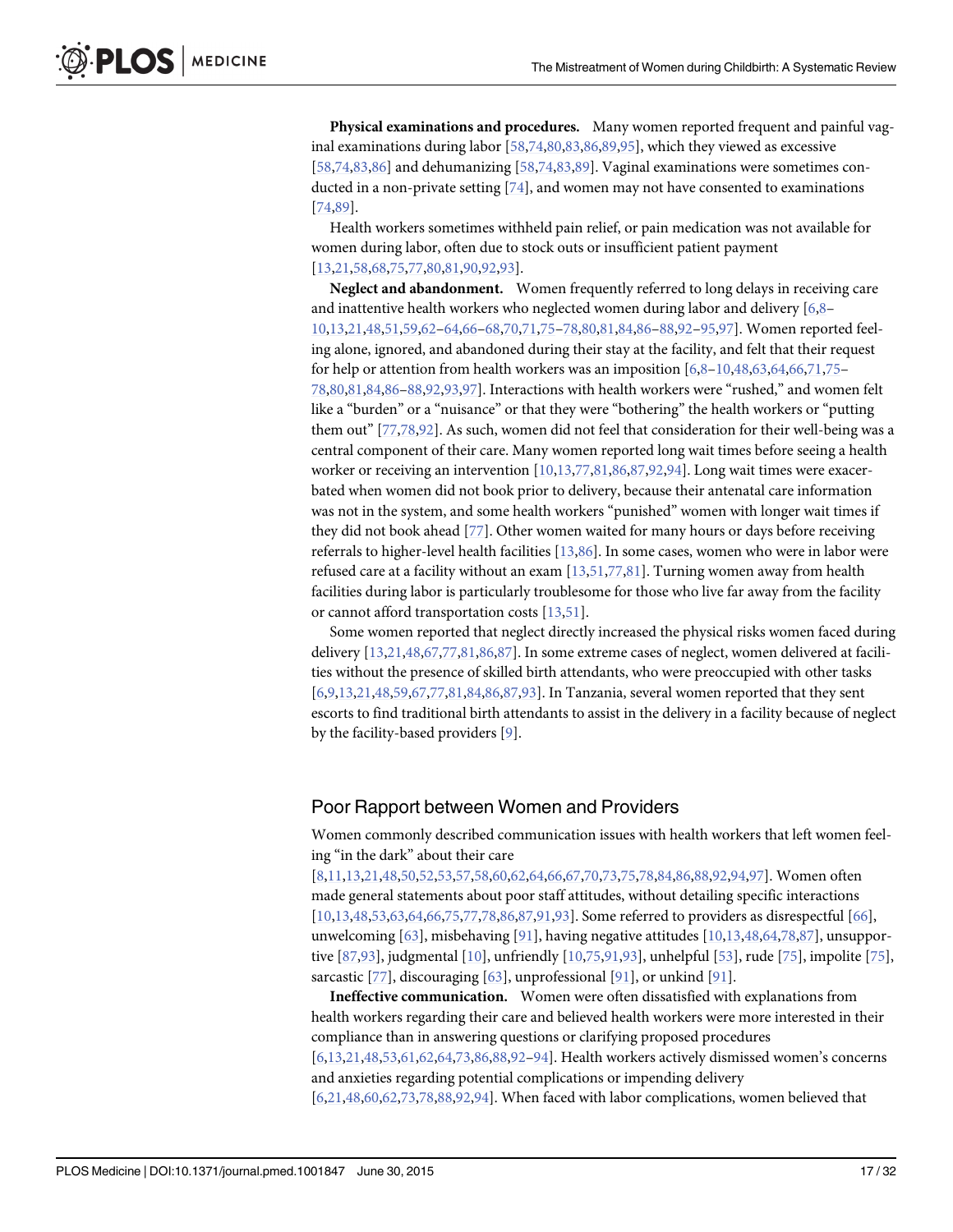adequate explanations from health workers were imperative to fully comprehend the situation, but these explanations were often rushed, if provided at all  $[6,13,57,61,64,67,73,86,88,92-94]$  $[6,13,57,61,64,67,73,86,88,92-94]$  $[6,13,57,61,64,67,73,86,88,92-94]$  $[6,13,57,61,64,67,73,86,88,92-94]$  $[6,13,57,61,64,67,73,86,88,92-94]$  $[6,13,57,61,64,67,73,86,88,92-94]$  $[6,13,57,61,64,67,73,86,88,92-94]$  $[6,13,57,61,64,67,73,86,88,92-94]$ .

In some cases, the risks of procedures were not properly communicated to women, which in some cases increased women's fear of the procedure, such as cesarean section  $13,61,64,73,92 13,61,64,73,92 13,61,64,73,92 13,61,64,73,92 13,61,64,73,92 13,61,64,73,92-$ [94\]](#page-28-0). Women who refused cesarean section felt that the rationale for the surgery was not adequately described  $[64,73,94]$  $[64,73,94]$  $[64,73,94]$  $[64,73,94]$  and that where communication between providers and women did take place, it was inadequate  $[84]$  $[84]$  $[84]$ . Women also reported that they were not "heard" or respected by their providers [[21](#page-24-0),[48,53,57,60](#page-26-0),[64,66](#page-26-0)[,92,94\]](#page-28-0).

Women often reported language barriers and interpretation challenges when attempting to communicate with health workers  $[8,13,52,58,62,78]$  $[8,13,52,58,62,78]$  $[8,13,52,58,62,78]$  $[8,13,52,58,62,78]$ , and this was particularly an issue for migrant and refugee women in high-income settings [\[52,58](#page-26-0),[62](#page-26-0)[,78](#page-27-0)]. In some cases, women were given medication or procedures without knowing their purpose  $[13,52]$  $[13,52]$ . Sometimes, if interpreters were unavailable, family members or other patients were used as interpreters, which made the women uncomfortable [[62](#page-26-0)]. Some women tried to bring companions as interpreters, but their companions were unable to gain access to the antenatal and labor wards  $[13,62]$  $[13,62]$ .

Lack of supportive care. Women commonly reported a lack of supportive care, including a perception that the care provided by health workers was mechanical or lacked comfort or courtesy [\[6,7,21,](#page-24-0)[48](#page-26-0)–[50,52,57,58,60,63,65,66,](#page-26-0)[71](#page-27-0)–[73,75,78,81](#page-27-0),[82](#page-27-0)[,90,92,93,95](#page-28-0)]. Women often felt that they did not receive the time and attention from health workers to feel supported and ade-quately cared for [\[7,21,](#page-24-0)[48,49](#page-26-0),[52,57,58,60](#page-26-0),[63,65](#page-26-0)[,71,73,78](#page-27-0),[81](#page-27-0)[,92,93\]](#page-28-0), which made women feel anxious and alone [[21](#page-24-0)[,52,57,58](#page-26-0),[60,63](#page-26-0)[,92\]](#page-28-0). Many women believed that delivering in a health facility would ensure positive health outcomes for themselves and their babies. Despite receiving technically sound care, their experiences were marred by a lack of emotional support, and their care experiences were therefore incongruous with their expectations.

While women often desired the presence of a birth companion, such as a family member, husband, or friend [\[6,9,21,](#page-24-0)[48](#page-26-0)–[50,54,66,](#page-26-0)[72](#page-27-0),[75,78](#page-27-0)[,90\]](#page-28-0), many were prohibited from having their companion of choice with them during delivery [\[21,](#page-24-0)[48](#page-26-0)–[50,54,66,](#page-26-0)[72,75](#page-27-0)]. Although not always clearly explained, hospital policy often banned birth companions, as the administration deemed them an unnecessary hindrance  $[48–50,54,75]$  $[48–50,54,75]$  $[48–50,54,75]$  $[48–50,54,75]$  $[48–50,54,75]$ . The lack of companionship left women feeling disempowered, frightened, or alone during their delivery.

Loss of autonomy. Women commonly reported feeling a loss of autonomy, including objectification and disrespect of safe traditional practices and birthing positions, which ren-dered them passive participants [[6,7,10](#page-24-0),[13,21](#page-24-0)[,48,50,53](#page-26-0),[57,60,63,65](#page-26-0)-[68,70,72,73,79](#page-27-0),[82,84,89,](#page-27-0)[97](#page-28-0)]. Women overwhelmingly felt "removed" from decisions about their childbirth, and that health workers were coercive and rushed through their deliveries in an attempt to reduce them to dependent, disempowered, and passive patients [[6](#page-24-0),[48,50,57,60](#page-26-0),[63,66,67,](#page-26-0)[82,](#page-27-0)[97](#page-28-0)]. Women reported feeling stripped of their dignity during childbirth due to the health workers' objectification of their bodies [\[13,21,](#page-24-0)[48](#page-26-0),[57](#page-26-0)[,84\]](#page-27-0). They resented being forced to be on all fours or to expose their bodies to numerous health workers  $[21,57,84]$  $[21,57,84]$  $[21,57,84]$  $[21,57,84]$ . Women felt that they were "processed technically" and did not receive humanized or compassionate care [[21](#page-24-0),[48,57\]](#page-26-0). After delivery, some women were left alone in their own blood, urine, and feces with no support from the health workers to clean up  $[84]$  $[84]$  $[84]$ . Women were sometimes denied food and water during labor  $[48]$  $[48]$  or were confined to recumbent positions (lying down) rather than upright positions (walking, standing) [\[21\]](#page-24-0).

Some women preferred to deliver in a squatting or kneeling position, rather than the supine position, and resented feeling forced to deliver in undesirable or humiliating positions that rendered them passive [\[6,9,21,](#page-24-0)[53,](#page-26-0)[70](#page-27-0),[72,82,89\]](#page-27-0). Some health workers explained that they had not been trained to deliver women in positions other than lying down and felt uncomfortable letting a woman choose her own birth position [[53](#page-26-0)[,72,82\]](#page-27-0).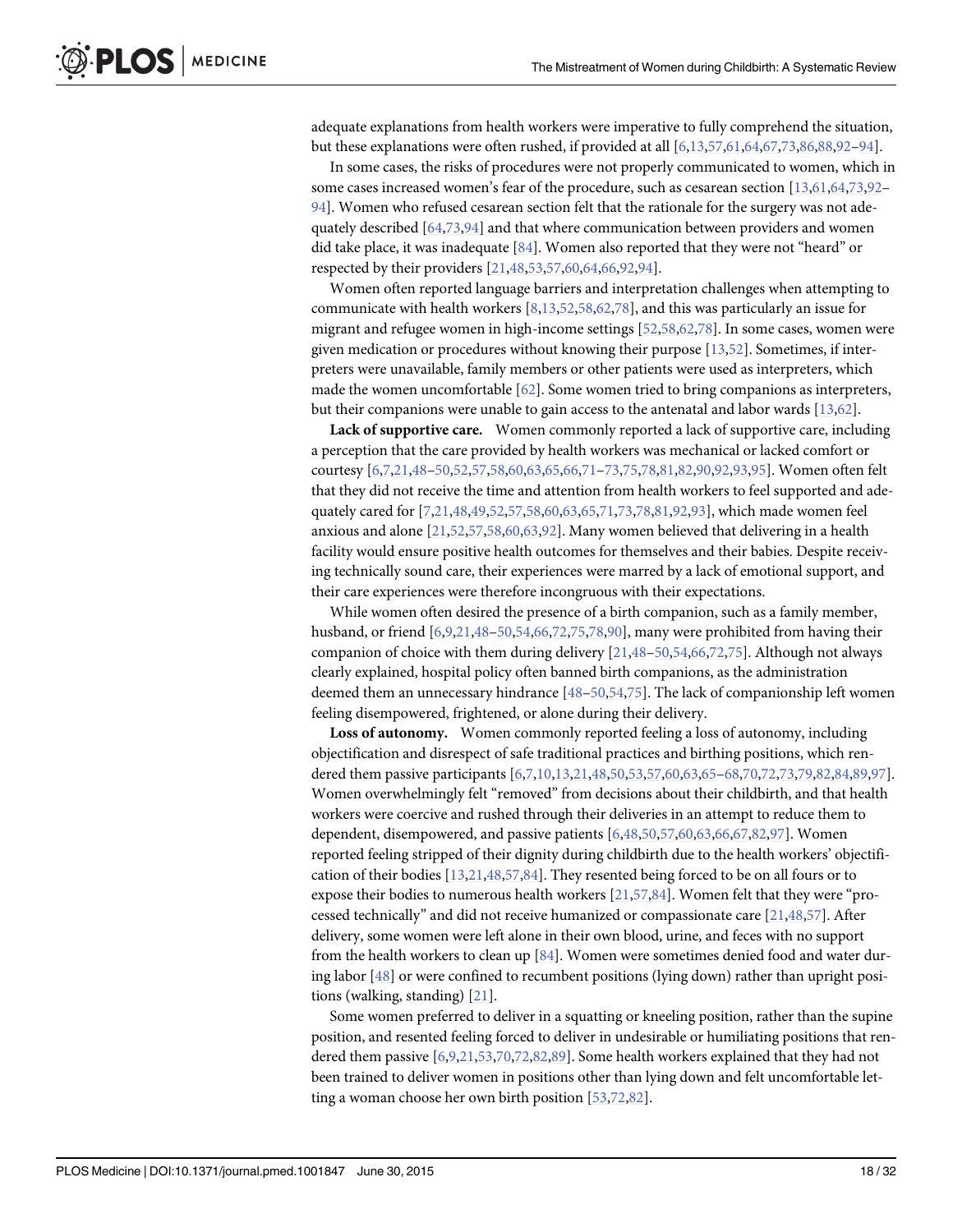Maintaining safe traditional practices, such as retaining the placenta for burial, were important to women, and the denial of these practices may be an important barrier to seeking facility-based delivery or experiencing quality supportive care  $[10,78]$  $[10,78]$ .

Select studies from Benin, Tanzania, and Sierra Leone suggest that either the mother or baby may be detained in the health facility, unable to leave until they pay the hospital bills [\[9,](#page-24-0)[73,](#page-27-0)[90](#page-28-0)]. However, this phenomenon was not richly described in the primary studies.

# Health System Conditions and Constraints

While women and providers most often discussed individual-level experiences and factors contributing to the mistreatment of women during childbirth in health facilities, they also discussed greater health system factors that contributed to an abusive environment and culture within a facility [\[10,11](#page-24-0),[13,21,](#page-24-0)[49](#page-26-0),[51,53,58,59,67,](#page-26-0)[74,75,77,78,84](#page-27-0),[87](#page-27-0)[,90,91](#page-28-0)]. Most women and providers who discussed health system factors believed that health workers were doing the best that they could in constrained environments, particularly in low- and middle-income countries.

Lack of resources. Both women and health workers illustrated how staffing constraints affected the provision of care [[13,](#page-24-0)[51](#page-26-0),[54,61,](#page-26-0)[70,78](#page-27-0),[84,87](#page-27-0)[,90,91,93](#page-28-0)]. Staffing shortages were of particular concern and led to longer wait times and neglectful and poor-quality care [\[13](#page-24-0)[,51,61,](#page-26-0)[70](#page-27-0),[78,84,87,](#page-27-0)[90](#page-28-0),[91](#page-28-0)]. Providers of all cadres were described as "overworked," "too busy," "stretched," and "underpaid" by both women and other providers [[13,](#page-24-0)[51](#page-26-0),[78,87,](#page-27-0)[91,93](#page-28-0)]. Where health facilities were understaffed, women were triaged, which may contribute to women who are experiencing normal labor feeling neglected [[70,84,87\]](#page-27-0). Furthermore, inexperienced or poorly trained health workers were often responsible for inappropriate levels of care, without adequate supervision  $[53,84,87]$  $[53,84,87]$ . In lower-level health facilities, qualified doctors may be rare, leaving unskilled nurses or inexperienced medical officers to attend to labor management, complications, and decisions regarding interventions and referral [[53](#page-26-0)[,84,87\]](#page-27-0). Staffing constraints are also a critical factor in experiences of neglect, as there are often not enough health workers available to engage with women. Women and health workers both suggested that staffing constraints not only directly affected provision of care, but also contributed to the health workers' negative attitudes and poor motivation [\[78,87,](#page-27-0)[91\]](#page-28-0).

Women and health workers also reported a lack of privacy in the antenatal and labor wards, particularly during vaginal and abdominal exams, with problems including no curtains to sepa-rate women from other patients [[11,21](#page-24-0)[,49,53](#page-26-0),[54,58,61,](#page-26-0)[70,74](#page-27-0),[75,84](#page-27-0)[,95\]](#page-28-0). In low- and middleincome settings, the antenatal and labor/delivery wards were sometimes located in common or public areas, and some women were forced to share beds with other parturient women [\[11,21,](#page-24-0)[49,](#page-26-0)[70](#page-27-0)]. Women expressed their desire to be shielded from other patients, male visitors, and staff who were not attending them while they were in labor and, particularly, during physical exams  $[11, 21, 49, 53, 58, 70, 74, 75, 84]$  $[11, 21, 49, 53, 58, 70, 74, 75, 84]$  $[11, 21, 49, 53, 58, 70, 74, 75, 84]$ . They felt that such exposure was undignified, inhu-mane, or shameful [\[21,](#page-24-0)[49,53](#page-26-0),[74,75](#page-27-0)].

Health workers reported having inadequate medical supplies, such as medication, gloves, and blood, which caused unnecessary danger and stress in their work environment [\[9](#page-24-0)[,27](#page-25-0)[,54,61,67](#page-26-0),[70,87](#page-27-0)[,93\]](#page-28-0).

Both women and health workers described antenatal and delivery wards that were "dirty," "noisy," "disorderly," or "overcrowded," or with needles, biomedical waste, or dirt strewn on the floor [\[6](#page-24-0)[,27](#page-25-0)[,53,59,61](#page-26-0),[67](#page-26-0)[,70,84,](#page-27-0)[95](#page-28-0)]. In some facilities, women in labor lay on bare mattresses that were soiled with urine, feces, blood, vomit, and amniotic fluid [[6,](#page-24-0)[84](#page-27-0)].

Lack of policies. Women lamented their inability to express their opinions about the treat-ment and services rendered during childbirth [[8,9,13](#page-24-0),[67](#page-26-0)[,77\]](#page-27-0). Several reasons for this were posited, including women not wanting to get a health worker in trouble  $[67]$  $[67]$  $[67]$ , women fearing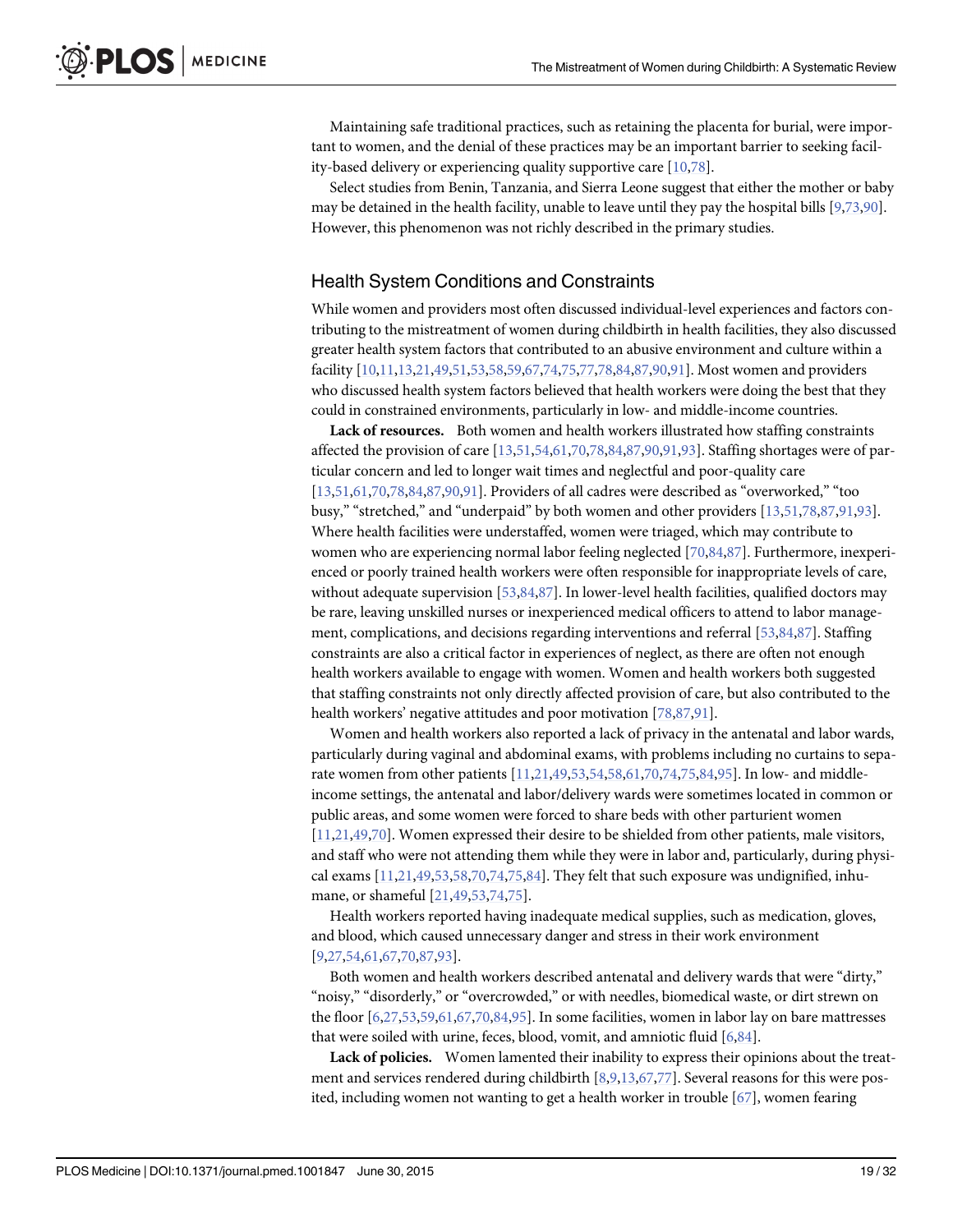unfair treatment or discrimination if they complained [[9](#page-24-0),[13](#page-24-0)[,67\]](#page-26-0), health workers being perceived as unapproachable  $[67]$ , women being unaware of their rights as patients  $[8,13,67]$  $[8,13,67]$  $[8,13,67]$  $[8,13,67]$  $[8,13,67]$ , fear of facility closure [\[9\]](#page-24-0), and a lack of a redress or accountability mechanism for lodging complaints [\[8,9,13](#page-24-0)[,67\]](#page-26-0). Even in settings where health policies dictated the creation of a formal complaint registration system, these systems were not always implemented [\[13\]](#page-24-0). When complaints were launched through informal mechanisms, facility-level responses were seldom received, thus discouraging future complaints [[13](#page-24-0)]. The lack of accountability and sanctioning within the health system left women feeling powerless to seek justice for their mistreatment.

Facility culture. Women reported the need to pay bribes in health facilities [\[8,9,13](#page-24-0)[,56,](#page-26-0)[71,75](#page-27-0),[76](#page-27-0)[,93\]](#page-28-0), including to doctors [\[8](#page-24-0)[,71\]](#page-27-0), nurses [\[8,13,](#page-24-0)[56](#page-26-0)], midwives [[13](#page-24-0)[,75](#page-27-0)], receptionists [[13](#page-24-0)], and guards [[13](#page-24-0)]. Bribes took the form of money [[8,13,](#page-24-0)[56](#page-26-0),[71,75\]](#page-27-0), food or drinks  $[13,56]$  $[13,56]$ , jewelry  $[8]$  $[8]$  $[8]$ , or other gifts  $[8,13]$  $[8,13]$ . Women believed that paying bribes could ensure the receipt of timely care, adequate attention from health providers, and medication [\[8,9,13](#page-24-0)[,56,](#page-26-0)[71,76](#page-27-0),[93](#page-28-0)]. Health workers were perceived to ignore women in the maternity ward until they paid a bribe  $[8,13,56,71,76,93]$  $[8,13,56,71,76,93]$  $[8,13,56,71,76,93]$  $[8,13,56,71,76,93]$  $[8,13,56,71,76,93]$  $[8,13,56,71,76,93]$  $[8,13,56,71,76,93]$  $[8,13,56,71,76,93]$  $[8,13,56,71,76,93]$ . Women in Tanzania reported that an unclear fee structure for services and supplies rendered during childbirth led to frustration, confusion, and a fear of detainment in the facility [\[9\]](#page-24-0).

Some women were angry with health workers for making unreasonable demands of them, such as being forced to clean up the "mess" they made on the floor or bed after vaginal deliveries and cesarean sections  $[6,7,13,67,77]$  $[6,7,13,67,77]$  $[6,7,13,67,77]$  $[6,7,13,67,77]$ . Some women were told to walk to a different room to retrieve supplies or to dispose of medical waste during advanced labor or immediately after delivery, without a wheelchair or support  $[7,13,67,77]$  $[7,13,67,77]$  $[7,13,67,77]$  $[7,13,67,77]$ .

#### Exploring the Influences of the Mistreatment of Women

Potential drivers of the mistreatment of women. Both women and health workers posited potential drivers for the mistreatment of women during facility-based childbirth [\[10,13,21,](#page-24-0)[59](#page-26-0),[67](#page-26-0)[,72,73,75](#page-27-0),[77,80,84,87,](#page-27-0)[91](#page-28-0),[93](#page-28-0)]. Women referred to health workers as impatient and hurried  $[21,73,75,84,91]$  $[21,73,75,84,91]$  $[21,73,75,84,91]$  $[21,73,75,84,91]$  $[21,73,75,84,91]$ , and stated that they used force to gain compliance [\[10,13,21,](#page-24-0)[73](#page-27-0),[77,87\]](#page-27-0). Some women believed that health workers sought to ensure good health outcomes, and women were therefore yelled at because of their disobedience in the antenatal or delivery ward, such as in pushing before instructed to do so, or because of the health workers being "overstretched," "tired," or "overworked" [[7](#page-24-0),[9](#page-24-0),[10](#page-24-0)[,53,63,67,](#page-26-0)[77](#page-27-0),[80,81,](#page-27-0)[93\]](#page-28-0).

Health workers described how hierarchical authority in the health system legitimized the control health workers had over women during childbirth [\[10,13,](#page-24-0)[54](#page-26-0),[59](#page-26-0)[,77](#page-27-0)[,91\]](#page-28-0). Some providers believed that they could use extreme or coercive measures to gain compliance from women [\[77](#page-27-0)], and some providers did not feel obligated to provide care when women were noncompliant [\[77](#page-27-0)]. Furthermore, the lack of provider supervision contributed to feelings of demoralization and negative attitudes [[13](#page-24-0)], leading to both health workers and patients expecting and accepting the poor treatment of women as the norm  $[13,91]$  $[13,91]$  $[13,91]$ .

Some health workers blamed health system issues—such as understaffing, high patient volume, low salaries, long hours, and lack of infrastructure—for creating stressful environments that facilitated unprofessional behavior [[13](#page-24-0)[,70,](#page-27-0)[91,93](#page-28-0)]. Some midwives felt that poor health outcomes were inevitable in their work environment because women arrived at the facilities with complications, and that they were unfairly blamed for mistreatment that occurred [[77\]](#page-27-0). Nursemidwives justified their mistreatment of women by claiming that they were attempting to ensure safe outcomes for mothers and babies [[13,](#page-24-0)[59](#page-26-0),[77,87\]](#page-27-0), and excused the perpetration of physical abuse as a "necessity" to ensure compliance and safe birth outcomes, believing that they were "forced by circumstance" [[13](#page-24-0),[54,59,](#page-26-0)[77,87](#page-27-0)]. Nurses and midwives from South Africa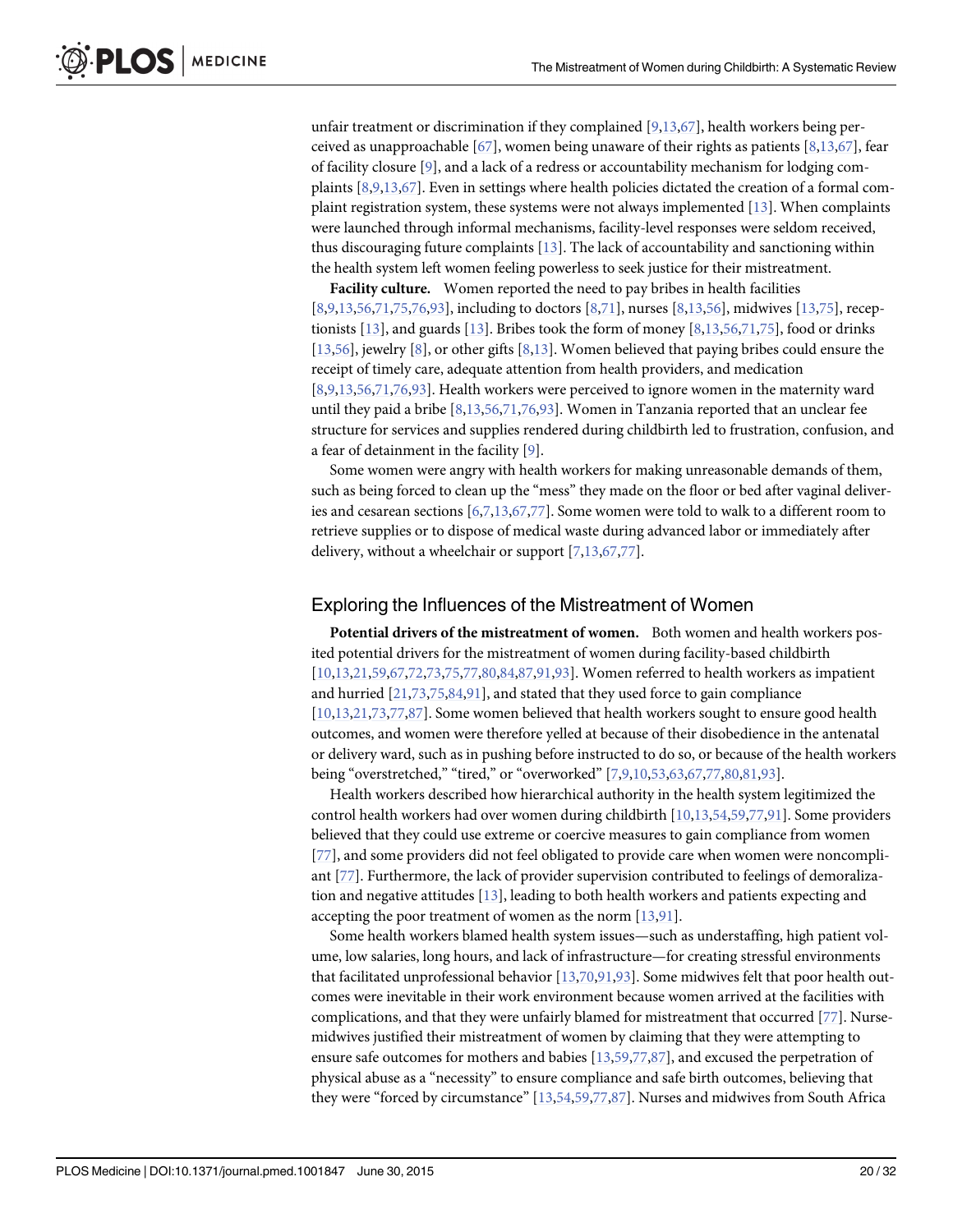and Cambodia confirmed the urge to use physical aggression to deal with anger or frustration at a noncompliant woman [\[75,77](#page-27-0),[80](#page-27-0)]. Obstetricians from Brazil emphasized that some parturient women were aggressive or noncompliant and arrived primed for confrontations, which contributed to the misinterpretation of interactions between women and health workers  $[54]$ . Some nurses believed that they were caught up in providing clinical care and forgot to communicate with the woman to explain what they were doing  $[80]$  or that communicating to women about every procedure or exam was repetitive [\[72\]](#page-27-0). Midwives in Turkey and South Africa suggested that some health workers were "caught in a superiority complex" and enjoyed exerting control over patients [[59](#page-26-0),[77](#page-27-0)]. Finally, some health workers believed that abuses perpetrated against women were "ritualized" and "punitive" but occurred only with a few "rotten apples" rather than with all providers [[13](#page-24-0)[,54](#page-26-0)[,77\]](#page-27-0).

Consequences of the mistreatment of women. Experiences of mistreatment during childbirth have far-reaching consequences for women and communities outside of the direct woman–provider interaction. Prior experiences and perceptions of mistreatment, low expectations of the care provided at facilities, and poor reputations of facilities in the community have eroded many women's trust in the health system and have impacted their decision to deliver in health facilities in the future, particularly in low- and middle-income countries  $[6,8,10,13,21,$  $[6,8,10,13,21,$  $[6,8,10,13,21,$  $[6,8,10,13,21,$ [52,53,61,64,](#page-26-0)[70,71,77](#page-27-0)–[79,82,85,](#page-27-0)[90](#page-28-0),[94,96\]](#page-28-0). Some women may consider childbirth in facilities as a last resort, prioritizing the culturally appropriate and supportive care received from traditional providers in their homes over medical intervention  $[70,82]$  $[70,82]$  $[70,82]$ . These women may desire home births where they can deliver in a preferred position, are able to cry out without fear of punishment, receive no surgical intervention, and are not physically restrained [[82,85\]](#page-27-0).

# **Discussion**

This systematic review illustrates how, in many settings worldwide, women's childbirth experiences in health facilities are marred by instances of mistreatment, including physical and verbal abuse, a lack of supportive care, neglect, discrimination, and denial of autonomy. Our findings indicate that while these various forms of mistreatment can occur at the level of the interaction between the woman and provider, a complex range of systemic failures at the levels of the health facility and health system contribute to its occurrence, including poor supervisory structures, insufficient staffing, inadequate supply chains, poor physical conditions, and policies, facility cultures, and power dynamics that systematically disempower women.

Bowser and Hill published a landscape analysis exploring evidence for disrespect and abuse in facility-based childbirth and proposed a seven-category model [[12\]](#page-24-0), which was designed to stimulate dialogue and an implementation research agenda, rather than provide a comprehensive review of global evidence. As such, this systematic review builds upon the work of Bowser and Hill to present a comprehensive typology to describe and understand the mistreatment of women during childbirth. We envisage this typology continuing to evolve as more research on this important topic is conducted.

While different countries, organizations, and authors have adopted different terminology (such as "obstetric violence," "dehumanized care," and "disrespect and abuse") to describe the phenomenon discussed in this review, we have proposed "mistreatment of women" as a broader, more inclusive term that better captures the full range of experiences women and health care providers have described in the literature. These experiences can be active (such as intentional or deliberate physical abuse), passive (such as unintentional neglect due to staffing constraints or overcrowding), related to the behavior of individuals (verbal abuse by health care providers against women), or related to health system conditions (such as a lack of beds compromising basic privacy and confidentiality). However, they can all impact on a woman's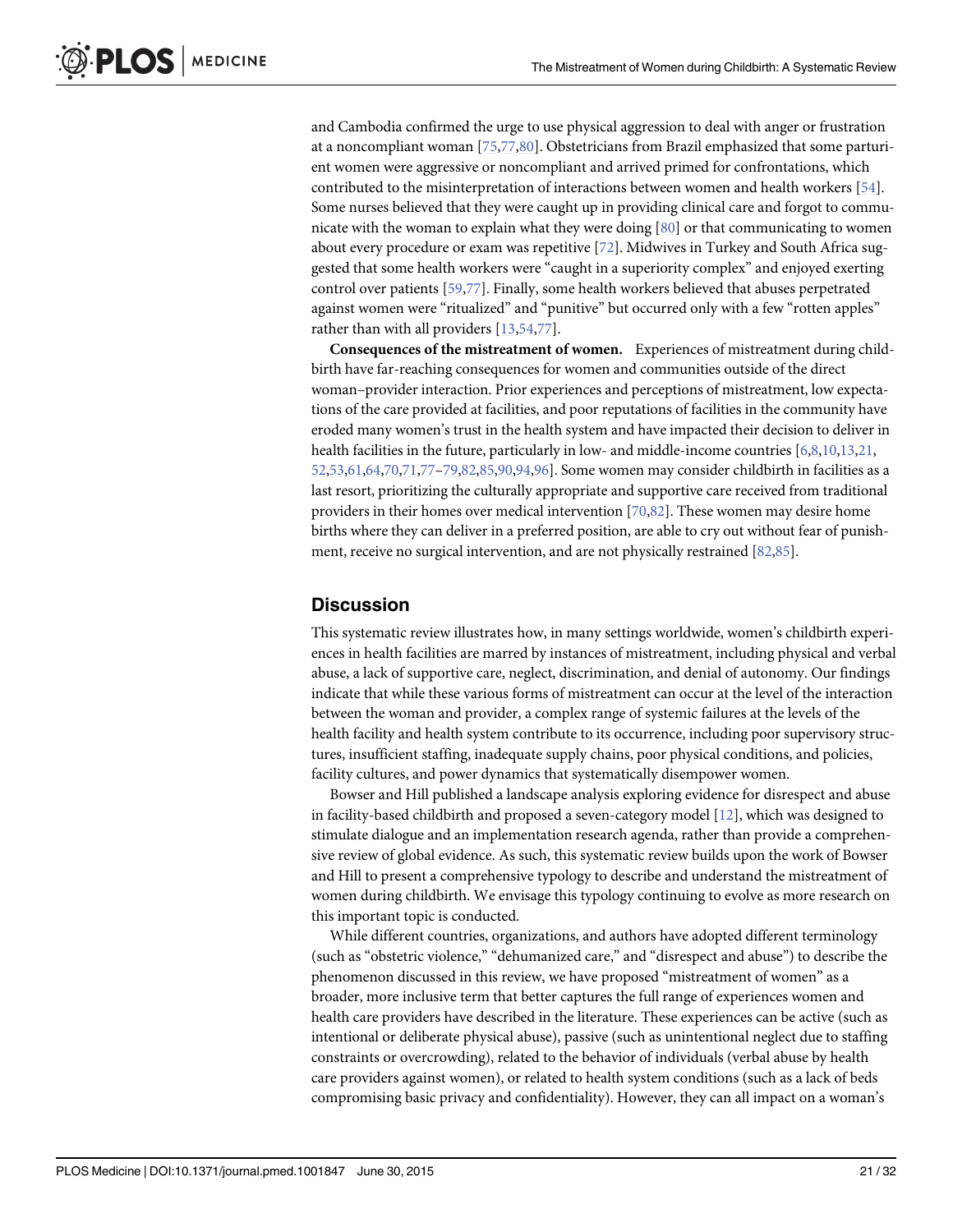<span id="page-21-0"></span>health, her childbirth experiences, and her rights to respectful, dignified, and humane care during childbirth.

Health system factors can be experienced directly by women as mistreatment. For example, a woman may feel that her privacy was violated in a labor ward without curtains or partitions available to allow health care providers and women the necessary privacy during vaginal examinations. Similarly, staffing shortages may mean that health care providers are unable to attend to all women during childbirth, which can be experienced directly by women as neglect. However, health system constraints may also have indirect effects as contributing factors to the behaviors of individuals. For example, staffing shortages, poor infrastructure, or lack of medications can create stressful working environments, which may predispose health care providers to behave poorly (or even abusively) towards women. It is important to note that mistreatment or abusive conduct by health care providers is not necessarily intentional, and may coexist with other compassionate and respectful care practices. However, women's experiences of mistreatment must be viewed as such, regardless of intent. Health system factors may provide contextual explanations for negative experiences, but should not be considered as justification of the continued mistreatment of women. The conceptual model proposed by Freedman and Kruk illustrates the need to engage stakeholders at local, national, and international levels to participate in the discourse on the drivers of the mistreatment of women [\[28\]](#page-25-0).

Increasing the proportion of women delivering with skilled birth attendants requires substantial efforts to improve quality of care. However, research has largely concentrated on issues related to the provision of clinical aspects of care; we were not able to identify any existing systematic reviews of interventions or strategies to improve women's experiences of care during childbirth. Improvements to the quality of care need to not only ensure access to timely, safe and effective clinical care, but must also protect and promote women's rights to dignified and respectful care [[20](#page-24-0)]. The WHO quality of care framework for mothers and newborns makes explicit the need for more evidence and action on good communication, respect, dignity, and emotional support in efforts to improve the quality of care [[23](#page-25-0)]. This approach could empower women, promote positive childbirth experiences, and increase satisfaction, but could also increase demand for and utilization of maternal health services [\[98](#page-28-0)–[100](#page-28-0)].

The mistreatment of women during childbirth is not only a quality of care issue, but is also demonstrative of larger human rights violations. Every woman has the right to the highest attainable standard of health, which includes the right to dignified, respectful health care throughout pregnancy and childbirth, as well as the right to be free from violence and discrimination. Mistreatment, neglect, abuse, or disrespect during childbirth can amount to a violation of a woman's fundamental human rights, as described in internationally adopted human rights standards and principles. In particular, women have the right "to be equal in dignity, to be free to seek, receive and impart information, to be free from discrimination, and to enjoy the highest attainable standard of physical and mental health, including sexual and reproductive health" [\[15,20\]](#page-24-0).

# Limitations and Strengths of the Review

We were unable to differentiate between different levels of health facilities, as most primary studies did not specify the type of facility in the analysis. Different levels of health facilities have different environments that may facilitate or mitigate the mistreatment of women during childbirth. Furthermore, we did not include studies that explored mistreatment during home birth experiences, as we viewed these as conceptually different from facility-based birth experiences. The scope of this review was to synthesize research evidence (both published and from grey literature). Given the interdisciplinary scope of this topic across medicine, public health,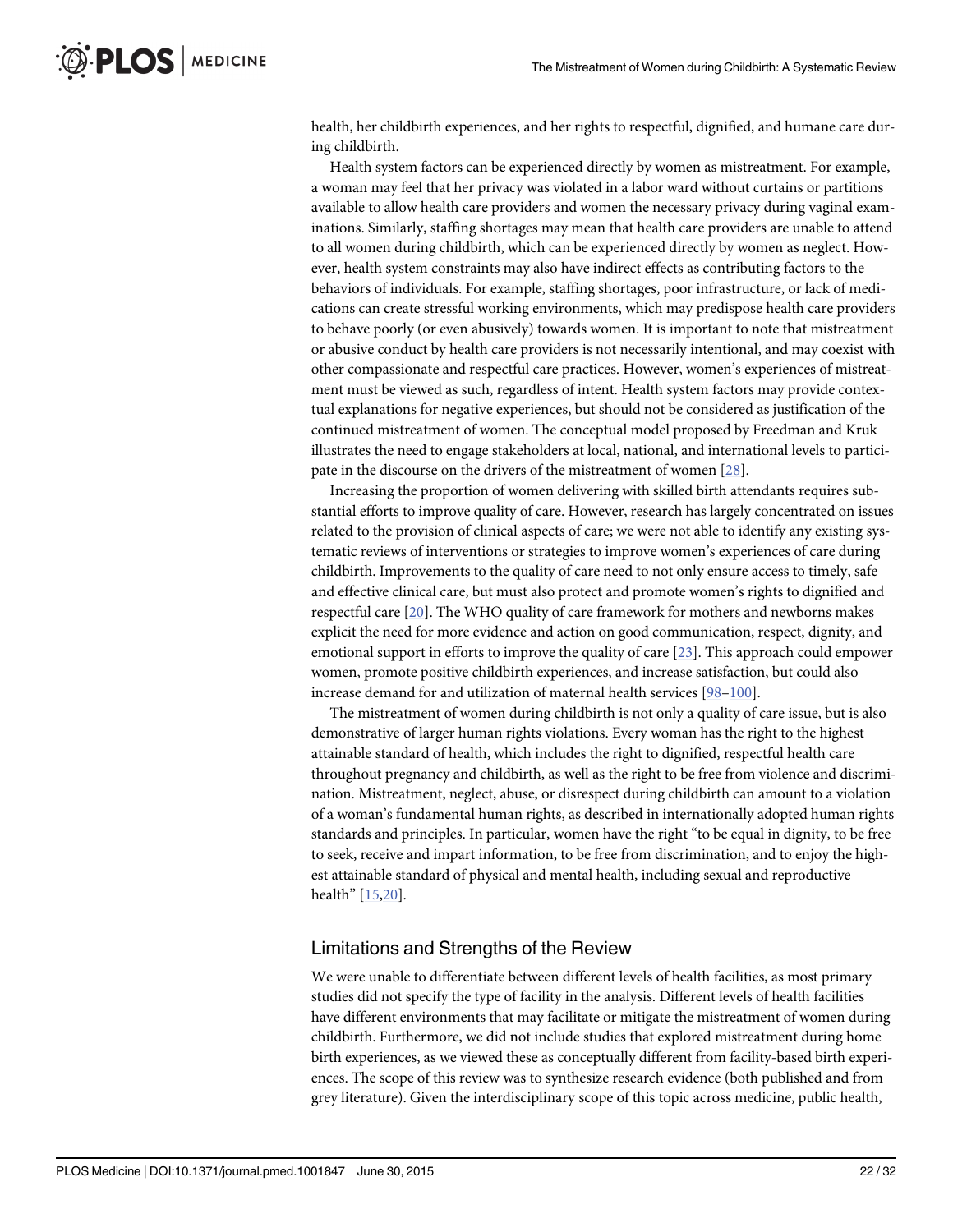<span id="page-22-0"></span>law, and human rights domains, it is possible that relevant human rights reports or legal documentation did not meet the inclusion criteria of this review. Moreover, given the large scope of this phenomenon, it is possible that we have missed some articles that may have been relevant. Although no language filters were used in the search, it is possible that the searches did not yield articles published in non-Latin alphabets, and four studies were excluded because they were not published in English, French, Spanish, or Portuguese. However, it is unlikely that the exclusion of these studies impacted the model generated by this review or limits its global applicability.

There are several important strengths to this review. To our knowledge, this is the first systematic review of the mistreatment of women during childbirth in health facilities. Second, the typology presented in this review is designed to inform an evidence-based classification system and definition of how women are mistreated during childbirth, based on the findings of systematic mixed-methods evidence syntheses. Third, using the rigorous CERQual approach to assess the confidence in the review findings affords more credibility, reliability, and transparency to the analysis [\[36,37,41](#page-25-0)]. Finally, with the help of an international team of researchers, we included 65 studies published in four languages, which allowed us to conduct a comprehensive global synthesis across diverse settings.

# Implications for Future Research

This review found that there is limited availability of quantitative evidence regarding the burden of the mistreatment of women during childbirth in health facilities. Furthermore, the complex relationships between health system constraints, health care provider behavior, and women's experiences of mistreatment need greater exploration in order to improve the quality of maternity care. Moving forward, the typology presented in this review can be used in the development and validation of indicators and tools to measure the prevalence of the mistreatment of women during childbirth, to identify interventions to reduce this mistreatment, and to inform efforts to develop global consensus on the definition of the mistreatment of women during childbirth. Such efforts are necessary not only to protect women's fundamental human rights, but also to promote a women-centered approach to the provision and experience of quality care. Similar efforts should be undertaken to explore the mistreatment of women during other maternal health services, such as antenatal and abortion care.

# **Conclusions**

This systematic review presents a comprehensive, evidence-based typology of the mistreatment of women during childbirth in health facilities. Moving forward, we propose this typology of the phenomenon be used to develop measurement tools and to inform the discourse and further research on policies and programs to prevent the mistreatment of women during childbirth.

We must seek to find a process by which women and health care providers engage to promote and protect women's participation in safe and positive childbirth experiences. A woman's autonomy and dignity during childbirth must be respected, and her health care providers should promote positive birth experiences through respectful, dignified, supportive care, as well as by ensuring high-quality clinical care. The development of validated and reliable tools to measure the mistreatment of women during childbirth, as well as interventions to prevent mistreatment and promote respectful care, is a critical next step. Future research and interventions addressing quality care during childbirth must emphasize that high-quality of care is respectful, humanized care [[5\]](#page-24-0).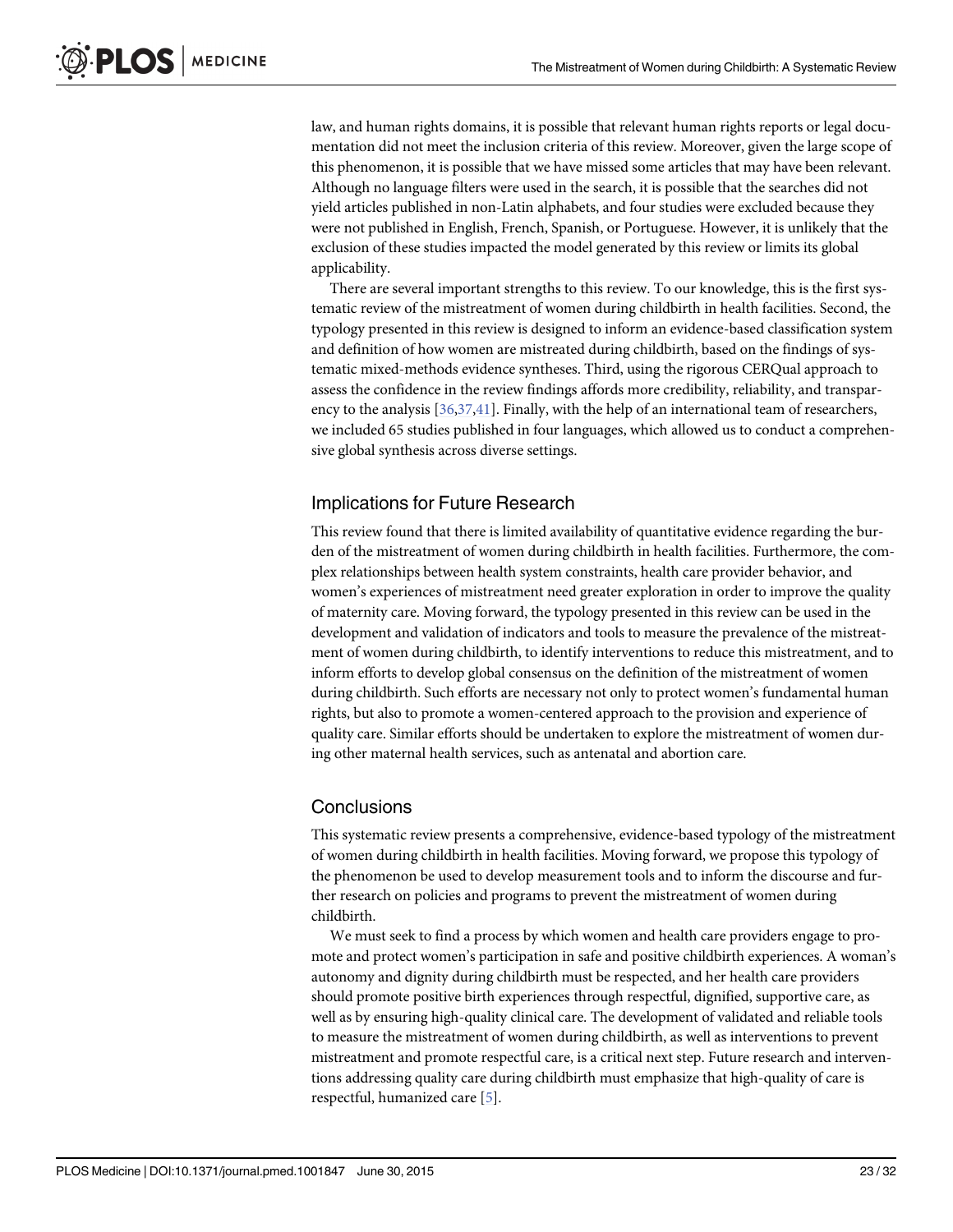# <span id="page-23-0"></span>Supporting Information

[S1 Table](http://www.plosone.org/article/fetchSingleRepresentation.action?uri=info:doi/10.1371/journal.pmed.1001847.s001). Quantitative measures of mistreatment of women during childbirth in included studies. S1 Table is comprised of four tables (Tables A, B, C, and D). Tables A, B, and C present quantitative data extracted from three studies (Okafor et al. [[26](#page-25-0)], Kruk et al. [[25\]](#page-25-0), and Sando et al. [\[27\]](#page-25-0)) that explored disrespectful and abusive care of women during childbirth as the primary outcome. Table D presents quantitative data extracted from nine studies that indirectly explored or included an indicator that could be classified as an experience of disrespectful or abusive care of women during childbirth. (DOCX)

[S2 Table](http://www.plosone.org/article/fetchSingleRepresentation.action?uri=info:doi/10.1371/journal.pmed.1001847.s002). PubMed search strategy. Detailed search terms and filters applied to generate our PubMed search.

(DOCX)

[S3 Table](http://www.plosone.org/article/fetchSingleRepresentation.action?uri=info:doi/10.1371/journal.pmed.1001847.s003). CINAHL search strategy. Detailed search terms and filters applied to generate our CINAHL search. (DOCX)

[S4 Table](http://www.plosone.org/article/fetchSingleRepresentation.action?uri=info:doi/10.1371/journal.pmed.1001847.s004). Embase search strategy. Detailed search terms and filters applied to generate our Embase search.

(DOCX)

[S5 Table](http://www.plosone.org/article/fetchSingleRepresentation.action?uri=info:doi/10.1371/journal.pmed.1001847.s005). ENTREQ statement to enhance transparency in reporting a qualitative evidence synthesis.

(DOCX)

[S6 Table](http://www.plosone.org/article/fetchSingleRepresentation.action?uri=info:doi/10.1371/journal.pmed.1001847.s006). Study summaries. Summaries of the studies included in this review (authors, publication year, location, sample characteristics, data collection, data analysis, key findings, and quality assessment). (DOCX)

[S1 Text.](http://www.plosone.org/article/fetchSingleRepresentation.action?uri=info:doi/10.1371/journal.pmed.1001847.s007) Review protocol. Systematic review protocol outlining the background, objectives, and methodology of this systematic review. (DOCX)

# Acknowledgments

We would like to express our sincere appreciation to Lori Rosman (Welch Medical Library, Johns Hopkins Medical Institutions) for her assistance in developing the search strategies. We would also like to thank Claire Glenton, Simon Lewin, and Heather M. Munthe-Kaas (Norwegian Knowledge Centre for the Health Services) for their support in operationalizing the CERQual approach.

# Author Contributions

Conceived and designed the experiments: MAB JPS AMG. Performed the experiments: MAB ECH OL SKM JPS JPV FSC ALAD CA. Analyzed the data: MAB JPV ECH OL. Wrote the first draft of the manuscript: MAB JPV ECH OL. Contributed to the writing of the manuscript: MAB JPV ECH OL. Conducted the title and abstract screening: MAB ECH OL SKM JPV. Conducted the full text screening and data extraction: MAB ECH OL SKM JPS JPV FSC ALAD. Conducted the quality assessments: MAB ECH OL CA JPV. Assessed the confidence of the review findings: MAB JPV. Agree with the manuscript's results and conclusions: MAB JPV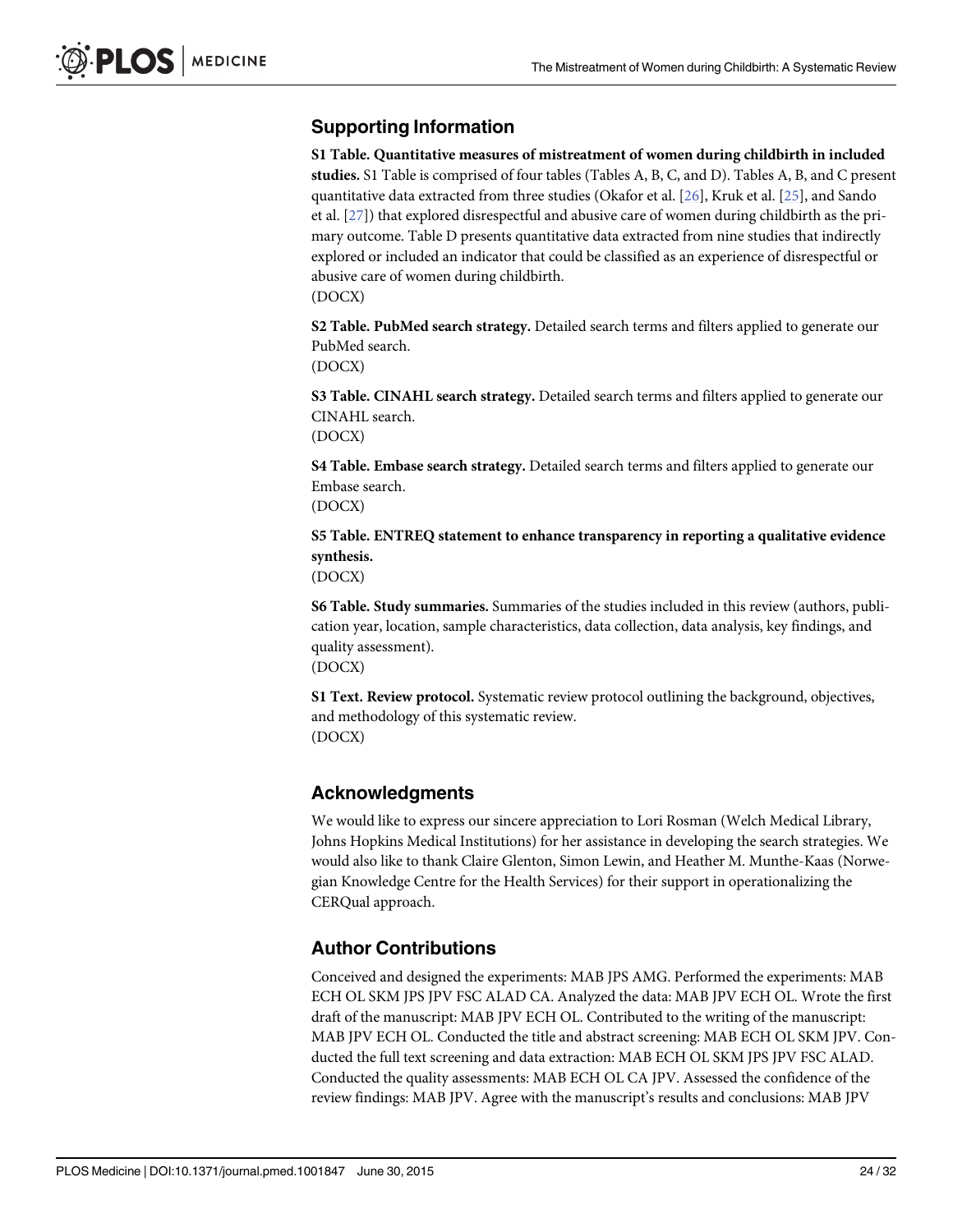<span id="page-24-0"></span>ECH OL SKM JPS CA FSC ALAD OT DJ OTO RK MJH AMG. All authors have read, and confirm that they meet, ICMJE criteria for authorship.

### **References**

- [1.](#page-1-0) World Health Organization, United Nations Children's Fund, United Nations Population Fund, World Bank, United Nations Population Division. Trends in maternal mortality: 1990 to 2013. Geneva: World Health Organization; 2014.
- [2.](#page-1-0) Requejo J, Bryce J, Victora C. Building a future for women and children: the 2012 report. Washington (District of Columbia): World Health Organization and United Nations Children's Fund; 2012.
- [3.](#page-1-0) Nations United. The Millennium Development Goals Report 2014. New York: United Nations; 2014.
- [4.](#page-1-0) Bohren MA, Hunter EC, Munthe-Kaas HM, Souza JP, Vogel JP, Gulmezoglu AM. Facilitators and barriers to facility-based delivery in low- and middle-income countries: a qualitative evidence synthesis. Reprod Health. 2014; 11:71. doi: [10.1186/1742-4755-11-71](http://dx.doi.org/10.1186/1742-4755-11-71) PMID: [25238684](http://www.ncbi.nlm.nih.gov/pubmed/25238684)
- [5.](#page-1-0) World Health Organization. WHO statement: the prevention and elimination of disrespect and abuse during facility-based childbirth. Geneva: World Health Organization; 2014.
- [6.](#page-1-0) Chadwick RJ, Cooper D, Harries J. Narratives of distress about birth in South African public maternity settings: a qualitative study. Midwifery. 2014; 30:862–868. doi: [10.1016/j.midw.2013.12.014](http://dx.doi.org/10.1016/j.midw.2013.12.014) PMID: [24456659](http://www.ncbi.nlm.nih.gov/pubmed/24456659)
- [7.](#page-8-0) D'Ambruoso L, Abbey M, Hussein J. Please understand when I cry out in pain: women's accounts of maternity services during labour and delivery in Ghana. BMC Public Health. 2005; 5:140. PMID: [16372911](http://www.ncbi.nlm.nih.gov/pubmed/16372911)
- [8.](#page-9-0) Janevic T, Sripad P, Bradley E, Dimitrievska V. "There's no kind of respect here". A qualitative study of racism and access to maternal health care among Romani women in the Balkans. Int J Equity Health. 2011; 10:53. doi: [10.1186/1475-9276-10-53](http://dx.doi.org/10.1186/1475-9276-10-53) PMID: [22094115](http://www.ncbi.nlm.nih.gov/pubmed/22094115)
- [9.](#page-8-0) McMahon SA, George AS, Chebet JJ, Mosha IH, Mpembeni RN, Winch PJ. Experiences of and responses to disrespectful maternity care and abuse during childbirth; a qualitative study with women and men in Morogoro Region, Tanzania. BMC Pregnancy Childbirth. 2014; 14:268. doi: [10.1186/](http://dx.doi.org/10.1186/1471-2393-14-268) [1471-2393-14-268](http://dx.doi.org/10.1186/1471-2393-14-268) PMID: [25112432](http://www.ncbi.nlm.nih.gov/pubmed/25112432)
- [10.](#page-1-0) Moyer CA, Adongo PB, Aborigo RA, Hodgson A, Engmann CM. 'They treat you like you are not a human being': maltreatment during labour and delivery in rural northern Ghana. Midwifery. 2014; 30:262–268. doi: [10.1016/j.midw.2013.05.006](http://dx.doi.org/10.1016/j.midw.2013.05.006) PMID: [23790959](http://www.ncbi.nlm.nih.gov/pubmed/23790959)
- [11.](#page-1-0) Turan JM, Miller S, Bukusi EA, Sande J, Cohen CR. HIV/AIDS and maternity care in Kenya: how fears of stigma and discrimination affect uptake and provision of labor and delivery services. AIDS Care. 2008; 20:938–945. doi: [10.1080/09540120701767224](http://dx.doi.org/10.1080/09540120701767224) PMID: [18777222](http://www.ncbi.nlm.nih.gov/pubmed/18777222)
- [12.](#page-1-0) Bowser D, Hill K. Exploring evidence for disrespect and abuse in facility-based childbirth: report of a landscape analysis. Washington (District of Columbia): United States Agency for International Development; 2010.
- [13.](#page-1-0) Human Rights Watch. "Stop making excuses": accountability for maternal health care in South Africa. New York: Human Rights Watch; 2011.
- [14.](#page-1-0) United Nations Human Rights Council. Resolution 11/8. Preventable maternal mortality and morbidity and human rights. New York: United Nations Human Rights Council; 2009.
- [15.](#page-21-0) United Nations Human Rights Council. Technical guidance on the application of a human rights based approach to the implementation of policies and programmes to reduce preventable maternal morbidity and mortality. Report of the Office of the United Nations High Commissioner for Human Rights. New York: United Nations Human Rights Council; 2012.
- [16.](#page-1-0) White Ribbon Alliance. Respectful maternity care: the universal rights of childbearing women. Washington (District of Columbia): White Ribbon Alliance; 2011.
- [17.](#page-1-0) United Nations General Assembly. International covenant on economic, social and cultural rights. New York: United Nations General Assembly; 1976.
- 18. United Nations General Assembly. declaration on the elimination of violence against women. New York: United Nations General Assembly; 1993.
- 19. United Nations General Assembly. Universal declaration of human rights. New York: United Nations General Assembly; 1948.
- [20.](#page-1-0) World Health Organization. The prevention and elimination of disrespect and abuse during facilitybased childbirth: WHO statement. Geneva: World Health Organization; 2014.
- [21.](#page-1-0) El-Nemer A, Downe S, Small N. 'She would help me from the heart': an ethnography of Egyptian women in labour. Soc Sci Med. 2006; 62:81–92. PMID: [16005133](http://www.ncbi.nlm.nih.gov/pubmed/16005133)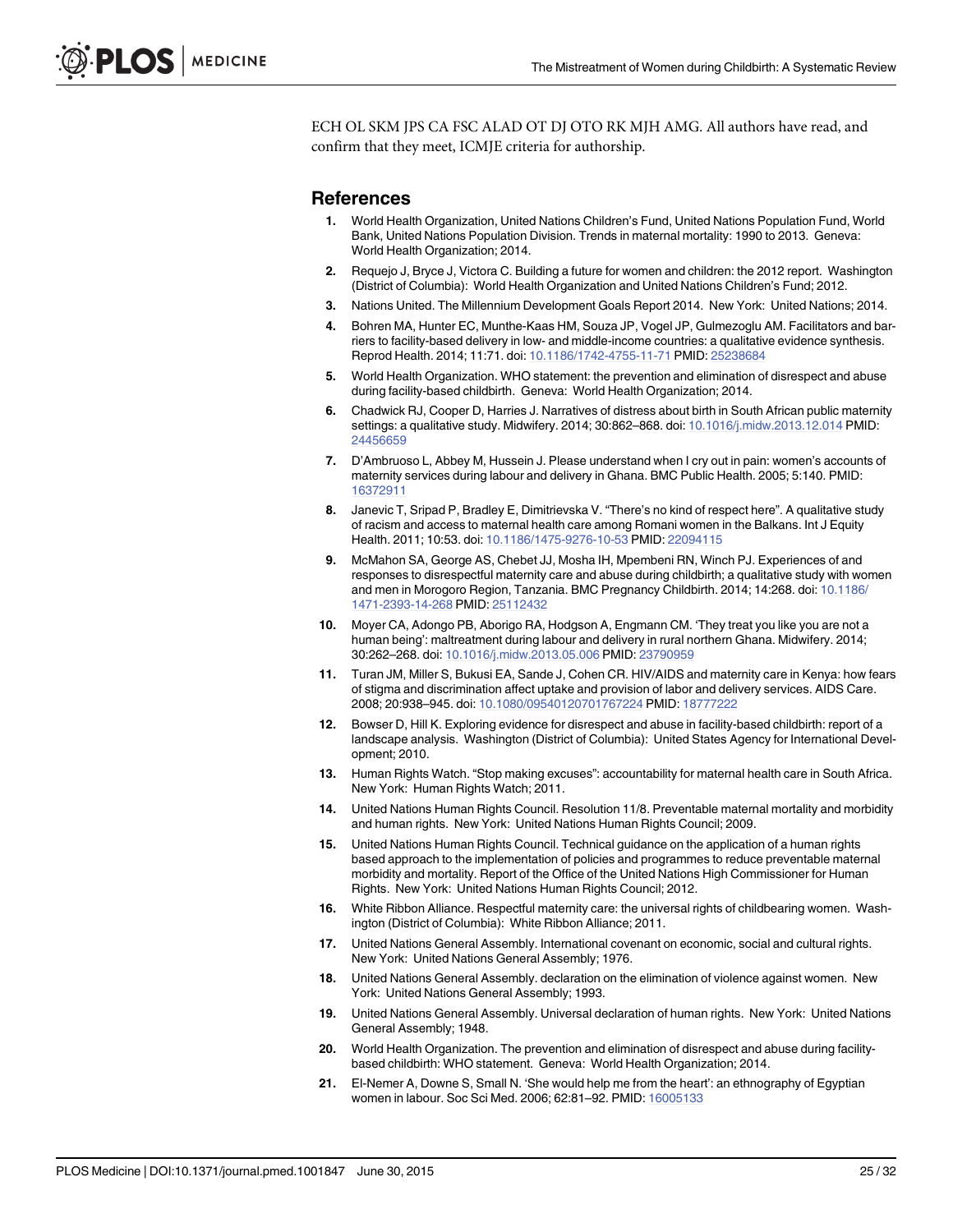- <span id="page-25-0"></span>[22.](#page-1-0) Lalonde AB, Miller S. Mother-baby friendly birthing facilities initiative. Int J Gynaecol Obstet. 2015; 128:93–94. doi: [10.1016/j.ijgo.2014.11.002](http://dx.doi.org/10.1016/j.ijgo.2014.11.002) PMID: [25497051](http://www.ncbi.nlm.nih.gov/pubmed/25497051)
- [23.](#page-1-0) Tunçalp Ö, Were WM, MacLennan C, Oladapo OT, Gülmezoglu AM, Bahl R, et al. Improving quality of care for mothers and newborns—the WHO Vision. BJOG. 2015 May 1. doi: [10.1111/1471-0528.](http://dx.doi.org/10.1111/1471-0528.13451) [13451](http://dx.doi.org/10.1111/1471-0528.13451)
- [24.](#page-1-0) Warren C, Njuki R, Abuya T, Ndwiga C, Maingi G, Serwanga J, et al. Study protocol for promoting respectful maternity care initiative to assess, measure and design interventions to reduce disrespect and abuse during childbirth in Kenya. BMC Pregnancy Childbirth. 2013; 13:21. doi: [10.1186/1471-](http://dx.doi.org/10.1186/1471-2393-13-21) [2393-13-21](http://dx.doi.org/10.1186/1471-2393-13-21) PMID: [23347548](http://www.ncbi.nlm.nih.gov/pubmed/23347548)
- [25.](#page-2-0) Kruk ME, Kujawski S, Mbaruku G, Ramsey K, Moyo W, Freedman LP. Disrespectful and abusive treatment during facility delivery in Tanzania: a facility and community survey. Health Policy Plan. 2014 Oct 1. doi: [10.1093/heapol/czu079](http://dx.doi.org/10.1093/heapol/czu079)
- [26.](#page-7-0) Okafor II, Ugwu EO, Obi SN. Disrespect and abuse during facility-based childbirth in a low-income country. Int J Gynaecol Obstet. 2015; 128:110–113. doi: [10.1016/j.ijgo.2014.08.015](http://dx.doi.org/10.1016/j.ijgo.2014.08.015) PMID: [25476154](http://www.ncbi.nlm.nih.gov/pubmed/25476154)
- [27.](#page-1-0) Sando D, Kendall T, Lyatuu G, Ratcliffe H, McDonald K, Mwanyika-Sando M, et al. Disrespect and abuse during childbirth in Tanzania: are women living with HIV more vulnerable? J Acquir Immune Defic Syndr. 2014; 67 (Suppl 4):S228–S234. doi: [10.1097/QAI.0000000000000378](http://dx.doi.org/10.1097/QAI.0000000000000378) PMID: [25436822](http://www.ncbi.nlm.nih.gov/pubmed/25436822)
- [28.](#page-2-0) Freedman LP, Kruk ME. Disrespect and abuse of women in childbirth: challenging the global quality and accountability agendas. Lancet. 2014; 384:e42–4. doi: [10.1016/S0140-6736\(14\)60859-X](http://dx.doi.org/10.1016/S0140-6736(14)60859-X) PMID: [24965825](http://www.ncbi.nlm.nih.gov/pubmed/24965825)
- [29.](#page-2-0) Freedman LP, Ramsey K, Abuya T, Bellows B, Ndwiga C, Warren CE, et al. Defining disrespect and abuse of women in childbirth: a research, policy and rights agenda. Bull World Health Organ. 2014; 92:915–917. doi: [10.2471/BLT.14.137869](http://dx.doi.org/10.2471/BLT.14.137869) PMID: [25552776](http://www.ncbi.nlm.nih.gov/pubmed/25552776)
- [30.](#page-3-0) von Elm E, Altman DG, Egger M, Pocock SJ, Gøtzsche PC, Vandenbroucke JP, et al. The Strengthening the Reporting of Observational Studies in Epidemiology (STROBE) statement: guidelines for reporting observational studies. Lancet. 2007; 370:1453–1457. PMID: [18064739](http://www.ncbi.nlm.nih.gov/pubmed/18064739)
- [31.](#page-3-0) Thomas J, Harden A. Methods for the thematic synthesis of qualitative research in systematic reviews. BMC Med Res Methodol. 2008; 8:45. doi: [10.1186/1471-2288-8-45](http://dx.doi.org/10.1186/1471-2288-8-45) PMID: [18616818](http://www.ncbi.nlm.nih.gov/pubmed/18616818)
- [32.](#page-3-0) Muhr T. ATLAS/ti-computer aided text interpretation and theory building, release 1.1E. User's manual. 2nd edition. Berlin: Thomas Muhr; 1994.
- [33.](#page-3-0) Charmaz K. Constructing grounded theory. London: Sage; 2006.
- [34.](#page-3-0) Corbin J, Strauss A. Basics of qualitative research: grounded theory procedures and techniques. Newbury Park (California): Sage Publications; 1990.
- [35.](#page-3-0) Braun V, Clarke V. Using thematic analysis in psychology. Qual Res Psychol. 2006; 3:77–101.
- [36.](#page-3-0) Munthe-Kaas HM. Assessing how much confidence to place in the evidence from reviews of qualitative research. developing and evaluating communication strategies to support informed decisions and practice based on evidence [abstract]. International Conference of the Royal College of Physicians of Edinburgh; 2–4 Jun 2014; Edinburgh, UK.
- [37.](#page-3-0) Munthe-Kaas HM. Assessing how much confidence to place in the evidence from reviews of qualitative research [abstract]. The Campbell Collaboration Colloquium; 16–19 Jun 2014; Belfast, UK.
- [38.](#page-4-0) GRADE-CERQual Project Group. What is the CERQual approach? GRADE-CERQual Project Group; 2015. <http://cerqual.org/whatisthecerqualapproach/>. Accessed 9 June 2015.
- 39. Colvin CJ, de Heer J, Winterton L, Mellenkamp M, Glenton C, Noyes J, et al. A systematic review of qualitative evidence on barriers and facilitators to the implementation of task-shifting in midwifery services. Midwifery. 2013; 29:1211–1221. doi: [10.1016/j.midw.2013.05.001](http://dx.doi.org/10.1016/j.midw.2013.05.001) PMID: [23769757](http://www.ncbi.nlm.nih.gov/pubmed/23769757)
- 40. Glenton C, Colvin CJ, Carlsen B, Swartz A, Lewin S, Noyes J, et al. Barriers and facilitators to the implementation of lay health worker programmes to improve access to maternal and child health: qualitative evidence synthesis. Cochrane Database Syst Rev. 2013; 10:CD010414. doi: [10.1002/](http://dx.doi.org/10.1002/14651858.CD010414.pub2) [14651858.CD010414.pub2](http://dx.doi.org/10.1002/14651858.CD010414.pub2) PMID: [24101553](http://www.ncbi.nlm.nih.gov/pubmed/24101553)
- [41.](#page-22-0) Munthe-Kaas H, Hammerstrøm KT, Kurtze N, Nordlund KR. Effekt av og erfaringer med kontinuitetsfremmende tiltak i barnevernsinstitusjoner. Oslo: Norwegian Knowledge Centre for the Health Services, 2013.
- [42.](#page-4-0) Rashidian A, Shakibazadeh E, Karimi-Shahanjarini A, Glenton C, Noyes J, Lewin S, et al. Barriers and facilitators to the implementation of doctor-nurse substitution strategies in primary care: qualitative evidence synthesis (protocol). Cochrane Database Syst Rev. 2013; 2:CD010412.
- [43.](#page-4-0) Tong A, Flemming K, McInnes E, Oliver S, Craig J. Enhancing transparency in reporting the synthesis of qualitative research: ENTREQ. BMC Med Res Methodol 2012; 12:181. doi: [10.1186/1471-2288-](http://dx.doi.org/10.1186/1471-2288-12-181) [12-181](http://dx.doi.org/10.1186/1471-2288-12-181) PMID: [23185978](http://www.ncbi.nlm.nih.gov/pubmed/23185978)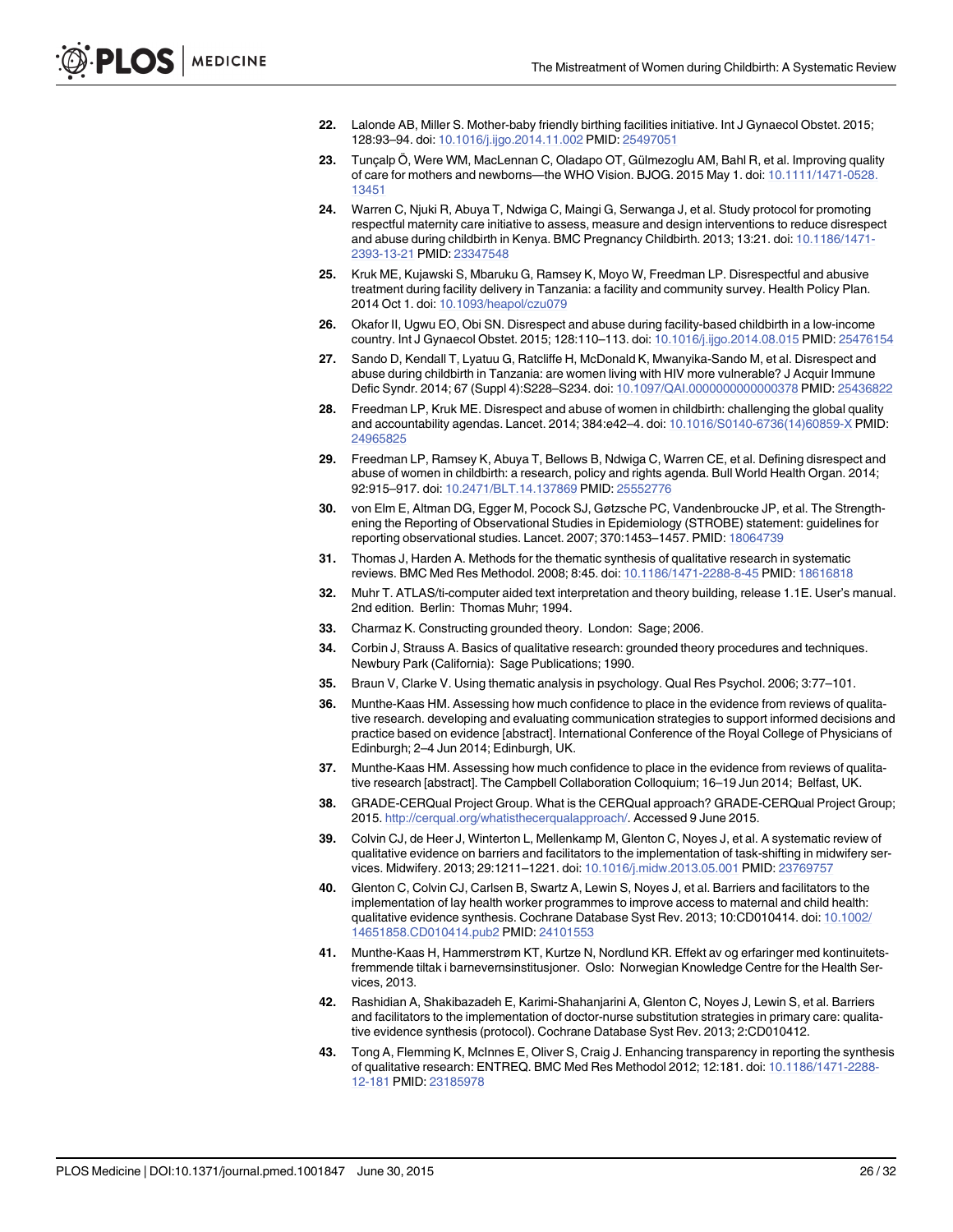- <span id="page-26-0"></span>[44.](#page-4-0) Brown H, Hofmeyr GJ, Nikodem VC, Smith H, Garner P. Promoting childbirth companions in South Africa: a randomised pilot study. BMC Med. 2007; 5:7. PMID: [17470267](http://www.ncbi.nlm.nih.gov/pubmed/17470267)
- 45. Busanello J, Kerber NP, Mendoza-Sassi RA, Mano Pde S, Susin LR, Gonçalves BG. [Humanized attention to parturition of adolescents: analysis of practices developed in an obstetric center.] Rev Bras Enferm. 2011; 64:824–832. PMID: [22460481](http://www.ncbi.nlm.nih.gov/pubmed/22460481)
- 46. Chalmers B, Hashi KO. 432 Somali women's birth experiences in Canada after earlier female genital mutilation. Birth. 2000; 27:227–234. PMID: [11251507](http://www.ncbi.nlm.nih.gov/pubmed/11251507)
- 47. Faneite J, Feo A, Toro Merlo J. Grado de conocimiento de violencia obstetrica por el personal de salud. Rev Obstet Ginecol Venez. 2012; 72:4–12.
- [48.](#page-8-0) Hatamleh R, Shaban IA, Homer C. Evaluating the experience of Jordanian women with maternity care services. Health Care Women Int. 2013; 34:499–512. doi: [10.1080/07399332.2012.680996](http://dx.doi.org/10.1080/07399332.2012.680996) PMID: [23409814](http://www.ncbi.nlm.nih.gov/pubmed/23409814)
- [49.](#page-9-0) Hulton LA, Matthews Z, Stones RW. Applying a framework for assessing the quality of maternal health services in urban India. Soc Sci Med. 2007; 64:2083–2095. PMID: [17374551](http://www.ncbi.nlm.nih.gov/pubmed/17374551)
- [50.](#page-8-0) Nagahama EEI, Santiago SM. [Childbirth practices and challenges for humanization of care in two public hospitals in Southern Brazil.] Cad Saude Publica. 2008; 24:1859–1868. PMID: [18709226](http://www.ncbi.nlm.nih.gov/pubmed/18709226)
- [51.](#page-8-0) Silal SP, Penn-Kekana L, Harris B, Birch S, McIntyre D. Exploring inequalities in access to and use of maternal health services in South Africa. BMC Health Serv Res. 2012; 12:120. doi: [10.1186/1472-](http://dx.doi.org/10.1186/1472-6963-12-120) [6963-12-120](http://dx.doi.org/10.1186/1472-6963-12-120) PMID: [22613037](http://www.ncbi.nlm.nih.gov/pubmed/22613037)
- [52.](#page-4-0) Small R, Yelland J, Lumley J, Brown S, Liamputtong P. Immigrant women's views about care during labor and birth: an Australian study of Vietnamese, Turkish, and Filipino women. Birth. 2002; 29:266– 277. PMID: [12431266](http://www.ncbi.nlm.nih.gov/pubmed/12431266)
- [53.](#page-8-0) Afsana K, Rashid SF. The challenges of meeting rural Bangladeshi women's needs in delivery care. Reprod Health Matters. 2001; 9:79–89. PMID: [11765404](http://www.ncbi.nlm.nih.gov/pubmed/11765404)
- [54.](#page-10-0) Aguiar JM1, d'Oliveira AF, Schraiber LB. [Institutional violence, medical authority, and power relations in maternity hospitals from the perspective of health workers.] Cad Saude Publica. 2013; 29:2287– 2296. PMID: [24233043](http://www.ncbi.nlm.nih.gov/pubmed/24233043)
- [55.](#page-8-0) Atuyambe L, Mirembe F, Johansson A, Kirumira EK, Faxelid E. Experiences of pregnant adolescents —voices from Wakiso district, Uganda. Afr Health Sci. 2005; 5:304–309. PMID: [16615840](http://www.ncbi.nlm.nih.gov/pubmed/16615840)
- [56.](#page-13-0) Bangser M, Mehta M, Singer J, Daly C, Kamugumya C, Mwangomale A. Childbirth experiences of women with obstetric fistula in Tanzania and Uganda and their implications for fistula program development. Int Urogynecol J Pelvic Floor Dysfunct. 2011; 22:91–98.
- [57.](#page-11-0) Beck CT. Birth trauma: in the eye of the beholder. Nurs Res. 2004; 53:28–35. PMID: [14726774](http://www.ncbi.nlm.nih.gov/pubmed/14726774)
- [58.](#page-8-0) Chalmers B, Omer-Hashi K. What Somali women say about giving birth in Canada. J Reprod Infant Psychol. 2002; 20:267–282.
- [59.](#page-8-0) Cindoglu D, Sayan-Cengiz F. Medicalization discourse and modernity: contested meanings over childbirth in contemporary Turkey. Health Care Women Int. 2010; 31:221–243. doi: [10.1080/](http://dx.doi.org/10.1080/07399330903042831) [07399330903042831](http://dx.doi.org/10.1080/07399330903042831) PMID: [20390649](http://www.ncbi.nlm.nih.gov/pubmed/20390649)
- [60.](#page-11-0) Coyle K, Hauck Y, Percival P, Kristjanson L. Ongoing relationships with a personal focus: mothers' perceptions of birth centre versus hospital care. Midwifery. 2001; 17:171–181. PMID: [11502137](http://www.ncbi.nlm.nih.gov/pubmed/11502137)
- [61.](#page-8-0) Crissman HP, Engmann CE, Adanu RM, Nimako D, Crespo K, Moyer CA. Shifting norms: pregnant women's perspectives on skilled birth attendance and facility-based delivery in rural Ghana. Afr J Reprod Health. 2013; 17:15–26.
- [62.](#page-9-0) Davies MM, Bath PA. The maternity information concerns of Somali women in the United Kingdom. J Adv Nurs. 2001; 36:237-245. PMID: [11580798](http://www.ncbi.nlm.nih.gov/pubmed/11580798)
- [63.](#page-8-0) Dietsch E, Shackleton P, Davies C, McLeod M, Alston M. 'You can drop dead': midwives bullying women. Women Birth. 2010; 23:53–59. doi: [10.1016/j.wombi.2009.07.002](http://dx.doi.org/10.1016/j.wombi.2009.07.002) PMID: [19695973](http://www.ncbi.nlm.nih.gov/pubmed/19695973)
- [64.](#page-8-0) Dzomeku MV. Maternal satisfaction with care during labour: a case study of the Mampong-Ashanti district hospital maternity unit in Ghana. Int J Nurs Midwifery. 2011; 3:30–34.
- [65.](#page-11-0) Esposito NW. Marginalized women's comparisons of their hospital and freestanding birth center experiences: a contrast of inner-city birthing systems. Health Care Women Int. 1999; 20:111–126. PMID: [10409982](http://www.ncbi.nlm.nih.gov/pubmed/10409982)
- [66.](#page-10-0) Enderle CDF, Kerber NPC, Susin LRO, Gonçalves BG. [Delivery in adolescents: qualitative factors of care.] Rev Esc Enferm USP. 2012; 46:287–294. PMID: [22576530](http://www.ncbi.nlm.nih.gov/pubmed/22576530)
- [67.](#page-8-0) Fonn S, Philpott H. Preparatory report for workshop on maternity and neonatal services policy for the PWV. Urban Health Newsl. 1995; 25:38–52. PMID: [12178500](http://www.ncbi.nlm.nih.gov/pubmed/12178500)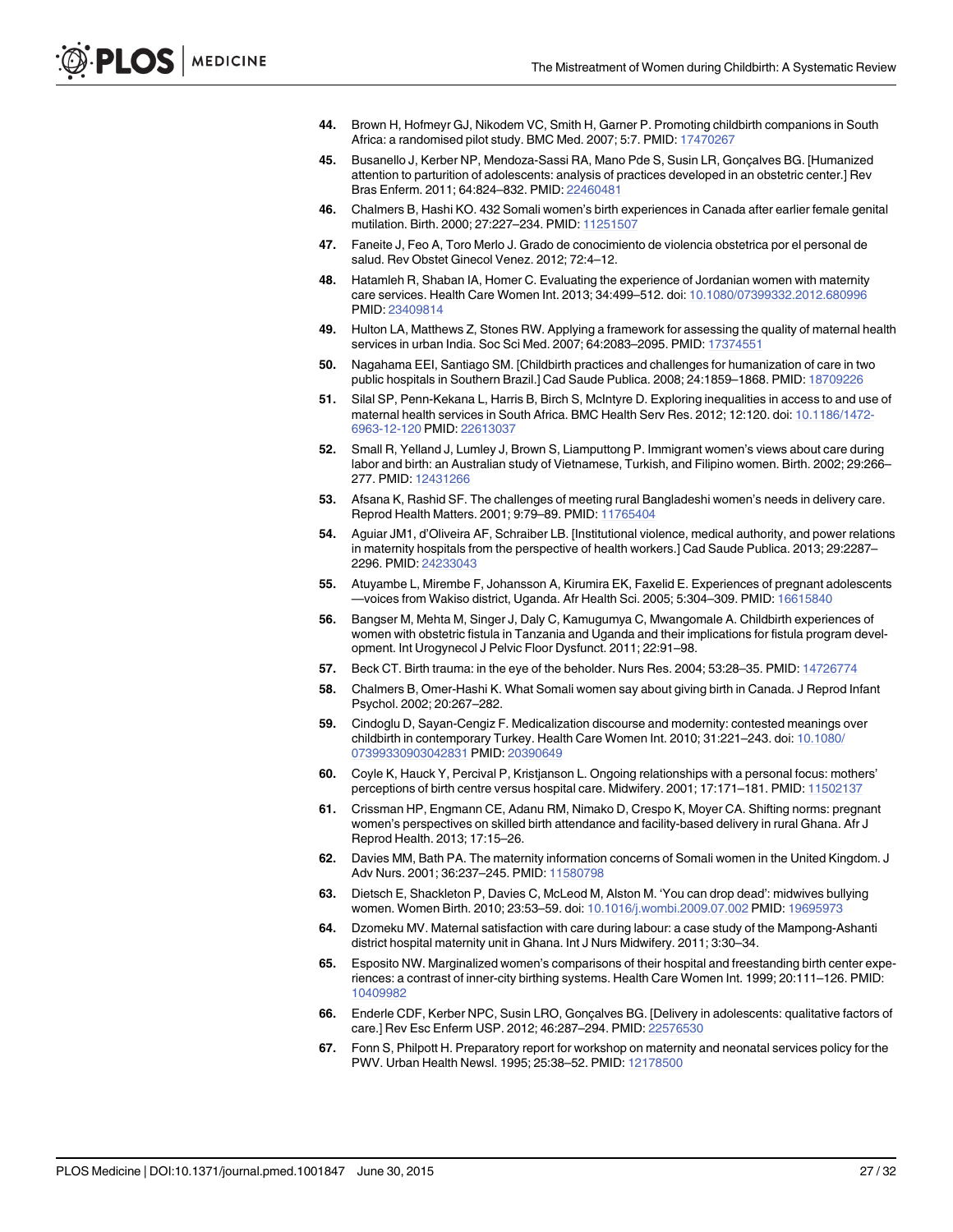- <span id="page-27-0"></span>[68.](#page-8-0) Forssen AS. Lifelong significance of disempowering experiences in prenatal and maternity care: interviews with elderly Swedish women. Qual Health Res. 2012; 22:1535–1546. doi: [10.1177/](http://dx.doi.org/10.1177/1049732312449212) [1049732312449212](http://dx.doi.org/10.1177/1049732312449212) PMID: [22745366](http://www.ncbi.nlm.nih.gov/pubmed/22745366)
- 69. Fujita N, Perrin XR, Vodounon JA, Gozo MK, Matsumoto Y, Uchida S, et al. Humanised care and a change in practice in a hospital in Benin. Midwifery. 2012; 28:421–428.
- [70.](#page-8-0) Ganle J, Parker M, Fitzpatrick R, Otupiri E. A qualitative study of health system barriers to accessibility and utilization of maternal and newborn healthcare services in Ghana after user-fee abolition. BMC Pregnancy Childbirth. 2014; 14:425. doi: [10.1186/s12884-014-0425-8](http://dx.doi.org/10.1186/s12884-014-0425-8) PMID: [25527872](http://www.ncbi.nlm.nih.gov/pubmed/25527872)
- [71.](#page-10-0) Gao Y, Barclay L, Kildea S, Hao M, Belton S. Barriers to increasing hospital birth rates in rural Shanxi Province, China. Reprod Health Matters. 2010; 18:35–45. doi: [10.1016/S0968-8080\(10\)36523-2](http://dx.doi.org/10.1016/S0968-8080(10)36523-2) PMID: [21111349](http://www.ncbi.nlm.nih.gov/pubmed/21111349)
- [72.](#page-9-0) Garcia-Jorda D, Diaz-Bernal Z, Alamo MA. [Childbirth in Cuba: analysis of the experience of medically supervised delivery from an anthropological perspective.] Cien Saude Colet. 2012; 17:1893–1902. PMID: [22872352](http://www.ncbi.nlm.nih.gov/pubmed/22872352)
- [73.](#page-8-0) Grossman-Kendall F, Filippi V, De Koninck M, Kanhonou L. Giving birth in maternity hospitals in Benin: testimonies of women. Reprod Health Matters. 2001; 9:90–98. PMID: [11765405](http://www.ncbi.nlm.nih.gov/pubmed/11765405)
- [74.](#page-10-0) Hassan SJ, Sundby J, Husseini A, Bjertness E. The paradox of vaginal examination practice during normal childbirth: Palestinian women's feelings, opinions, knowledge and experiences. Reprod Health. 2012; 9:16. doi: [10.1186/1742-4755-9-16](http://dx.doi.org/10.1186/1742-4755-9-16) PMID: [22929060](http://www.ncbi.nlm.nih.gov/pubmed/22929060)
- [75.](#page-8-0) Ith P, Dawson A, Homer CSE. Women's perspective of maternity care in Cambodia. Women Birth. 2013; 26:71–75. doi: [10.1016/j.wombi.2012.05.002](http://dx.doi.org/10.1016/j.wombi.2012.05.002) PMID: [22722014](http://www.ncbi.nlm.nih.gov/pubmed/22722014)
- [76.](#page-9-0) Izugbara CO, Ngilangwa DP. Women, poverty and adverse maternal outcomes in Nairobi, Kenya. BMC Womens Health. 2010; 10:33. doi: [10.1186/1472-6874-10-33](http://dx.doi.org/10.1186/1472-6874-10-33) PMID: [21122118](http://www.ncbi.nlm.nih.gov/pubmed/21122118)
- [77.](#page-8-0) Jewkes R, Abrahams N, Mvo Z. Why do nurses abuse patients? Reflections from South African obstetric services. Soc Sci Med. 1998; 47:1781–1795. PMID: [9877348](http://www.ncbi.nlm.nih.gov/pubmed/9877348)
- [78.](#page-9-0) Jomeen J, Redshaw M. Black and minority ethnic women's experiences of contemporary maternity care in England. J Reprod Infant Psychol. 2011; 29:e9.
- [79.](#page-9-0) Kowalewski M, Jahn A, Kimatta SS. Why do at-risk mothers fail to reach referral level? Barriers beyond distance and cost. Afr J Reprod Health. 2000; 4:100-109. PMID: [11000713](http://www.ncbi.nlm.nih.gov/pubmed/11000713)
- [80.](#page-8-0) Kruger L, Schoombee C. The other side of caring: abuse in a South African maternity ward. J Reprod Infant Psychol. 2010; 28:84–101.
- [81.](#page-8-0) Kumbani LC, Chirwa E, Malata A, Odland JO, Biune G, Do Malawian women critically assess the quality of care? A qualitative study on women's perceptions of perinatal care at a district hospital in Malawi. Reprod Health. 2012; 9:30. doi: [10.1186/1742-4755-9-30](http://dx.doi.org/10.1186/1742-4755-9-30) PMID: [23158672](http://www.ncbi.nlm.nih.gov/pubmed/23158672)
- [82.](#page-11-0) Kyomuhendo GB. Low use of rural maternity services in Uganda: impact of women's status, traditional beliefs and limited resources. Reprod Health Matters. 2003; 11:16–26. PMID: [12800700](http://www.ncbi.nlm.nih.gov/pubmed/12800700)
- [83.](#page-8-0) Magoma M, Requejo J, Campbell OM, Cousens S, Filippi V. High ANC coverage and low skilled attendance in a rural Tanzanian district: a case for implementing a birth plan intervention. BMC Pregnancy Childbirth. 2010; 10:13. doi: [10.1186/1471-2393-10-13](http://dx.doi.org/10.1186/1471-2393-10-13) PMID: [20302625](http://www.ncbi.nlm.nih.gov/pubmed/20302625)
- [84.](#page-8-0) Miller S, Cordero M, Coleman AL, Figueroa J, Brito-Anderson S, Dabagh R, et al. Quality of care in institutionalized deliveries: the paradox of the Dominican Republic. Int J Gynaecol Obstet. 2003; 82:89–103. PMID: [12834953](http://www.ncbi.nlm.nih.gov/pubmed/12834953)
- [85.](#page-8-0) Mirkuzie AH. Exploring inequities in skilled care at birth among migrant population in a metropolitan city Addis Ababa, Ethiopia; a qualitative study. Int J Equity Health. 2014; 13:110. doi: [10.1186/](http://dx.doi.org/10.1186/s12939-014-0110-6) [s12939-014-0110-6](http://dx.doi.org/10.1186/s12939-014-0110-6) PMID: [25421142](http://www.ncbi.nlm.nih.gov/pubmed/25421142)
- [86.](#page-8-0) Mselle LT, Kohi TW, Mvungi A, Evjen-Olsen B, Moland KM. Waiting for attention and care: birthing accounts of women in rural Tanzania who developed obstetric fistula as an outcome of labour. BMC Pregnancy Childbirth. 2011; 11:75. doi: [10.1186/1471-2393-11-75](http://dx.doi.org/10.1186/1471-2393-11-75) PMID: [22013991](http://www.ncbi.nlm.nih.gov/pubmed/22013991)
- [87.](#page-8-0) Mselle LT, Moland KM, Mvungi A, Evjen-Olsen B, Kohi TW. Why give birth in health facility? Users' and providers' accounts of poor quality of birth care in Tanzania. BMC Health Serv Res. 2013; 13:174. doi: [10.1186/1472-6963-13-174](http://dx.doi.org/10.1186/1472-6963-13-174) PMID: [23663299](http://www.ncbi.nlm.nih.gov/pubmed/23663299)
- [88.](#page-8-0) Ng'anjo Phiri S, Fylkesnes K, Ruano AL, Moland KM. 'Born before arrival': user and provider perspectives on health facility childbirths in Kapiri Mposhi district, Zambia. BMC Pregnancy Childbirth. 2014; 14:323. doi: [10.1186/1471-2393-14-323](http://dx.doi.org/10.1186/1471-2393-14-323) PMID: [25223631](http://www.ncbi.nlm.nih.gov/pubmed/25223631)
- [89.](#page-10-0) Oliveira ZML, Madeira AMF. [Living the humanized delivery: a phenomenological study from the point of view of adolescents.] Rev Esc Enferm USP. 2002; 36:133–140. PMID: [12599736](http://www.ncbi.nlm.nih.gov/pubmed/12599736)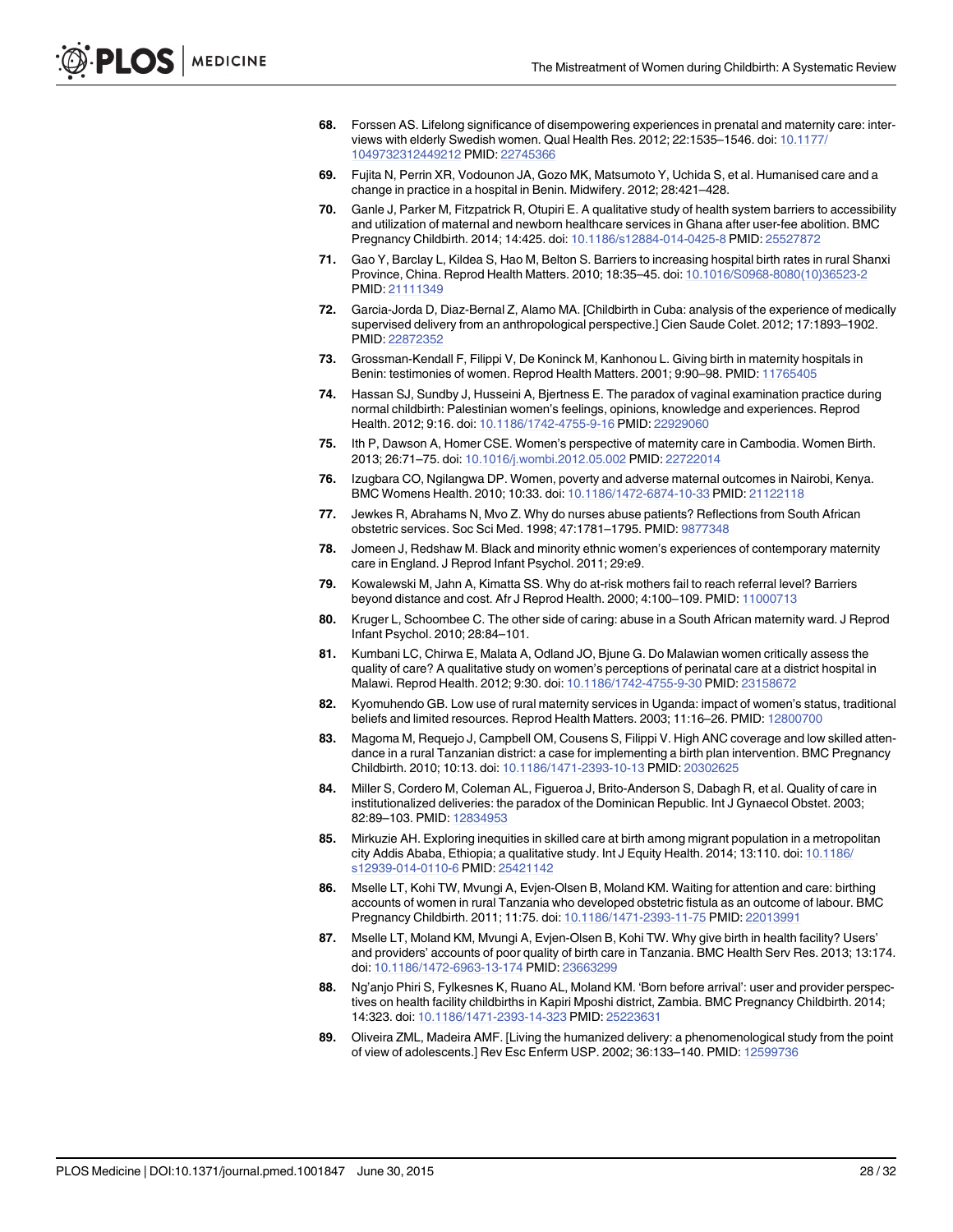- <span id="page-28-0"></span>[90.](#page-8-0) Oyerinde K, Harding Y, Amara P, Garbrah-Aidoo N, Kanu R, Oulare M, et al. A qualitative evaluation of the choice of traditional birth attendants for maternity care in 2008 Sierra Leone: implications for universal skilled attendance at delivery. Maternal Child Health J. 2013; 17:862–868.
- [91.](#page-8-0) Rahmani Z, Brekke M. Antenatal and obstetric care in Afghanistan—a qualitative study among health care receivers and health care providers. BMC Health Serv Res. 2013; 13:166. doi: [10.1186/1472-](http://dx.doi.org/10.1186/1472-6963-13-166) [6963-13-166](http://dx.doi.org/10.1186/1472-6963-13-166) PMID: [23642217](http://www.ncbi.nlm.nih.gov/pubmed/23642217)
- [92.](#page-10-0) Redshaw M, Hockley C. Institutional processes and individual responses: women's experiences of care in relation to cesarean birth. Birth. 2010; 37:150–159. doi: [10.1111/j.1523-536X.2010.00395.x](http://dx.doi.org/10.1111/j.1523-536X.2010.00395.x) PMID: [20557538](http://www.ncbi.nlm.nih.gov/pubmed/20557538)
- [93.](#page-8-0) Richard F, Filali H, Lardi M, De Brouwere V. [Hospital deliveries in Morocco or how to reconcile differ-ent logics.] Rev Epidemiol Sante Publique. 2003; 51:39-54. PMID: [12684580](http://www.ncbi.nlm.nih.gov/pubmed/12684580)
- [94.](#page-11-0) Roost M, Jonsson C, Liljestrand J, Essen B. Social differentiation and embodied dispositions: a qualitative study of maternal care-seeking behaviour for near-miss morbidity in Bolivia. Reprod Health. 2009; 6:13. doi: [10.1186/1742-4755-6-13](http://dx.doi.org/10.1186/1742-4755-6-13) PMID: [19640286](http://www.ncbi.nlm.nih.gov/pubmed/19640286)
- [95.](#page-9-0) Saizonou J, Godin I, Ouendo EM, Zerbo R, Dujardin B. Emergency obstetrical care in Benin referral hospitals: 'near miss' patients' views. Trop Med Int Health. 2006; 11:672–680. PMID: [16640620](http://www.ncbi.nlm.nih.gov/pubmed/16640620)
- [96.](#page-9-0) Silan V, Kant S, Archana S, Misra P, Rizwan S. Determinants of underutilisation of free delivery services in an area with high institutional delivery rate: a qualitative study. N Am J Med Sci. 2014; 6:315– 321. doi: [10.4103/1947-2714.136906](http://dx.doi.org/10.4103/1947-2714.136906) PMID: [25077079](http://www.ncbi.nlm.nih.gov/pubmed/25077079)
- [97.](#page-8-0) Teixeira NZF, Pereira WR. [Hospital delivery—women's experience from the suburbs of Cuibá-MT.] Rev Bras Enferm. 2006; 59:740–744. PMID: [17469479](http://www.ncbi.nlm.nih.gov/pubmed/17469479)
- [98.](#page-21-0) Robinson JH, Callister LC, Berry JA, Dearing KA. Patient-centered care and adherence: definitions and applications to improve outcomes. J Am Acad Nurse Pract. 2008; 20:600-607. doi: [10.1111/j.](http://dx.doi.org/10.1111/j.1745-7599.2008.00360.x) [1745-7599.2008.00360.x](http://dx.doi.org/10.1111/j.1745-7599.2008.00360.x) PMID: [19120591](http://www.ncbi.nlm.nih.gov/pubmed/19120591)
- 99. World Health Organization. The world health report 2008: primary health care now more than ever. Geneva: World Health Organization; 2008.
- [100.](#page-21-0) Miles A, Mezzich J. The care of the patient and the soul of the clinic: person-centered medicine as an emergent model of modern clinical practice. Int J Pers Cent Med. 2011; 1:207–222.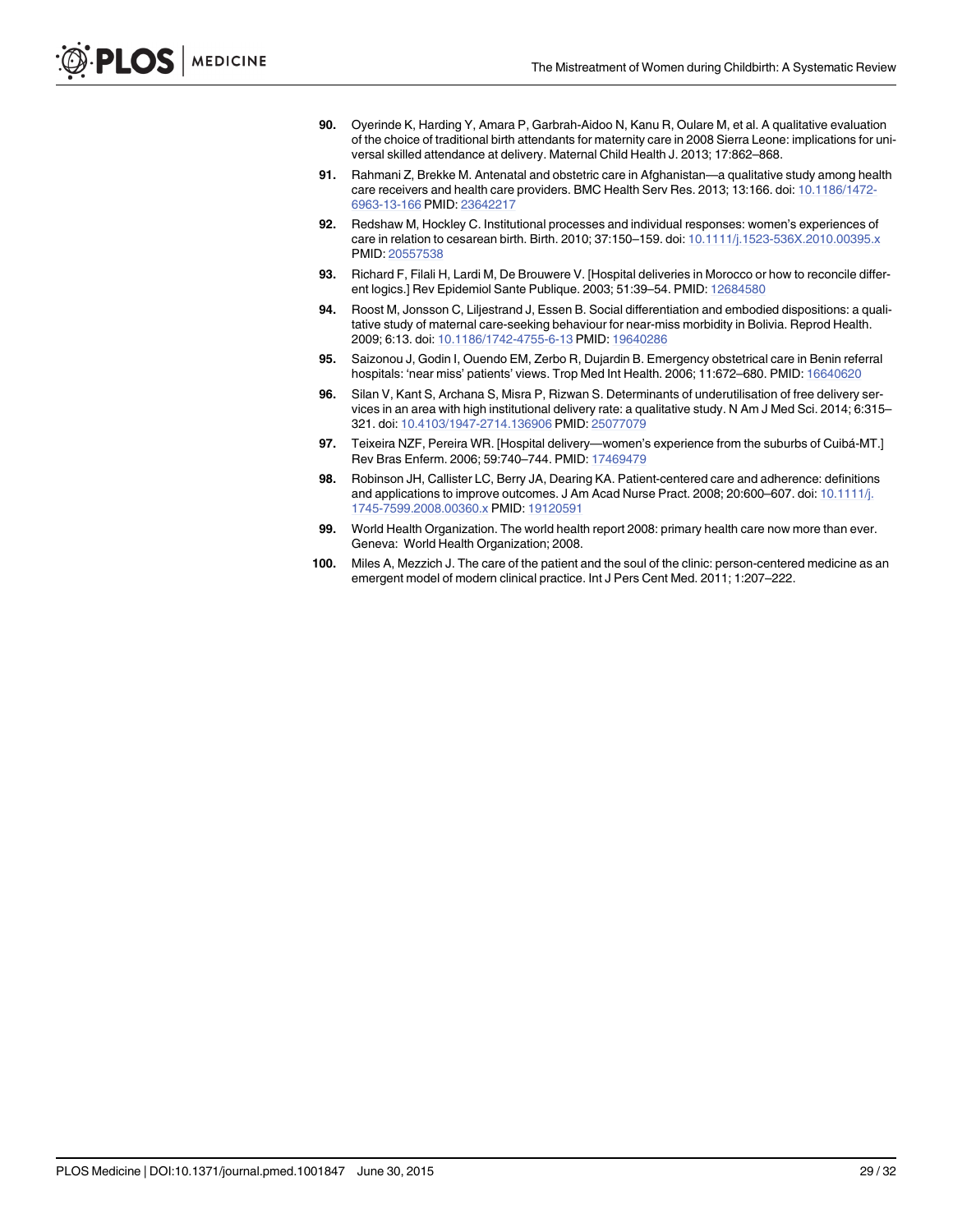# Editors' Summary

#### **Background**

In 2000, as Millennium Development Goal (MDG) 5, world leaders set a target of reducing the global maternal mortality ratio—the number of deaths among women caused by pregnancy- or childbirth-related complications (maternal deaths) per 100,000 live births—to a quarter of its 1990 level by 2015. MDG 5, along with seven other MDGs, was designed to alleviate extreme poverty by 2015. Although progress towards MDG 5 (and towards the other MDGs) has been good, in 2013, the global maternal mortality ratio was still 210, well above the target of 95. In that year alone, nearly 300,000 women, 99% them living in lowand middle-income countries, died from pregnancy- or childbirth-related complications. Most of these maternal deaths were caused by hemorrhage (severe bleeding) after childbirth, post-delivery infections, obstructed (difficult) labor, or blood pressure disorders during pregnancy. These conditions are largely preventable if women have access to goodquality reproductive health services and if trained birth attendants are present during childbirth.

#### Why Was This Study Done?

The rates of skilled birth attendance and of facility-based childbirth have risen in resourcelimited countries over the past two decades, but almost a third of women in these countries still deliver without a skilled birth attendant. Among the numerous obstacles likely to prevent further increases in the proportion of women delivering in a health facility is women's fear of mistreatment during delivery. Women need to be sure that they will receive dignified and respectful care during childbirth. Unfortunately, recent studies have indicated that women are often exposed to neglectful, abusive, and disrespectful care (care that local consensus regards as humiliating or undignified) during childbirth in health facilities. There is currently no consensus about how to define and measure the mistreatment of women during childbirth, so here, the researchers develop an evidence-based typology of the mistreatment of women during childbirth in health facilities worldwide by combining information identified in a mixed-methods systematic review. A typology is a systematic classification of objects or behaviors that have characteristics in common. A mixed-methods systematic review identifies all the qualitative and quantitative research on a given topic using predefined criteria. Qualitative research investigates how people feel about a medical intervention; quantitative research provides numerical data about interventions.

#### What Did the Researchers Do and Find?

The researchers identified 65 (mainly qualitative) studies undertaken in 34 countries that investigated the mistreatment of women during childbirth across all geographical and income-level settings. They analyzed the evidence presented in these studies using thematic analysis, an approach that identifies and organizes patterns (themes) within qualitative data. Based on this analysis, the researchers developed a typology of the mistreatment of women during childbirth consisting of seven domains (categories). These domains were physical abuse (for example, slapping or pinching during delivery); sexual abuse; verbal abuse such as harsh or rude language; stigma and discrimination based on age, ethnicity, socioeconomic status, or medical conditions; failure to meet professional standards of care (for example, neglect during delivery); poor rapport between women and providers,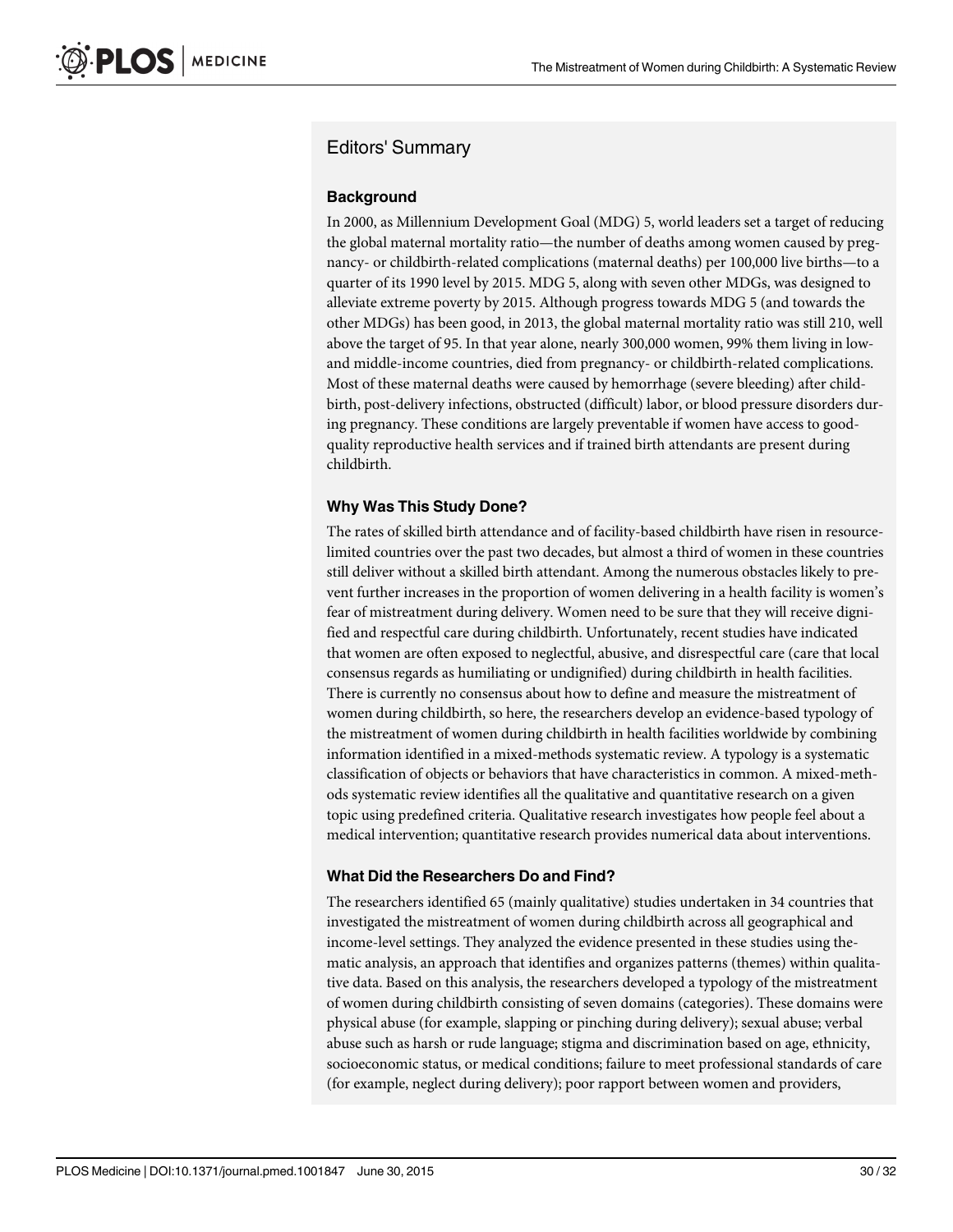including ineffective communication, lack of supportive care, and loss of autonomy; and health system conditions and constraints such as the lack of the resources needed to provide women with privacy.

#### What Do These Findings Mean?

These findings illustrate how women's experiences of childbirth worldwide are marred by mistreatment. Moreover, they indicate that, although the mistreatment of women during delivery in health facilities often occurs at the level of the interaction between women and healthcare providers, systemic failures at the levels of the health facility and the health system also contribute to its occurrence. Further studies are needed to provide quantitative evidence of the burden of mistreatment of women during delivery and to identify the characteristics of health facilities that facilitate or mitigate the mistreatment of women. For now, though, the researchers call for the adoption of their evidence-based typology as a way to describe the mistreatment of women during childbirth in health facilities. Their typology, they suggest, could also be used to develop measurement tools and to design interventions that ensure that health care providers promote positive birth experiences by providing respectful, dignified, and supportive care to women during childbirth. Hopefully, such interventions will lead to more women deciding to deliver their babies in health facilities, will promote positive birth experiences, and, ultimately, will lead to further reductions in maternal deaths.

#### Additional Information

This list of resources contains links that can be accessed when viewing the PDF on a device or via the online version of the article at <http://dx.doi.org/10.1371/journal.pmed.1001847>.

- This study is further discussed in a PLOS Medicine [Perspective by Rachel Jewkes and](http://dx.doi.org/10.1371/journal.pmed.1001849) [Loveday Penn-Kekana](http://dx.doi.org/10.1371/journal.pmed.1001849)
- The World Health Organization (WHO) has published a [statement](http://www.who.int/reproductivehealth/topics/maternal_perinatal/statement-childbirth/en/) on promoting the rights of women and access to safe, timely, respectful care during childbirth
- The White Ribbon Alliance promotes the [universal rights of childbearing women](http://whiteribbonalliance.org/campaigns/respectful-maternity-care/)
- The United Nations Children's Fund (UNICEF) provides information on [maternal](http://www.unicef.org/health/index_maternalhealth.html) [health](http://www.unicef.org/health/index_maternalhealth.html) and on the [recent decline in maternal mortality](http://www.childinfo.org/maternal_mortality.html)
- The World Health Organization provides information on [maternal health,](http://www.who.int/features/factfiles/maternal_health/en/index.html) including information about [Millennium Development Goal 5](http://www.who.int/topics/millennium_development_goals/maternal_health/en/index.html) (in several languages) and information about the [prevention and elimination of disrespect and abuse during childbirth](http://www.who.int/reproductivehealth/topics/maternal_perinatal/statement-childbirth-data/en/)
- Further information about the [Millennium Development Goals](http://www.un.org/millenniumgoals) and *[The Millennium](http://www.un.org/en/development/desa/publications/mdg-report-2014.html)* [Development Goals Report 2014](http://www.un.org/en/development/desa/publications/mdg-report-2014.html), which details progress on reaching these goals, are available (in several languages)
- [Immpact](http://www.abdn.ac.uk/iahs/research/immpact/index.php) is a research initiative for the evaluation of safe motherhood intervention strategies
- Maternal Death: [The Avoidable Crisis](http://cdn.msf.org.uk/sites/uk/files/Maternal_Death__The_Avoidable_Crisis_201203145518.pdf) is a briefing paper that was published by the humanitarian medical aid organization Médecins Sans Frontières in 2012
- [Veil of Tears](http://www.irinnews.org/pdf/Veil_of_Tears.pdf) contains personal stories from Afghanistan about maternal death